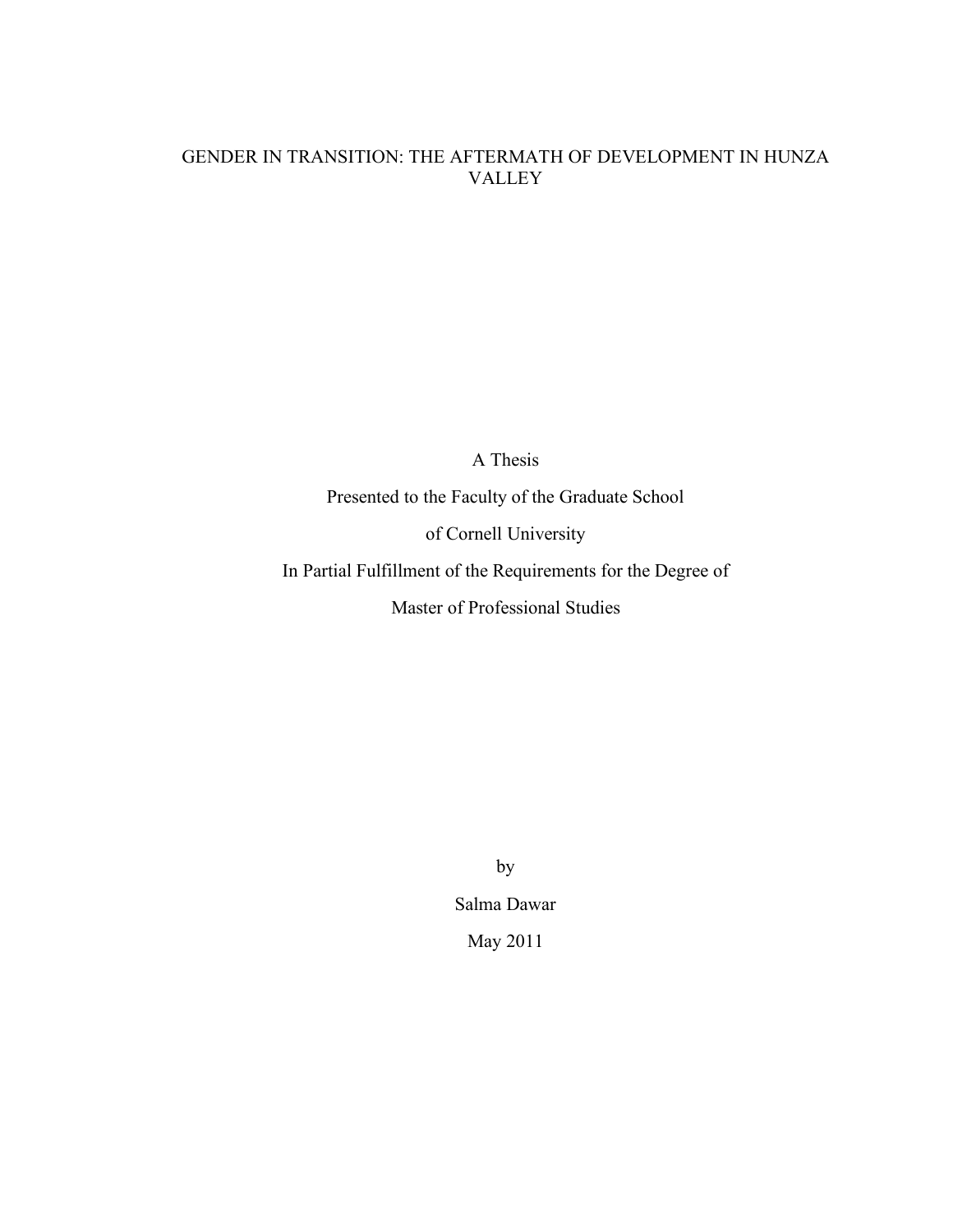© 2011 Salma Dawar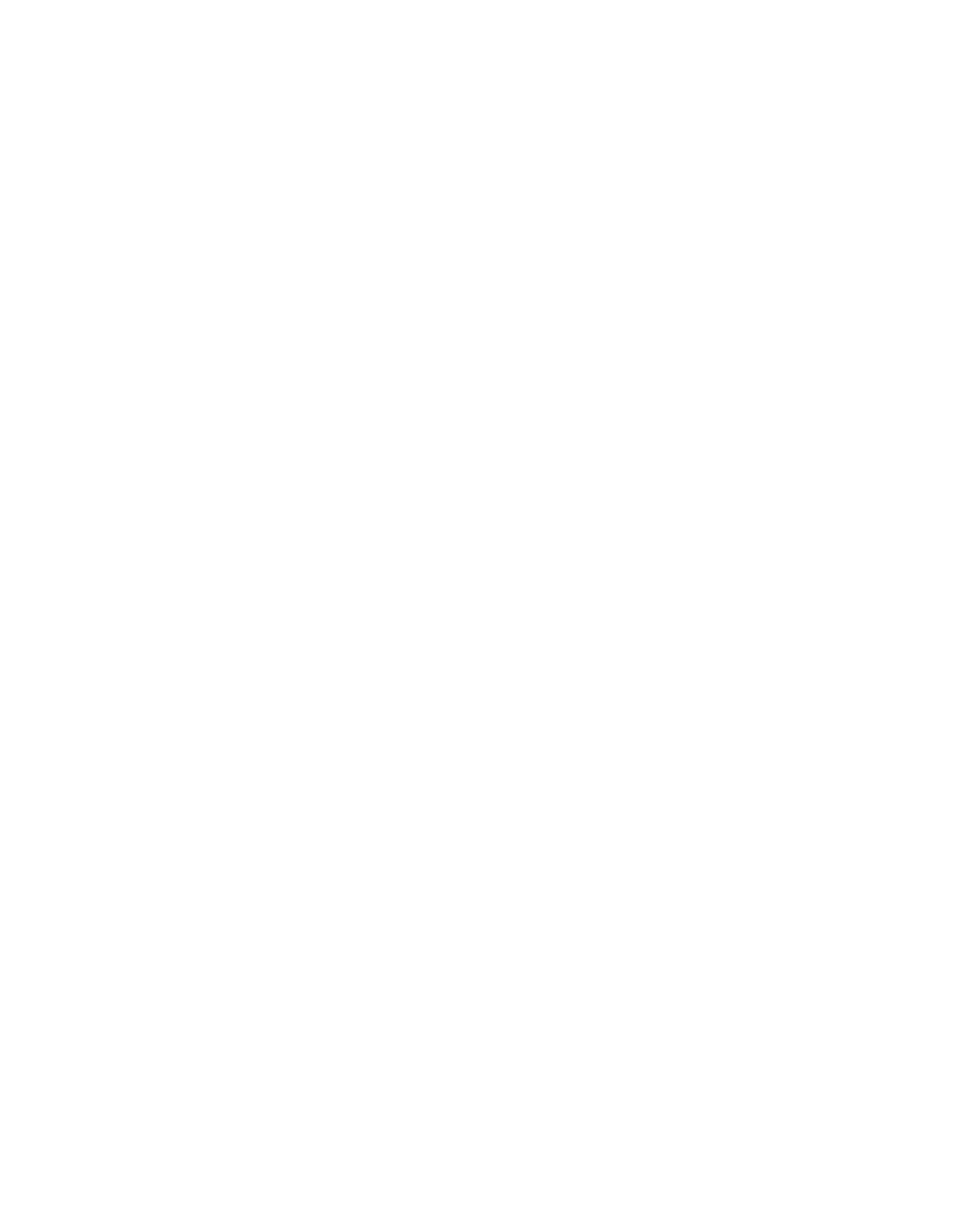## **DEDICATION**

To Aso, Neelo, and Sam!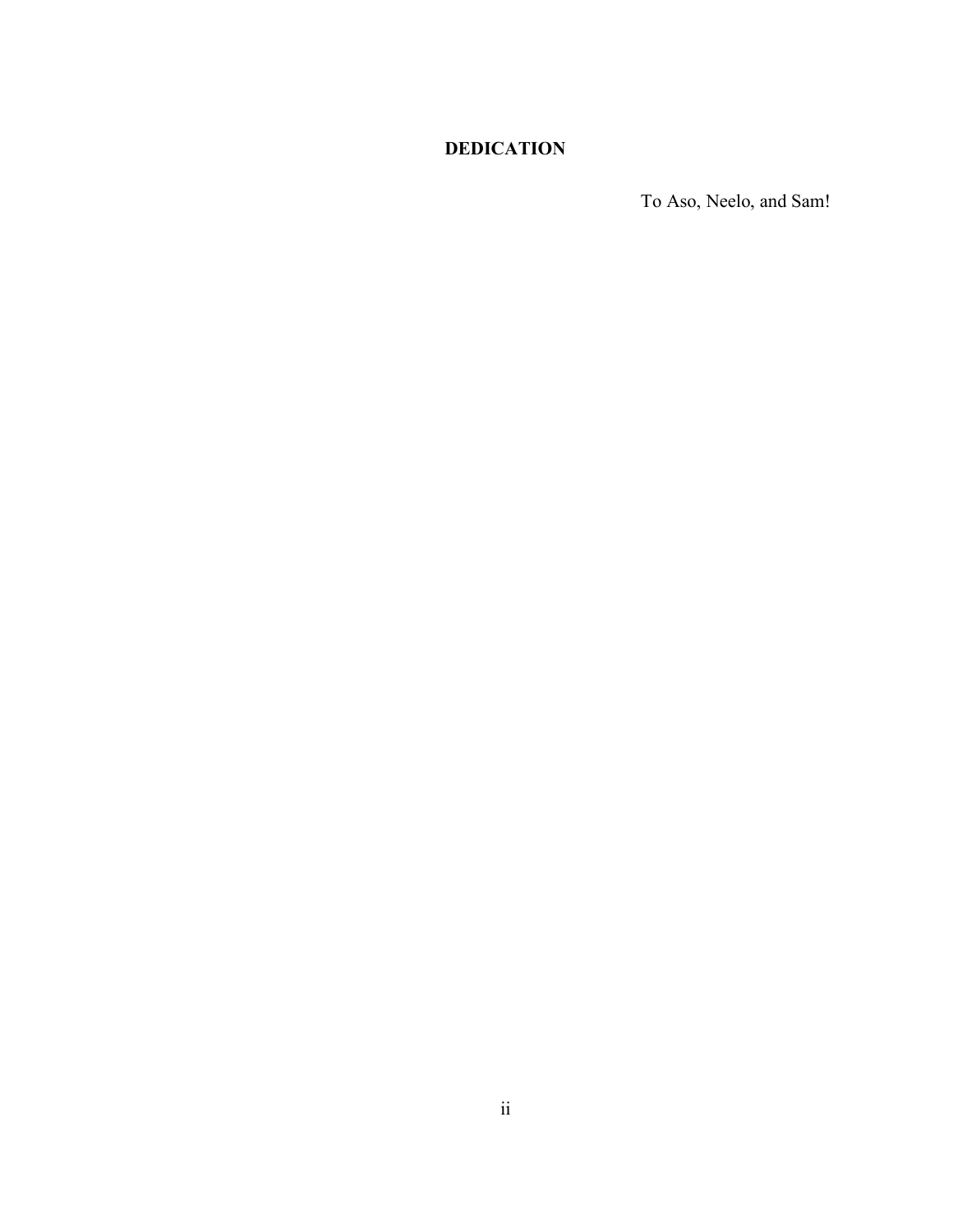# **TABLE OF CONTENTS**

| 11 |    |
|----|----|
|    |    |
|    |    |
|    |    |
|    |    |
|    |    |
|    |    |
|    |    |
|    |    |
|    |    |
|    |    |
|    |    |
|    |    |
|    |    |
|    |    |
|    |    |
|    |    |
|    |    |
|    |    |
|    |    |
|    | 47 |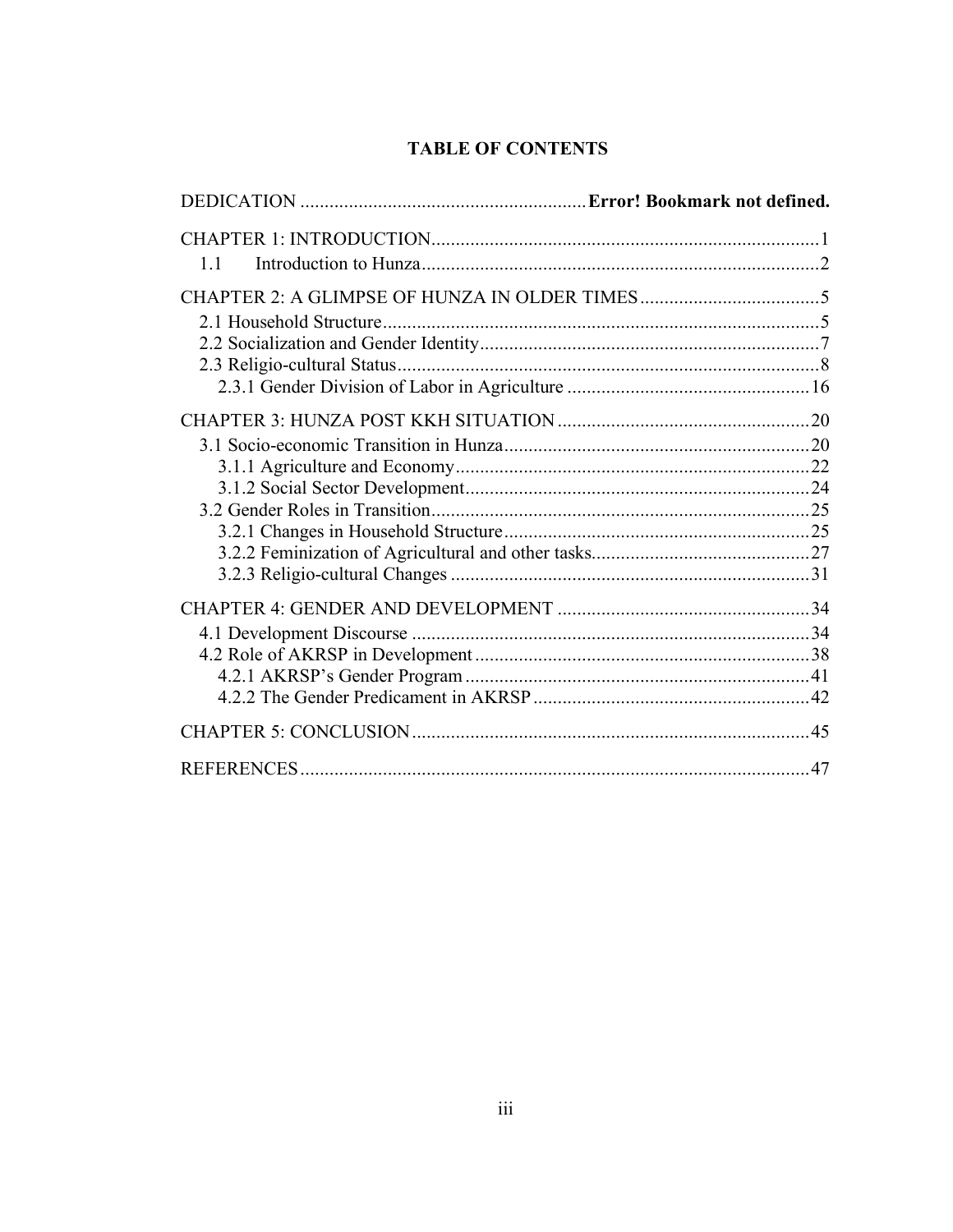#### **CHAPTER 1: INTRODUCTION**

<span id="page-5-0"></span> This paper attempts to analyze the gendered impact of the socio-economic transition in the Hunza valley, where the construction of the Karakoram Highway (KKH) and the influx of development organizations in early 1980s launched new economic trends. Owing to its fairytale reputation and its isolation from the rest of the world, Hunza valley has often been referred to as the Shangri-La of James Hilton's *Lost Horizon* (Rodale, 1948; Clark, 1956; Winn 1983). The fairytale land went through a drastic change after road construction, providing a unique case study for pre and post effect analysis.

 There is some literature available on the impact of these economic changes (Kreutzmann 1993, 1995; Miller 2001, 2004; Malik and Piracha 2006), however, there is a lack of literature on a gendered approach to the economic change in Hunza.

 My emphasis in this study is on two basic queries: What was the gendered impact of the socio-economic transition in the subsistence agrarian economy in Hunza and how did the new economic trends change existing gender roles in Hunza society? How effective was the role that non-governmental organizations played to reduce gender disparities in the area? The study is emic in nature, focusing on the situation and perspectives of the local people themselves, their voices and observations derived from various studies, books, writings and other sources of information that are publicly available. It also includes my own observations and learnings from interacting with local people for internal studies during my work for Aga Khan Rural Support Programme (AKRSP).

 The observations have been segmented into pre and post KKH – the main gateway of transition. To get a vivid picture of the impact, findings of the gender situation prior to KKH are presented in Chapter 2. I investigate the onset of change within the household and the community in Chapter 3. I have tried to analyze the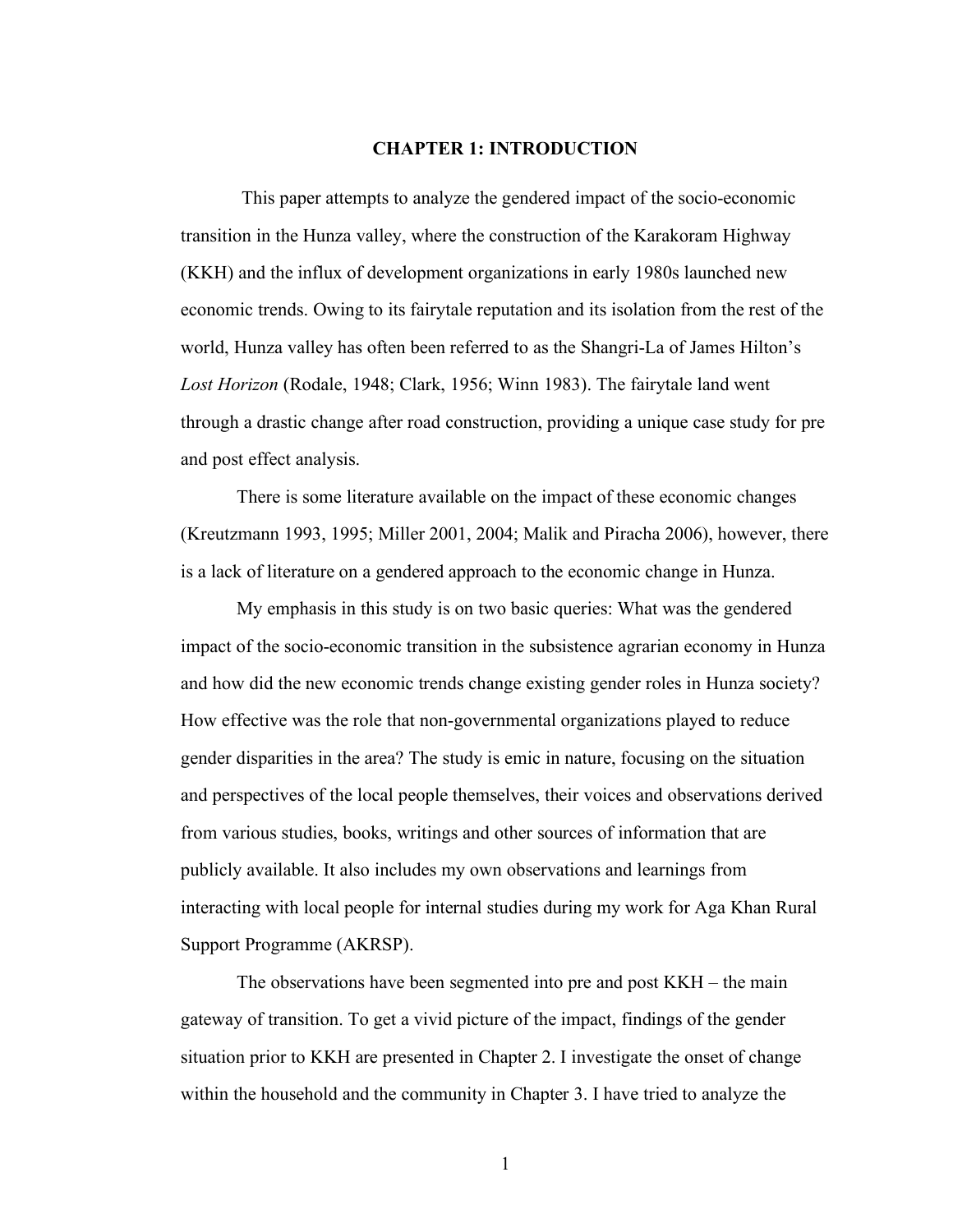<span id="page-6-0"></span> response to the gender situation by the key development organization in the area – AKRSP – through critical analysis of its gender program in Chapter 4.

### **1.1 Introduction to Hunza**

 Hunza was a politically, socially and economically 'self-contained' princely state (Lorimer, 1939) until 1974 when the Government of Pakistan put an end to the prevailing governance system locally known as the 'Thum' (Mir) regime. It came under federally administered northern areas (FANA) through Gilgit being the regional capital until recently in 2009 when former Northern Areas was accepted as an autonomous province and renamed Gilgit-Baltistan (GB) and Hunza became a district of GB.

 Because of its geographical location Hunza has politically been a significant area. It lies in the high mountain area where three mountain ranges Hindukush, Karakorum and Himalaya converge and borders Pakistan's Khyber Pakhtunkhwa province to the west, Afghanistan to the north, China to the northeast, and Indian occupied Jammu and Kashmir to the east.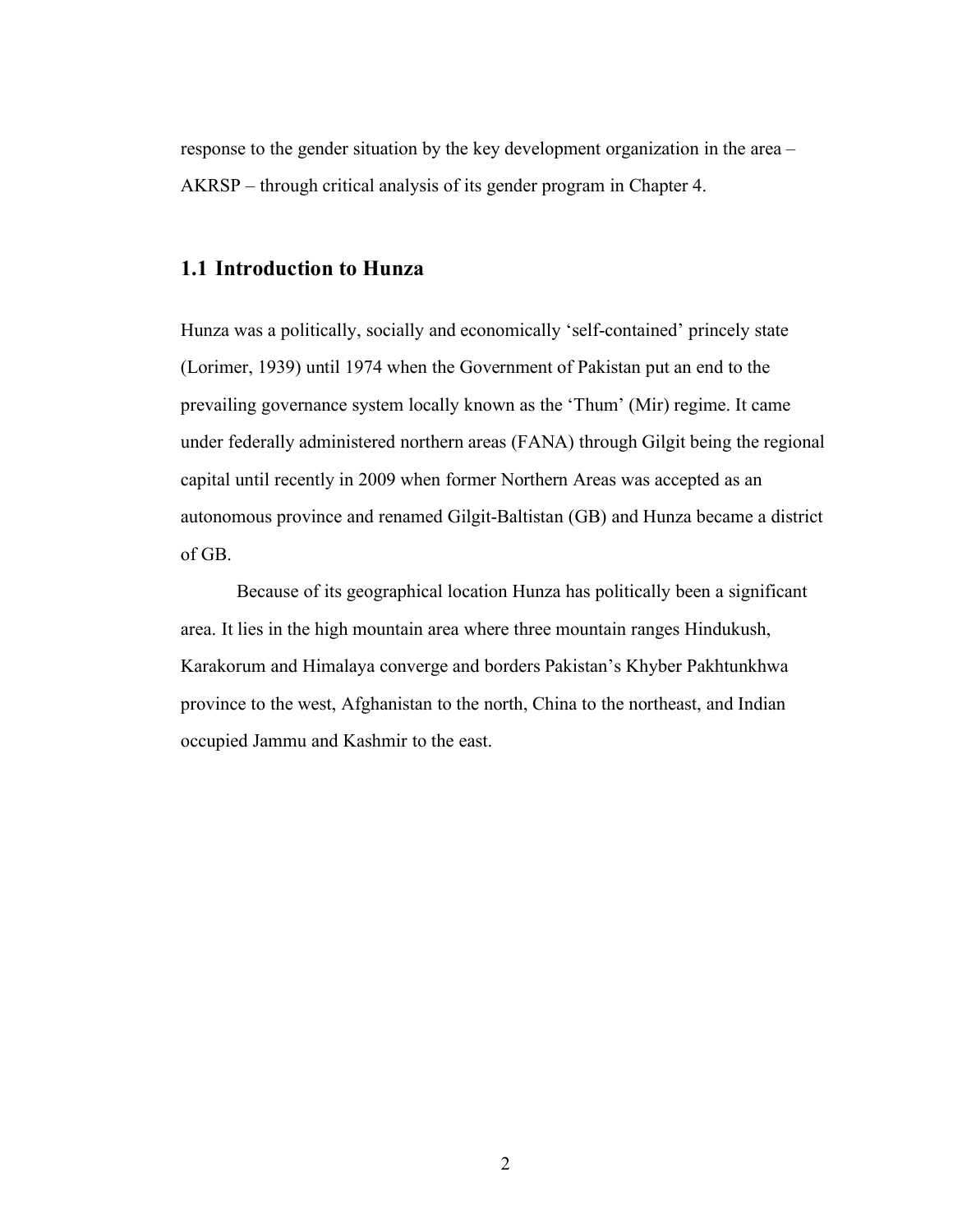

*Source: [https://www.caingram.info/Worldwide/eight\\_thousanders/karakorum\\_map.htm](https://www.caingram.info/Worldwide/eight_thousanders/karakorum_map.htm)* 

 There are four distinct ethno-linguistic groups in Hunza: a) Shen, who inhabit the lower part of Hunza from Nomal to Hindi. They speak Shina - an Indo-Aryan language; b) Hunzukutz, also called Burusho, who inhabit central Hunza from Murtazabad to Nazimabad, and speak Burushaski; c) Gujali inhabit upper Hunza from Gulmit to Passu. They speak Wakhi- an East-Iranian Pamir language; and d) Bericho/Dom inhabit Mominabad (former Berishal) in central Hunza. They speak Dumaki- also an Indo-Aryan language spoken in Kashmir. These groups are not only distinct in their languages but also differ in cultural values and traditions. This study focuses the Burushaski speaking Hunzukutz in central Hunza.

 In the past, Hunza was characterized by subsistence agriculture, which, because of steep and barren mountain ridges and little rainfall, required hard labor. It is like a desert (Wilson, 1999; Miller, 2001), where agriculture was made possible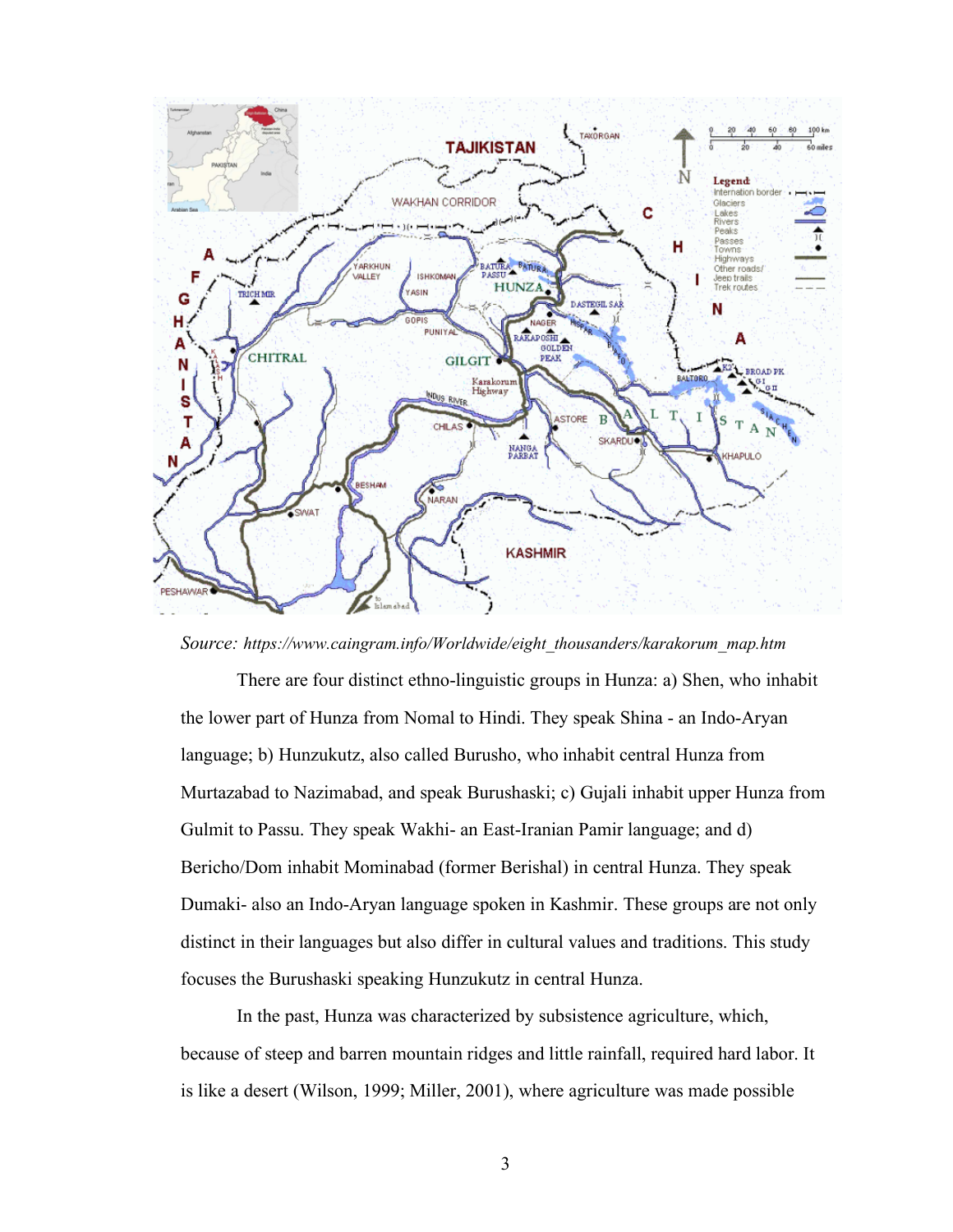only by creating a system of irrigation and channeling glacier water into the fields and leveling steep slopes into staircases in the lap of mountains (Sidky, 1995). Hunzukutz population was merely around 2,606 households in the early-to-mid 80s, 58% of the total 32,000 population distributed among 52 Hunza villages (Sidky, 1994).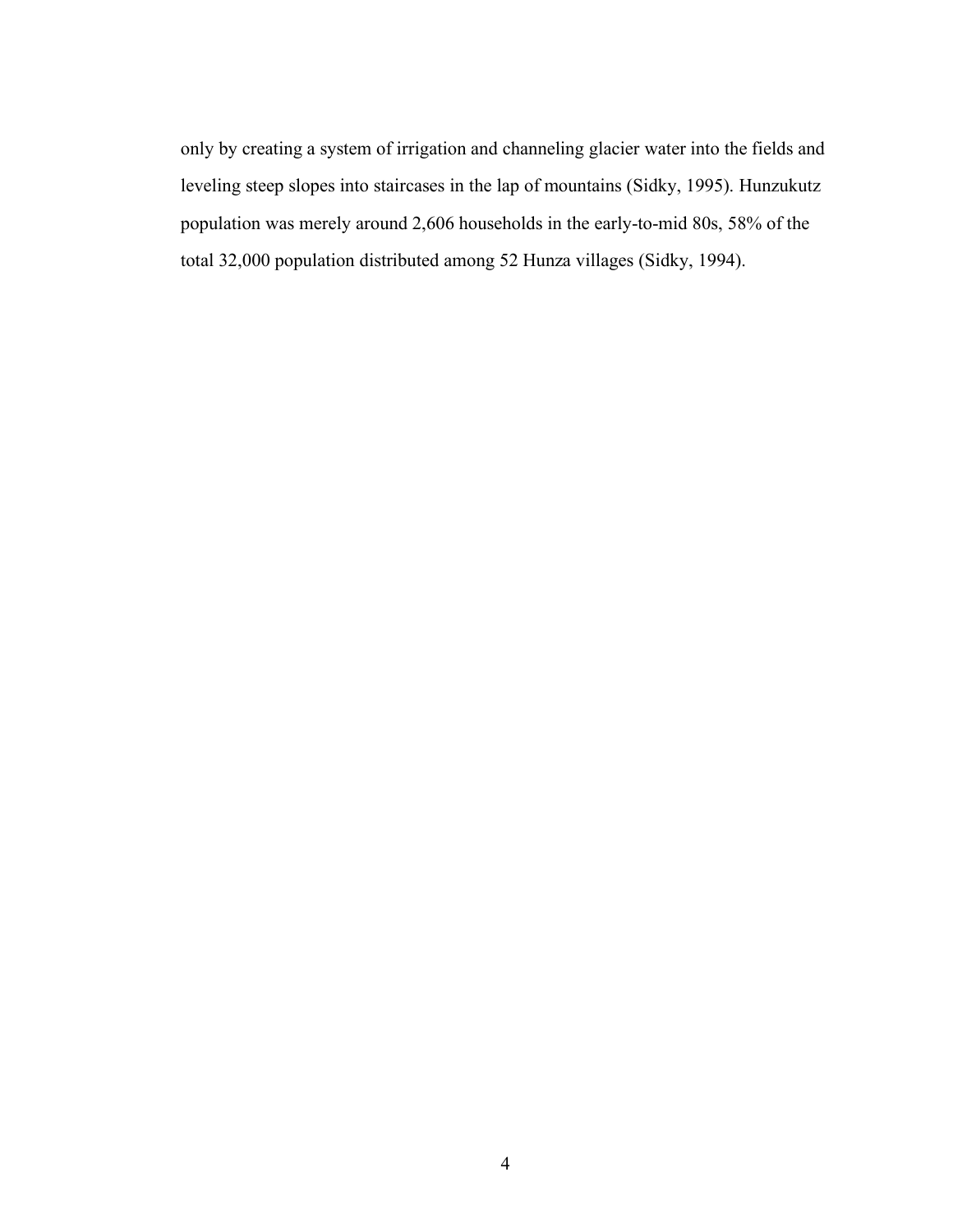#### **CHAPTER 2: A GLIMPSE HUNZA IN OLDER TIMES**

<span id="page-9-0"></span> This chapter gives a picture of a Hunzukutz society before the KKH intervention focusing power structures within the household, socio-cultural attributes associated with men and women, and gender division of labor in Hunza before the road construction and accelerated socio-economic transition.

 The most historic text available on Hunza is by a British Political agent, David Lorimer, during his stay in Hunza in 1934-35. Lorimer's research focused on the Burushaski language, but his wife Emily O. Lorimer (1939) wrote about the daily lives of Hunzukutz, living closely with local inhabitants of central Hunza. Being a woman, she got a chance to participate and stay close to the local people and gave details in her book regarding Hunzukutz women's everyday life back in the 1930s. Tahir Ali has given Hunzukutz household structure during the early 80s in his research (1983). Qudratullah Beg (1968) has given a historical perspective of Hunza, whereby a glimpse of socio-political structure can be witnessed in detail. Some of the literature on the past comes through local residents' memories of the past in contemporary studies (Beg 2003; Miller 2001, 2004; Halvorson 2003).

#### **2.1 Household Structure**

 In a Hunzukutz household, all the family members live together in a single household which consists of an extended patrilineal family, comprised of parents, their sons, daughters-in-law, grandchildren, and unmarried daughters, as large as up to twenty family members, and share property (Ali 1983). A hunzukutz *ha* (house) is a large room used by all of the family members for living, eating and sleeping. It consists of a small storage place with a separate door opening into ha; a hearth in the center and two *mun* (platforms) on either side of the hearth. Left side *mun* is reserved for men and right one for women and children (Ali 1983).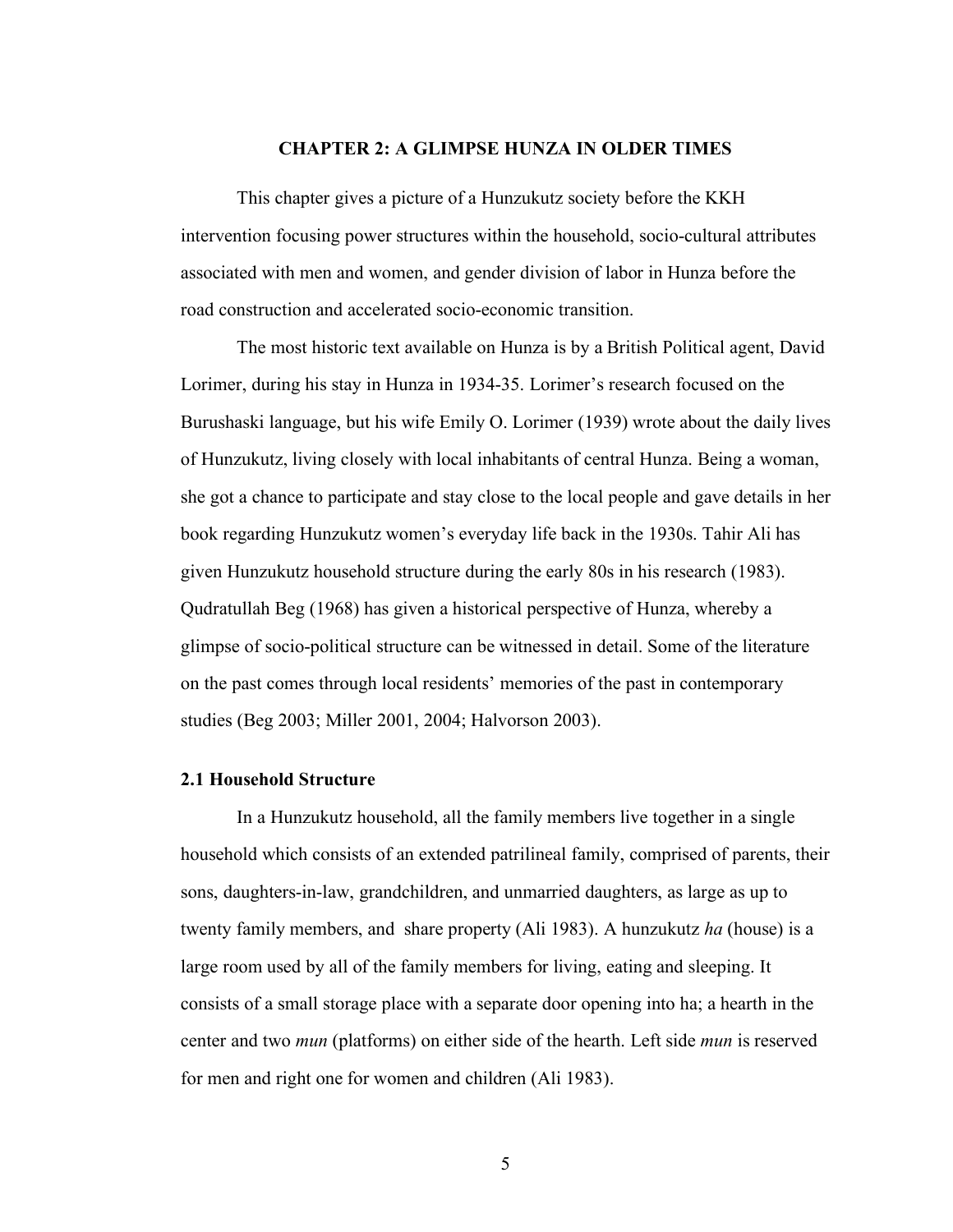The household power structure is based upon hierarchies of age and gender. Head of the household is the senior-most male member of the family whereas the most authoritative female member, ideally the household head's wife, is entitled as *ruli gus*  (women-of-authority).<sup>1</sup> The household head is responsible for all family matters including dealing cattle, land and property, community work and other public related affairs. *Ruli gus* is responsible for managing and distributing the yearly household food supply, issuing appropriate portions of food and also distributing food among all family members on a daily basis. She makes sure that men receive more food than women (Sidky 1995), because of the belief that men's bodies requires more food than women's (Lorimer 1939). She also has authority over other female members of the household: daughters and daughters-in-law. She exercises this authority by distributing domestic and farm work among them. A *ruli gus* is an important and respected figure in the family as she is responsible for distribution of food throughout the year which is an important task considering the scarcity of food supplies in Hunza in old times.

 If a ruli gus is over-generous with her rationing during the post-harvest months of plenty the whole family may starve before next year; so a "competent woman" is highly valued, and incompetence is fair grounds for divorce. (Lorimer 1939: 117)

 Age is a significant determinant of power distribution in the family and society, as it is believed that because of old age they are more experienced. A senior member of the family is perceived as more authoritative and respected than a junior member. Difference in age and gender are linked together. Authority within one

<sup>1</sup> <sup>1</sup> Ali (1983) in his study of 105 households in 1980s found that in 76 cases, ruli gus was the wife of household-head, in other cases she was son's wife (9) or mother (6). However, the situation might have been different before 1980s.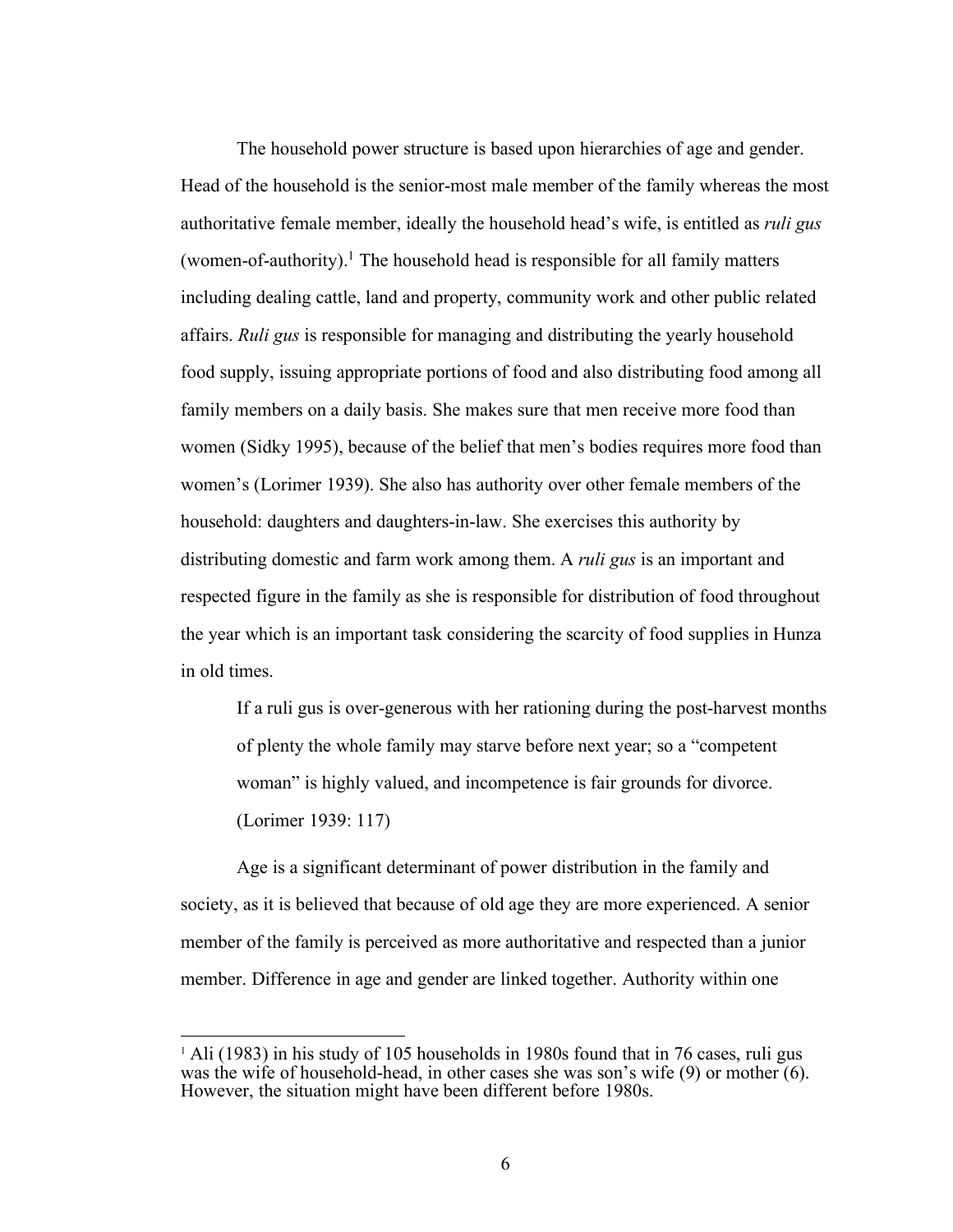<span id="page-11-0"></span> gender group is based on differences in age, for instance female members have to obey *ruli gus*. Because of age seniority, both man and woman in the family hold authority over junior members within their own gender groups. Decision-making power in the family is held by the household-head, senior women also participate except for matters of land, property, and money (Ali 1983).

#### **2.2 Socialization and Gender Identity**

 In his book on the history of the Hunza, Baig has mentioned that the primary occupation and source of livelihood of every household in Hunza was agriculture and farming (1968). Apart from the ruling class, everyone else lived below the poverty line. There were no class differences, however, a social order of precedent was created for governance to work efficiently. At the top of the social order was the Mirs, followed by Wazirs who handled military matters. Third rank was occupied by *Akabireen,* a small number of chosen men, who were involved in decision making within all state matters; followed by *Muqadimaan* – the heads of each clan/tribe. Other ranks assigned were associated with the tasks being carried out, such as load carriers, gold extractors. The lowest in the rank were the musicians, known as *Bericho*.

 Kinship in Hunza is patrilineal, which automatically gives supremacy to men of the household. Male chauvinism can be witnessed in the household structure as well as in the social and cultural domain, where only sons inherit land and property (Stellrecht-Muller 1979). Sex discriminated attitude such as preference of male-child can be witnessed right from birth. "A boy will bring a wife to the house and children to the hearth, while a daughter will take her labor and children to her husband's home (Lorimer 1939:123)." A hunzukutz girl is nurtured with this ideology and at an early age she is taught domestic and farming skills so that when she gets married she will behave like a good daughter-in-law and wife and hence keep her parents' honor and pride. Besides domestic and fieldwork she is also taught embroidery and sewing, skills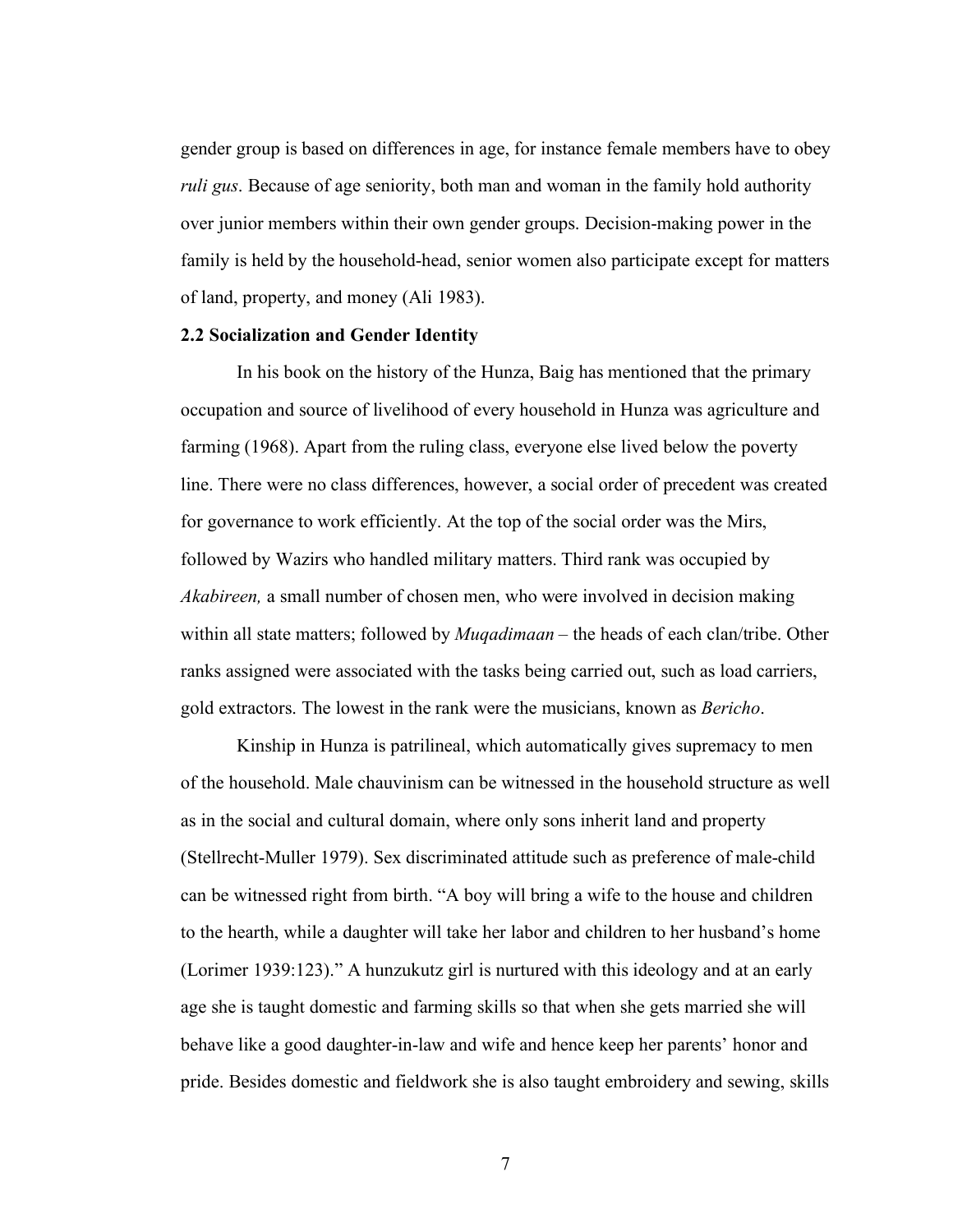<span id="page-12-0"></span> that would add to her womanliness from an early age. On the other hand, a boy imitates his father and other men of the family who inspire him. He learns that the public domain is his property to explore and that domesticity is feminine. He recognizes his superiority compared to his sisters by the preferential treatment of his parents towards him.

 Socially acceptable attributes are distinct for men and women. Marriages in Hunza are arranged by the parents (Lorimer, 1939). When parents look for a wife for their son, they choose a *daltas qabil* (beautiful and skillful) girl. Specific required sets of skills are efficiency in farm work as well as domestic work and prudence in managing household food stocks. Another attribute required of an ideal daughter-in- law as well as of a wife is manokur (politeness). As a new bride, a woman's role is submissive; she has to do her share of work efficiently and obey the elders specially the *ruli gus* to prove herself as a respectable member of the new family. Since the mother-in-law is one authoritative figure in the family, the new bride has to please her mother-in-law to win her husband's heart.

#### **2.3 Religio-cultural Status**

 In the Burushaski language, groups of women and men are called *gus-giyas*  (lit. woman-infant/children) and *hir-sis* (lit. man-person/people). Both words are used to refer to men and women groups with due respect (as in 'ladies and gentlemen'). Women's identity is recognized as their role as mothers, because of which they are highly respected. Biology and reproductive role is a significant factor in determining their position in the household and in society at large. There are religio-cultural beliefs associated with female biology.

 When a woman's monthly affliction overtakes her, she dresses in her oldest clothes and lies immobile by the fire till she is well again. The others make daudo for her, a porridge of flour well boiled in water… after two days she is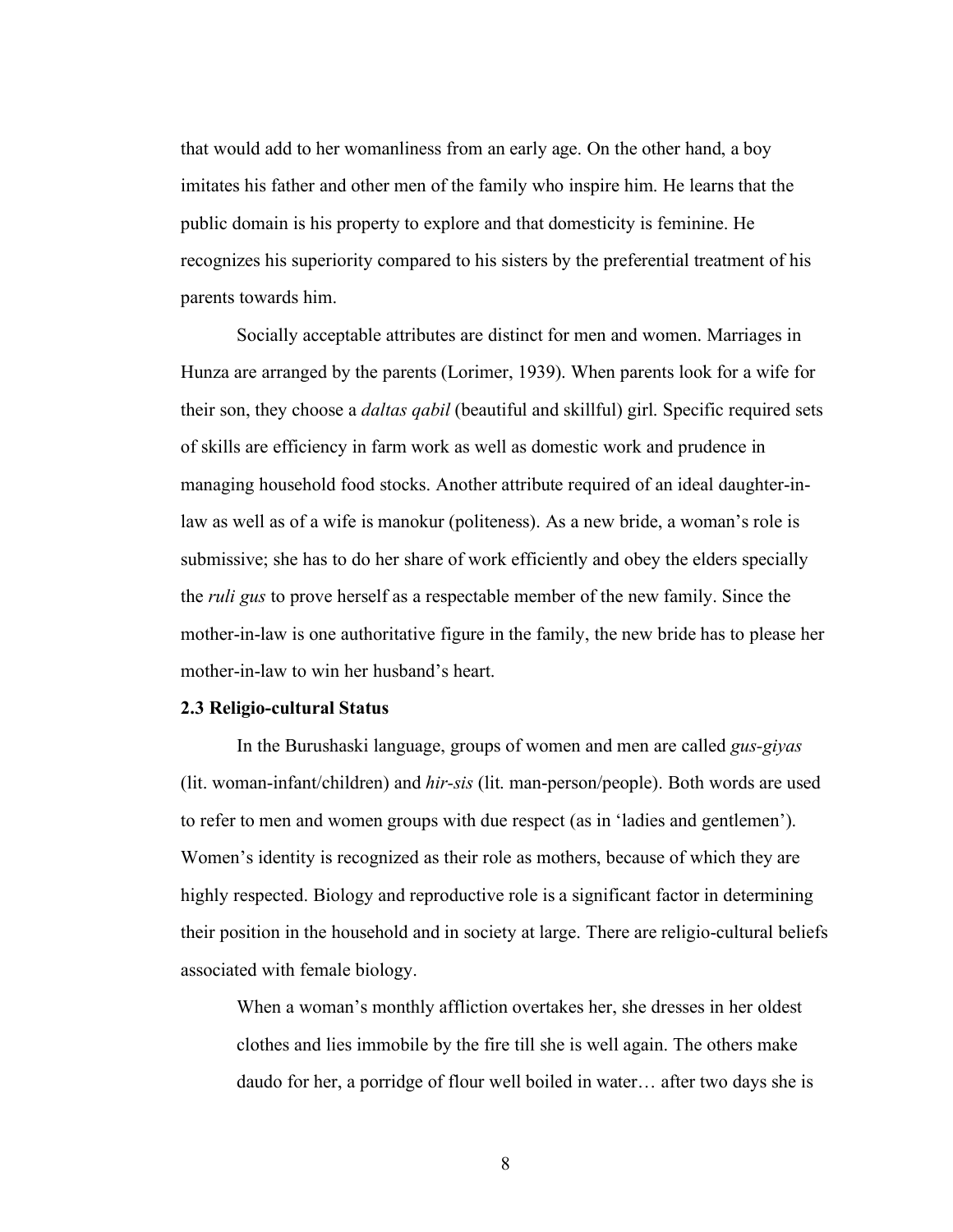herself again, takes a bath, washes her clothes, and sweeps the house (Lorimer 1939: 191).

 It is considered inappropriate for a woman to do household and fieldwork during menstruation. It is believed that the discharged blood is impure, so unless after it is over when she washes herself and her clothes, she cannot get back to routine work. She also has to sweep the house to get rid of any contamination caused by menstruation.

menstruation.<br>After childbirth, a woman is confined to one portion of the house. Men of the household, including her husband (with a few exceptions in some families), do not visit her, since she, including the place where she has given birth, is considered impure. Women household members and close relatives visit her. On the seventh day she takes a bath and washes her clothes. She is finally open to visitors on the eighth day (Lorimer 1939). In her study of Hopar valley in Nager<sup>2</sup>, Hewitt also found that women are considered impure because of menstruation and childbirth, because of which women are not allowed go to high pastures or milk yak and goat (1989). Association of impurity with menstruating or childbearing is not as explicit in Hunzukutz society, it applies only to that certain time period until they wash themselves. Once a Hunzukutz woman Zenaba asked Lorimer how English women respond to menstruation. When Lorimer tells her, Zenaba laughs and says "but I think our way is better (1939: 191)." Lorimer observes that other household women take care of the menstruating woman and "she is not banished as a pariah nor subject to any degrading superstitions nor to any taboo not imposed by nature (1939:191)."<sup>3</sup>

<u>.</u>

 $2$  Nager and Hunza lie facing each other in the mountains separated by a river. <sup>3</sup> Although, Lorimer did not see the practice as seclusion of women because of their biology, the concept of 'impurity' comes through my own understanding of what I heard about the practice from elderly Hunzukutz women, who considered menstrual blood highly impure.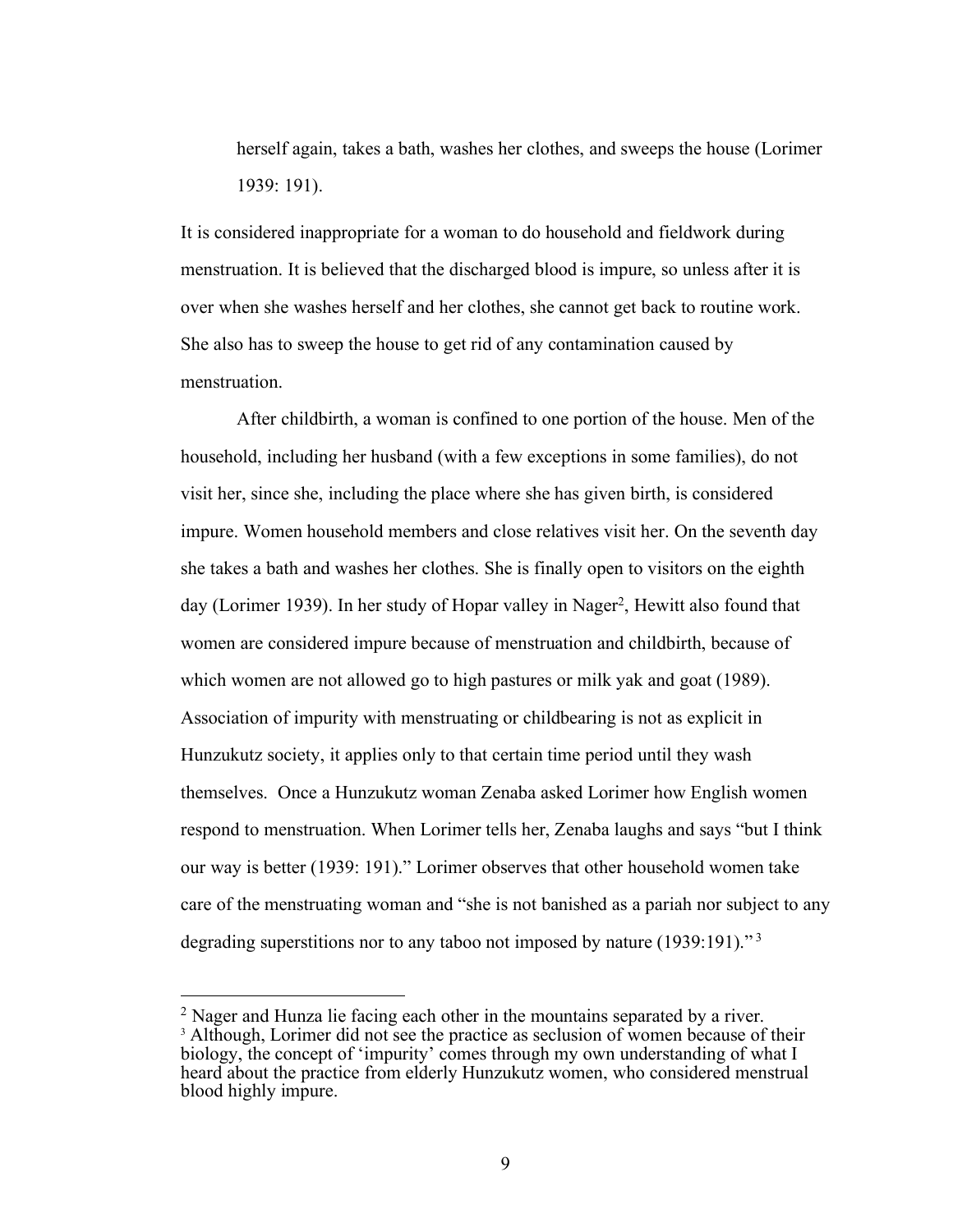Religion on the other hand, is not as hard on women as culture is. In Hunzukutz lives, religion plays a small part (Rodale 1948). According to Muller- Stellrecht, "they called Ali "God" and drank wine. They knew nothing more of religion (1979: 213)"

 Hunzukutz has evolved for himself quite the most practical and admirable modification of Islam that I have ever seen or heard of. He does not veil his womenfolk nor banish them to separate quarters, but treats them as equal partners in field and home. His standard of morals is so high that when a young husband goes abroad, he trusts his young wife to the care of his father and brothers without misgiving. We heard no case of such a trust being abused. (Lorimer 1939: 146)

 Their modest association with religion benefits Hunzukutz women; it does not put them behind the four walls of their homes. They are mobile and can go freely from one village to another without a male escort. They do not observe purdah, which is observed by women who are Shia Muslims living on the other side of the river in Nager. Nager. The Nagyri women are not allowed to be seen by a man. They will crouch

 down, turn their backs and cover their faces. When approached they will run for dear life. They wear unsightly dark bonnets which entirely cover their hair. Contrast this with the Hunzas, whose womenfolk are cheerful and go about without restrictions. They are as happy in their manner as the menfolk are (Rodale 1948: 167).

 Although Hunzukutz women are socially and politically deprived compared to their men but they are privileged compared to women in neighboring regions: "What the Nagir women and older girls look like I cannot say, for when they sight a man they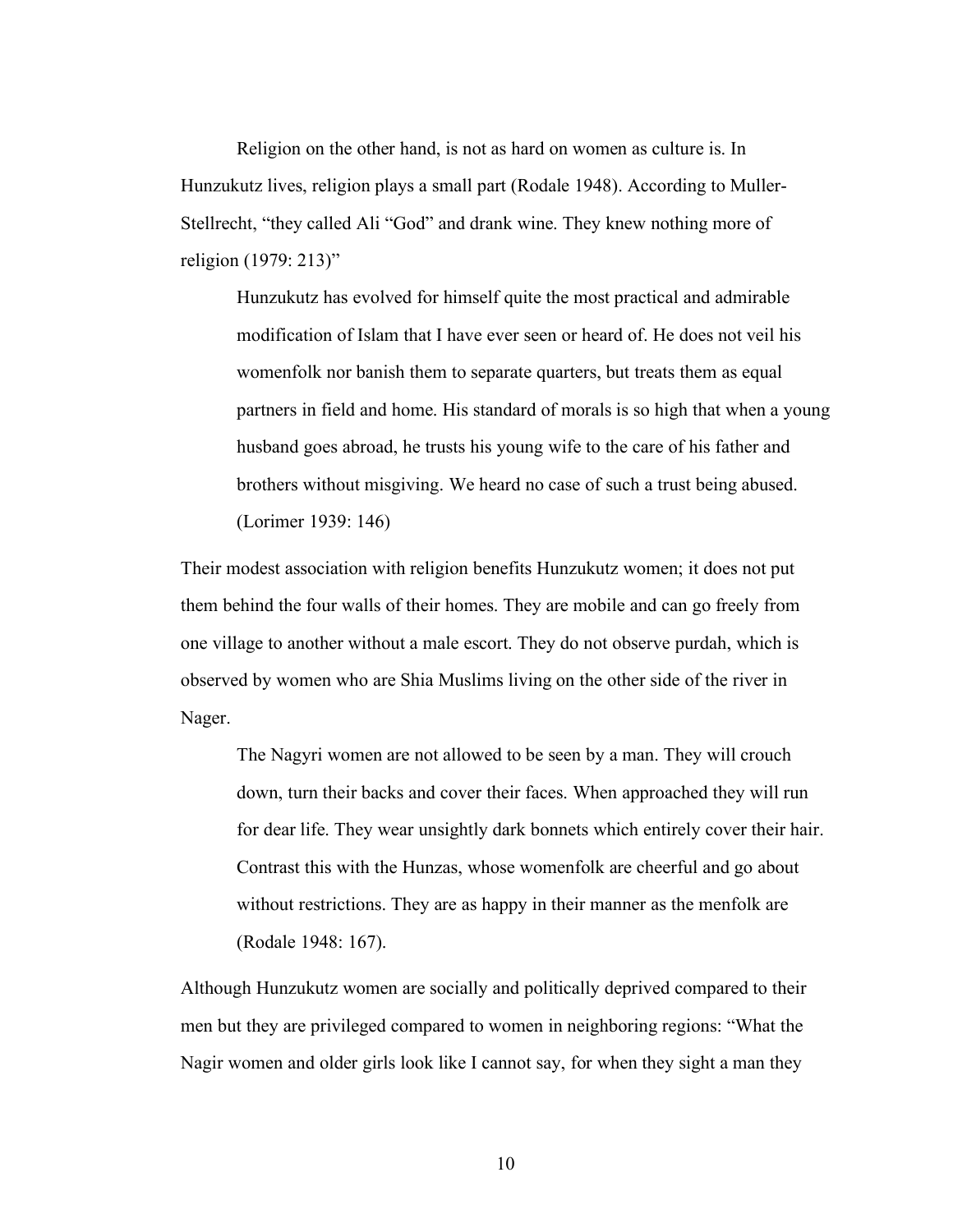crouch down with their backs turned and either pull a cloth over their faces or bury their heads in their arms. Give me the Maulai variety of Islam every time!" (Lorimer 1939: 277).

 Clark has narrated one such incident where a woman suffering from ringworm visits him. On her first visit her husband accompanies her but the second time she comes alone for medicine. Clark thinking it is inappropriate sends her back and asks her to come with her husband. When she brings her husband, he tells Clark not to be silly and that he is too busy to accompany her every time. For Clark this was unusual in a Muslim society. He writes, "If this had happened one hundred miles to the south, the woman and I would have both been killed. These people were much more sensible and truly moral than the rigidly fanatic Muslims… Hunzas were more liberal because they were more decent and almost never unfaithful to their mates" (1956: 102).

 It is interesting to read Hunzukutz at the time of Lorimer (1934-35) talk about their past and how culture has been changing. Culture is transitory even in an isolated place like Hunza in those times. Ideologies associated with men and women and their power relations have also been changing over time. In old times, culture in Hunza meant music, drinking and dancing. This merrymaking was an equal opportunity for men and women. Women used to dance and drink with their male counterparts. Lorimer narrates a local residence, Qudrat Ullah, remembering old times when men and women used to dance and get drunk together which was later banned by the Mir, hence taking away "women's freedom" by "man-made restrictions" (1939: 160). Although music, drinking wine and dancing are still a larger part of Hunzukutz culture but now it is gendered masculine as it is restricted only to men. As men dance in public swirling around their male supremacy, women watch their performance as *manokur* audience.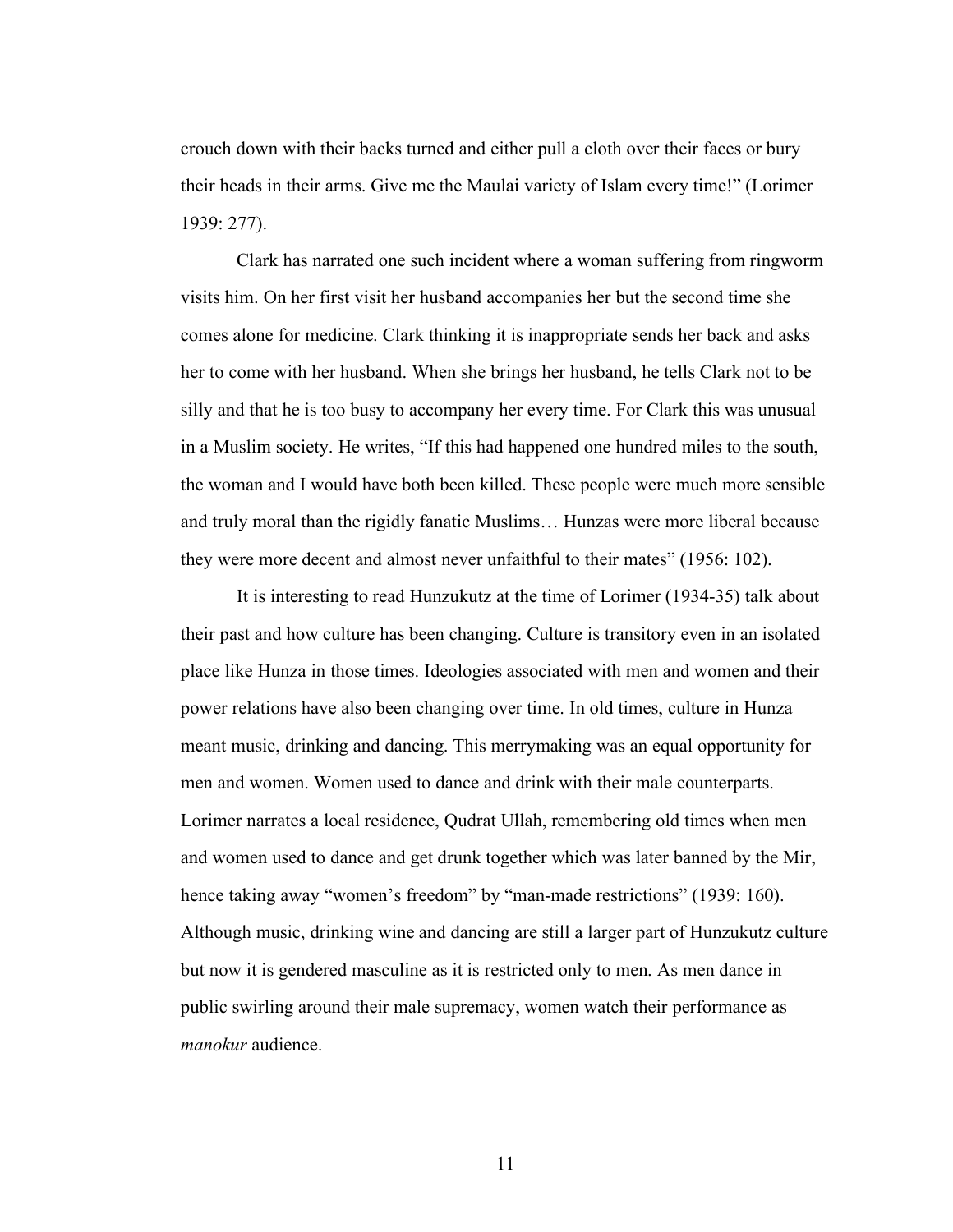Certain other practices vanished against women with the passage of time. Swimming for instance was a practice for both men and women before KKH when Hunza was still isolated from the rest of the world. During peak time in summers, women working in the fields would take a break and go swimming in phari (a local water pool) to fight the heat.*4* Many of those pharimutz (pools) are still there but are solely used by men and male-children due to the intrusion of outsiders.<sup>5</sup> It is also interesting to note changes in the dress code. Women and men both used to wear long open shirts, *chapan,* with caps. Caps for women and girls had colorful embroidery on them whereas men and boys wore white caps. Both used to wear *shuqa* (a hand-woven long coat) in winters. There was no concept of *doun* (Urdu, dupatta) - a cloth used to cover head and bosom. In later text, we find women wearing *doun*.

<u>.</u>

 4 Pharimutz are built outside and shared by many households together so women used to go in groups for swimming. This was a common practice many elder would talk about.

<sup>&</sup>lt;sup>5</sup> Being a close knit community, Hunzukutz have a strong connection with each other, and hence anyone who is not a Hunzukutz is considered an 'outsider', including tourists, visitors, and people from neighborhood areas coming to Hunza for entrepreneurship purposes.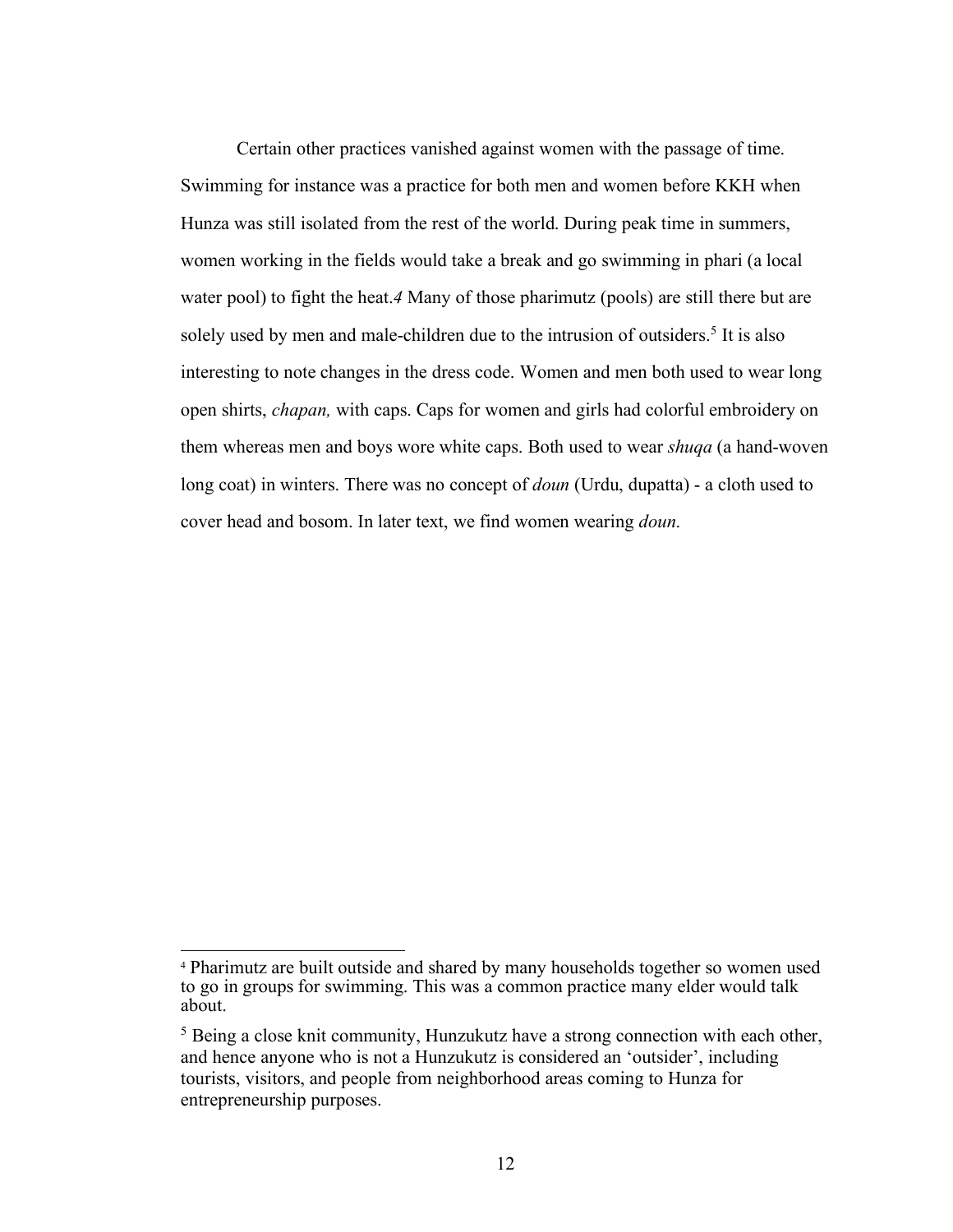

 **Figure 1: A glimpse of everyday Hunzukutz life in the 30s. (Lorimer, 1939)** 



 **Figure 2: Gus-giyas (Women and children). (Lorimer, 1939)**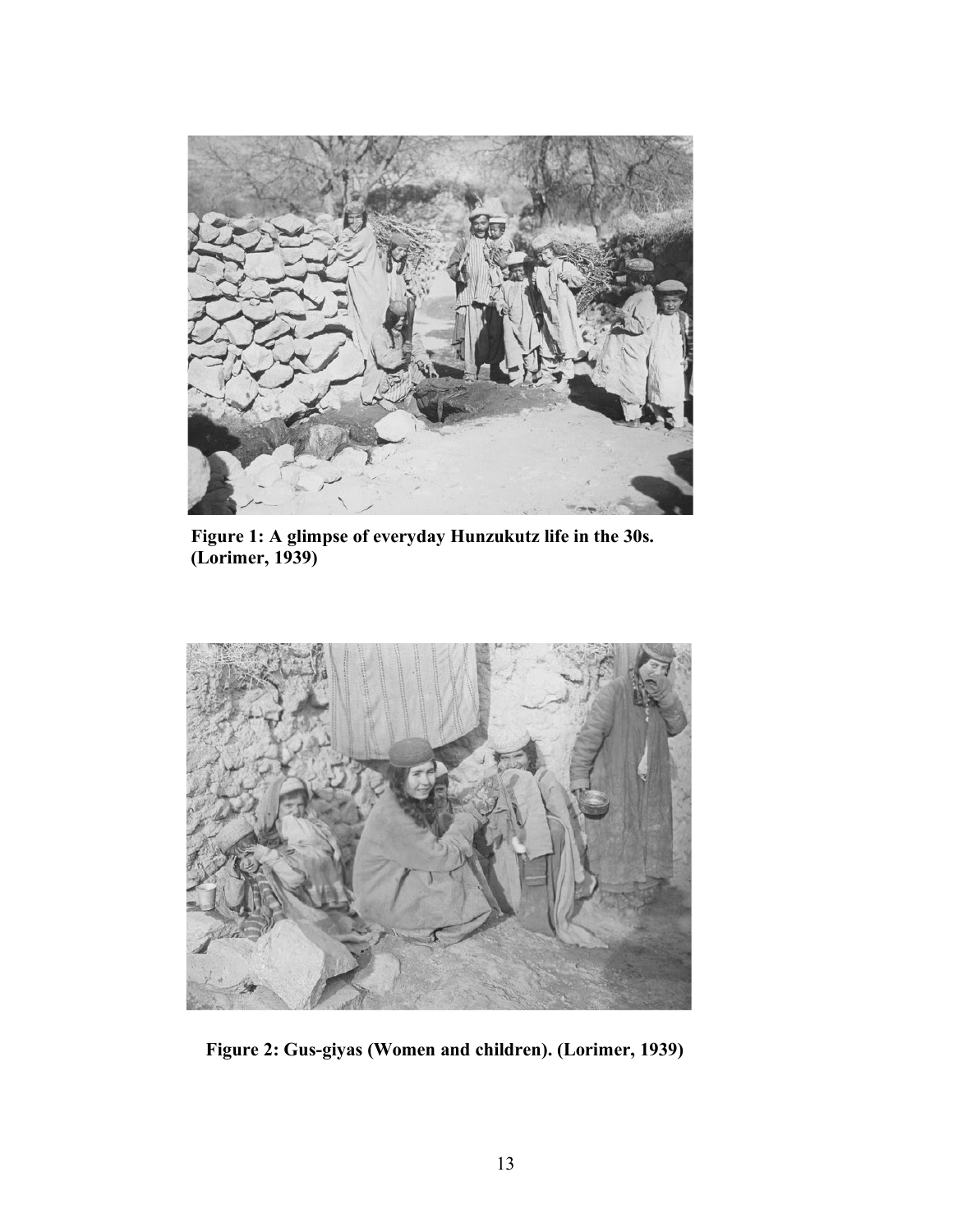#### **2.3 Household division of labor**

 Although work is shared by all the household members, there is a visible distinction between men's work and women's work and its allocation is highly gendered. Men and women are responsible for their respective set of chores in the household and outside. Work sphere in Hunza revolves around tasks associated with the farms and the household, being a subsistent agrarian society.

 In Hunza, from ancient times, a man who is able to, does every kind of men's and women's work, and a woman who is able to, does both women's and men's work. So if a woman sits down, they say she is a man. There is this story that someone asked: "Are there more men or more women?" When someone replied: "No, there are more men," the hoopoe said: "Counting men who are like women, there are more women." That is to say, inferior men are to be reckoned on the women's side, and good women are reckoned on the men's side. There is the saying: " Is this female a man or is she a woman?" (Muller-Stellrecht 1979: 160).

 Women's primary role as mothers confines them to home and children. Their work sphere is centered in their homes and work outside home is characterized by proximity to their houses (Hewitt 1989). Domestic work therefore falls upon women's shoulders, which includes cooking, feeding the family, cleaning, washing, taking care of infants and children and outside work such as construction of houses. Men are responsible for irrigation, preparing the fields, construction and repairing terrace walls and irrigation channels (Sidky, 1995). Men's work is characterized by notions of bravery, toughness and adventure such as slaughtering animals, hunting, carrying loads; whereas women's work characterizes lack of adventure, passive and time-consuming such as embroidery, weeding, cleaning etc.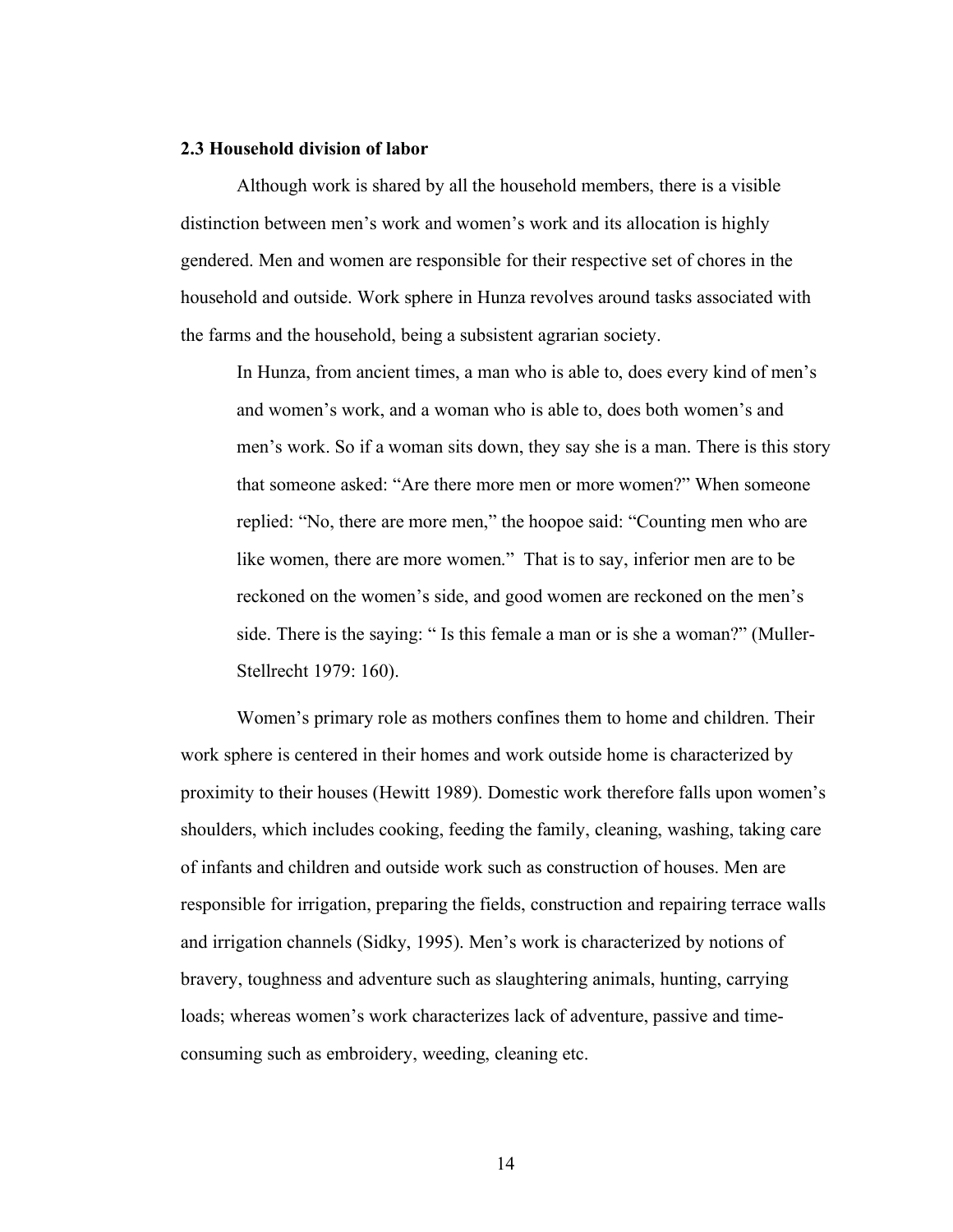Work is also differentiated by grading certain work too "low" to be done by men such as carrying manure and sand *giran*, a wooden basket used for carrying loads such as manure, firewood, fodder. At times men use *giran* to carry fodder for the livestock but a manure *giran* is considered as a disgrace to be carried by men degrading their sanctity.<sup>6</sup> Likewise, there are sets of tasks; such as, washing clothes for household members, embroidery, carrying manure; that are solely associated with women that if done by the opposite sex does not only become an anomaly but also a threat to their sexual identity. It is considered disgraceful or shameful for the persons of the 'wrong' sex to perform the task (Ali 1983). However, if a woman constructs a house or carries a load, although an anomaly, it is not disgraceful for her sex.

 As men's work is considered superior and undoable by womankind, it is rather a credit earned by her kind. It is the 'superior' sex who is disgraced by doing improper undignified tasks assigned for the 'inferior' sex. Unlike in Nager, where only men milk goats and yak because of women's "impurity" (Hewitt 1989), on the other hand in Hunza it is shameful for men to milk animals; milking is solely women's responsibility.<sup>7</sup> The stronger social taboos against women are, the weaker her position in society is. It also brings more rigidity in allocation of tasks based on sex differences. Felmy based on her fieldwork conducted in 1984-85 found that there is more flexibility in gender division of labor in Hunza compared to Nager where the division of labor is more rigid and men see women's role as essentially that of childcare and food preparation (1995).

 At night, while men enjoy wine, women would get busy with *dup chir*  (spinning wool), which falls primarily into women's sphere of work but is not

 $6$  In her study, Cameron found that in Nepal carrying manure in high-caste women was prohibited and women from low-caste were hired for the task (1995).

 $<sup>7</sup>$  However, men who take cattle to the high pastures, milk the cows, as well as cook</sup> and do all domestic chores themselves.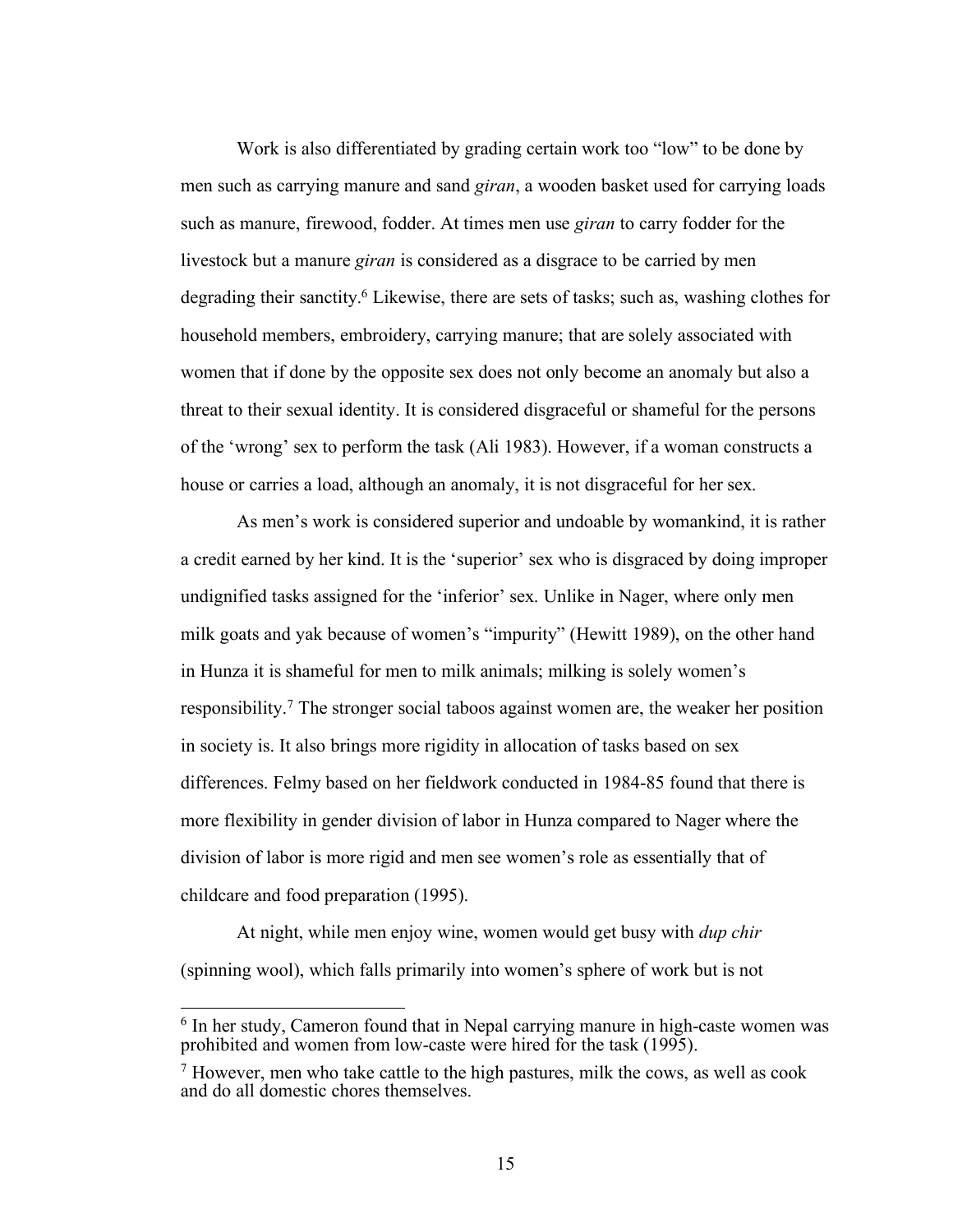<span id="page-20-0"></span> considered disgraceful if a man perform it. There are tasks that are predominantly done by women but at other occasions performed by men due to long distances from home. Firewood from the *basi* (orchard) for instance is collected by women and girls but only men or boys collect wood from *ter* (high pasture). Similarly, cattle are taken to the fields for grazing by both girls and boys but only boys and men take the cattle to *ter*. It is however evident from a historical account of "the burong girl's lapse" by Lorimer (1935: 269-70) that in old times girls used to take cattle to *ter*. <sup>8</sup>

#### **2.3.1 Gender Division of Labor in Agriculture**

1

 Agricultural work is laborious in Hunza, since it is a doubled-cropped zone due to scarcity of cultivable land and its low productivity (Sidky 1995). All household members including children work together as a team to fight hunger and low productivity of land. Some events such as summer harvest time require more teamwork than usual. Lorimer has captured one such September harvest in 1930s: "It is beautiful to see a party at work: father and mother, daughters, sons, and wives; they space themselves and keep their line as exactly as soldiers on parade, yet each works individually, each at his own pace and in his own way-without haste and without pause" (1939: 133).

 8 He has talked about a girl who takes cattle to *ter* and there she meets a herdsman, got pregnant, delivers a baby-boy in *ter*, and on her return when her parents ask about the child, she makes up a story that she got pregnant by urine of ibex, and they believe her. Later, she names her son "bumbedi." He has also mentioned that descendents of bumbedi are still in Hunza. *Burong* is a tribe of central Hunza.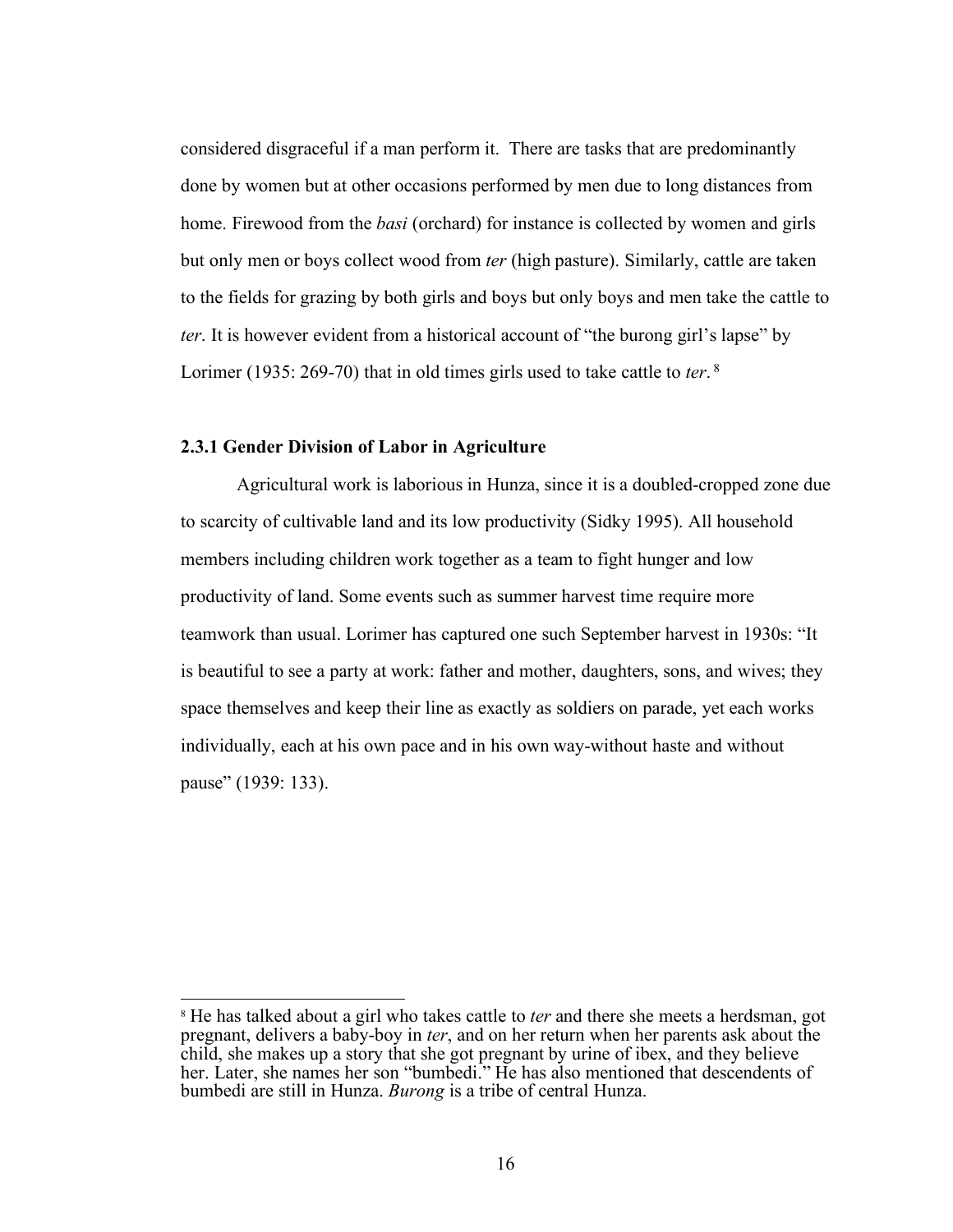



**Figure 3 & 4: Household members working together in the field by Lorimer, 1939.**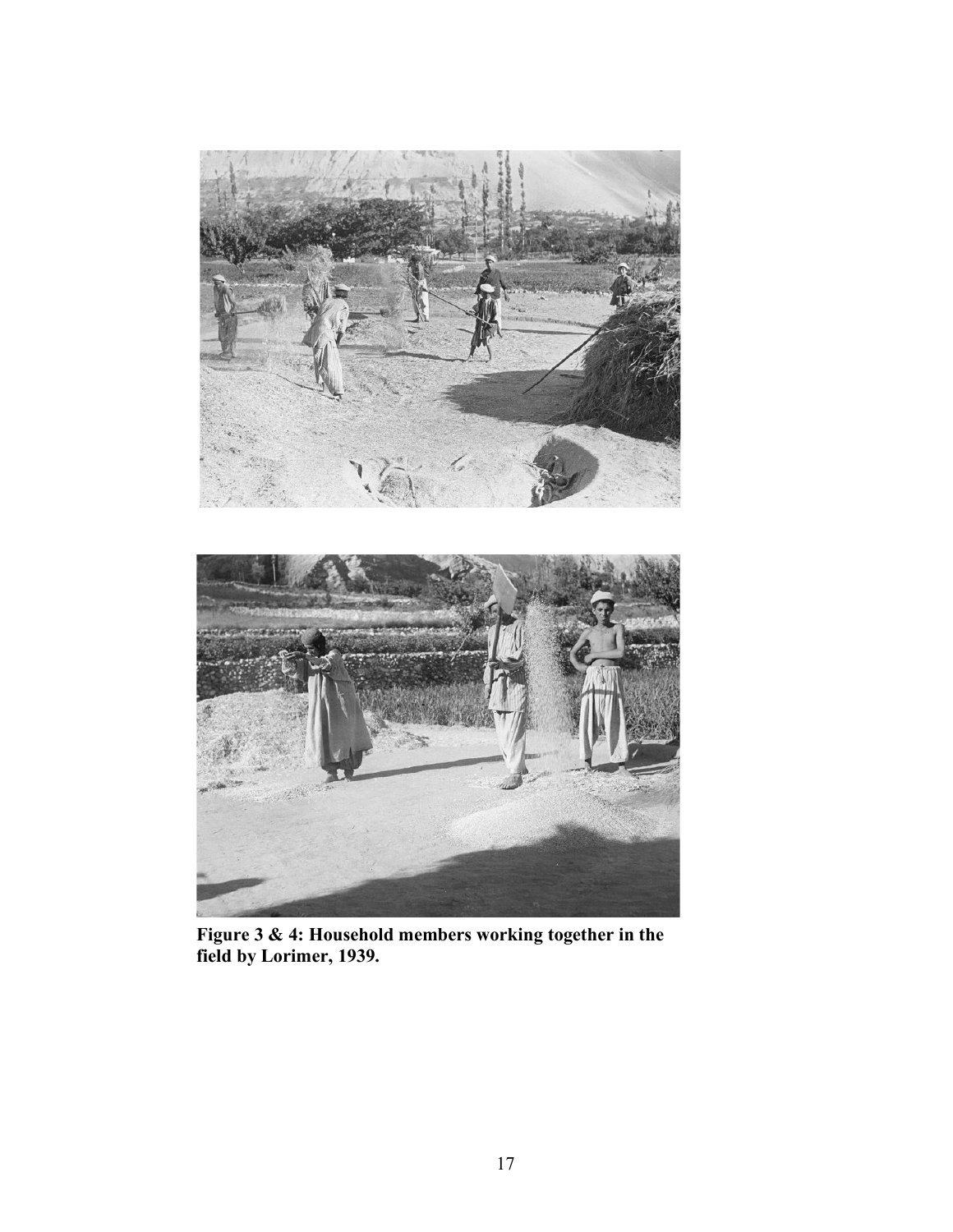Although in the fields it looks like teamwork, tasks are allocated distinctly on the basis of gender, although there are a few tasks that are done by either sex. Men do the 'physically hard work' such as making fields and leveling ground, repairing irrigation channels and the walls of the field (Stellretch-Muller 1979). For land preparation, *harki* (plowing) is performed exclusively by men ; it is done with the help of oxen.9 Women then take turns to bring sand and manure in *giran* and scatter it in the field. *Bo phau* (sowing) is considered one important event in agriculture and it is believed that crop yield is dependent upon *bou phao*, so to be on the safe side it is done by the superior sex. Watering the fields is predominantly man's work but women equally take part. They may take turns to water the fields and one to guard the channel.

 channel. Weeding is exclusively women's work. In summers women spend most of their day weeding the fields. Although *bisarkus* (harvesting) is done by both men and women, it is predominantly women's work. In peak harvest season, women work collectively in fields and help each other in harvesting. *Dartch* (threshing) is men's and women's joint work (Muller-Stellretch 1979). However, Lorimer has narrated an account of a threshing ground where the driver is a 'she': "the driver carried always a flat bowl shoulder high in her left hand…when her (dung) dish was full went off and emptied it on a little heap of manure."<sup>10</sup> It is interesting to see that plowing which is done with the help of oxen is men's job and threshing which is carried out with the help of cows is done by women as a woman driver can only "quickly anticipate her

 9 In his study in South Asia, Mencher (1993) took local residents' views about why plowing has to be done by men and found that it is not because of physical strength but the socio-cultural belief that they are sacred compared to women because those "who menstruate pollute the earth (1993: 104)."

 $10$  "(dung)" added.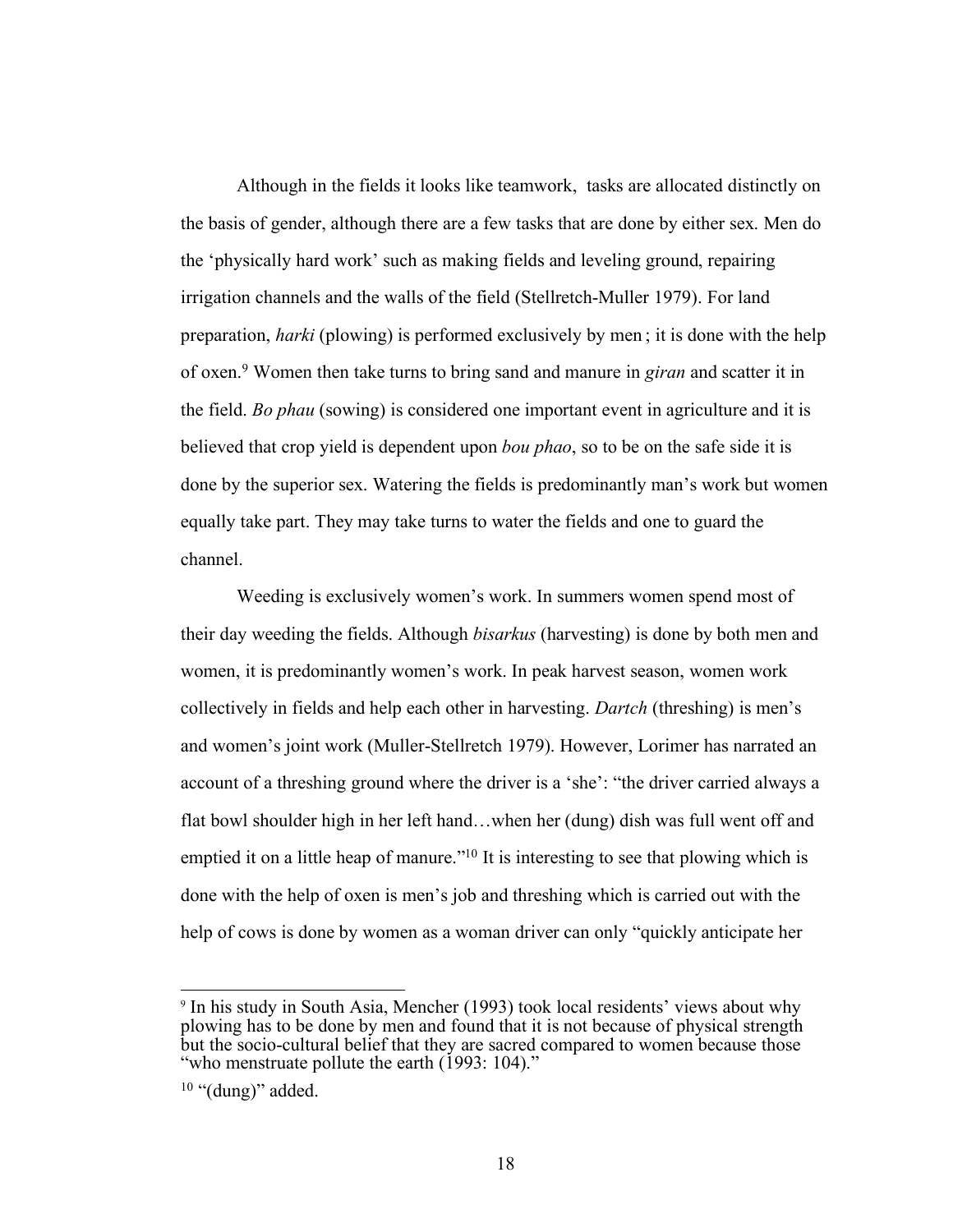cows' needs (Lorimer 1979: 102)." Winnowing is predominantly men's work. However, the cleaning part after winnowing is women's work (Lorimer 1979). Women clean and save any piece of fallen grain that is left in the field. Men's and women's work can be characterized mainly by the embedded socio-cultural beliefs, which gives men physical superiority over women. It is interesting to see that agricultural work that involves tools is men's work, such as plowing, winnowing, irrigation, ridging, land leveling. Women's tool used is *giran* for carrying manure and *bisartch* for harvesting. Work that is considered low, like handling with manure including threshing, is done by women.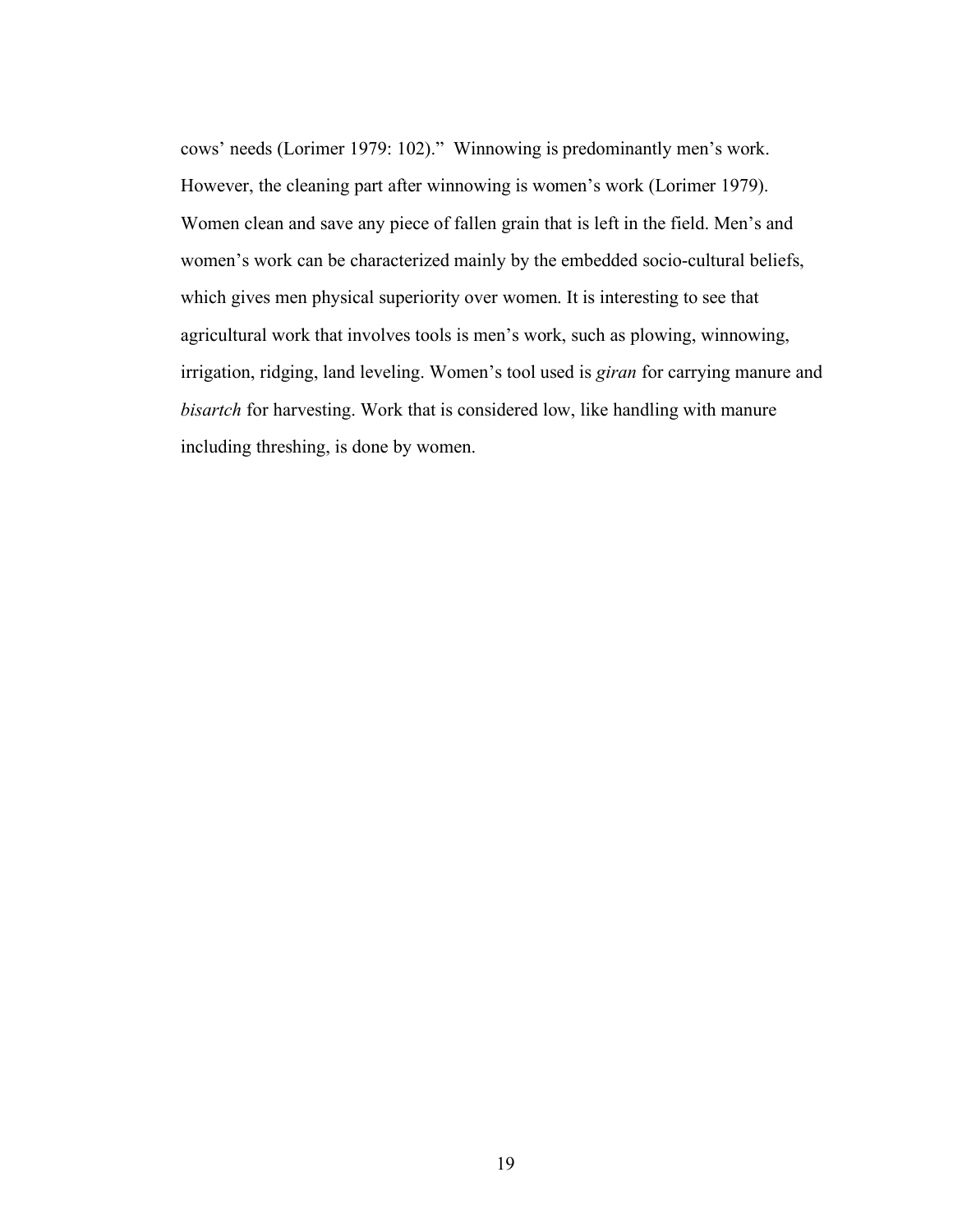#### **CHAPTER 3: HUNZA POST KKH SITUATION**

<span id="page-24-0"></span> Gender in the present is shaped by a rapid ongoing socio-economic transition before which more than 80 percent of the population lived below the absolute poverty line (Uddin et al. 2010). In this chapter, I have tried to show how new socio-economic livelihood sources are replacing subsistence agriculture; how the opportunities brought by that transformation effected men and women differently; and how that resulted in changes in household structure, gender roles and power structures in Hunzukutz society. There is some literature available on the impact of these economic changes (Kreutzmann 1993; Malik and Piracha 2006); impact of road construction and other external interests (Kreutzmann 1991, 1995); and perception of development change and modernity through the native eye (Miller 2001, 2004). One valuable synthesis of Hunza studies by more than 30 authors is *Karakoram in Transition*, which captures many aspects of socio-economic changes in Hunza (Ed. Kreutzmann 2006). However, there is a lack of literature on a gendered approach to the societal change and transition. Felmy (1995) has captured gendered roles in Hunza based on her fieldwork in 1984-85; Hewitt (1989) has given a description of gendered life in Hunza's sister valley Nager; and Halvorson (2002, 2003) has analyzed gendered health impacts of development in Gilgit. $11$ 

#### **3.1 Socio-economic Transition in Hunza**

1

 Thum Mohammad Jamal Khan once told an American visitor when asked how a jeep road to Baltit would affect Hunza:

 It would reduce its remoteness, no doubt, but we are happy as we are. Each man is a farmer; he has his own house, his own land, his wife and children. As

<sup>&</sup>lt;sup>11</sup> Hewitt's study (1989) is useful for a comparative analysis of transition in the two valleys, whereas Halvorson's study (2002) was although conducted in Oshikhandas in Gilgit but her respondents include many Hunzukutz migrants in her study area.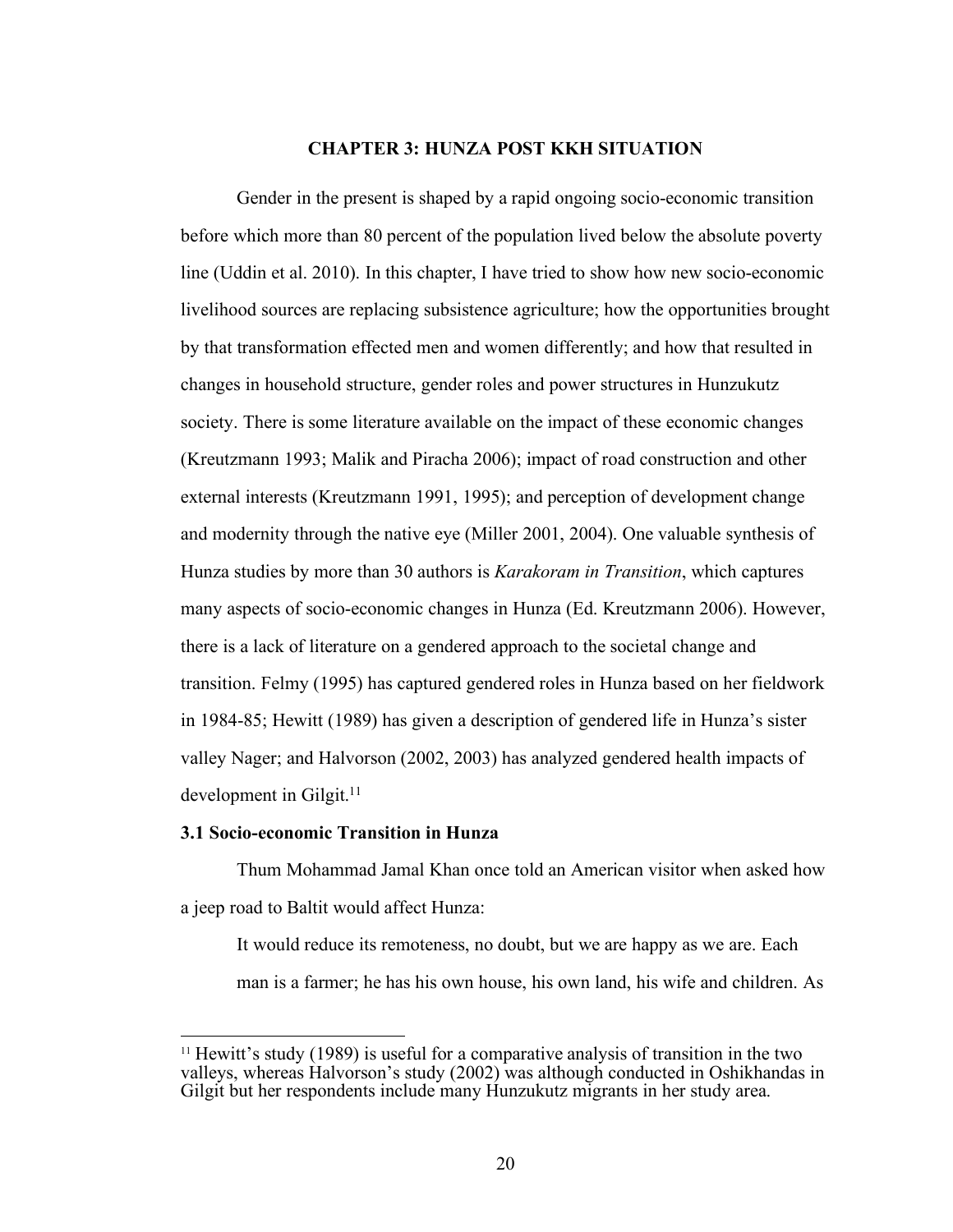you visit my state you won't see a single beggar, you won't find anyone homeless, or without food or clothing. Everyone is in the same condition. We like it the way it is. Every woman is a farmer's wife. She cooks the meal, cares for the children, makes the family clothes, and helps in the fields. Everyone has just enough; every woman is on the same level (Henrickson 1960: 38)."

 It is interesting to see how external interventions like construction of roads change the internal socio-economic structure (Kreutzmann 1993). The socio- economic transition in Hunza is too complex to credit only the construction of the road. The transformation was directed and accelerated mainly by three factors; a) the Thum regime was overthrown by the government of Pakistan in 1972; b) construction of metal road, i.e. the Karakorum Highway, in 1978 and; c) with the opening of KKH, development initiatives set out by government and national/international nongovernmental organizations, resulting in a paradigm shift in the lives of the people.<sup>12</sup> Unlike the Thum-centered economic structure of agricultural labor, the new structure provided freedom of mobility in entering and exiting Hunza, which was very significant not only in exploring new sources of livelihoods and building economy, but also in accessing education for the newly liberated Hunzukutz. A flow of new market trends started with the road construction, because of connectivity with down cities of the country and also reduced travel time to its neighboring urban center, Gilgit.<sup>13</sup> Goods from Rawalpindi and other cities of the country started to flow in, which made food items easily accessible for the local people.

<sup>&</sup>lt;sup>12</sup> The KKH took 20 years for its completion and was officially opened in 1978. Built at an altitude of 4,693m /15,397ft; it is the highest paved road in the world, linking Gilgit-Baltistan (GB) with Pakistan's capital in its south and China to its north.

<sup>&</sup>lt;sup>13</sup> Contrary to the 3-dayed arduous travel on foot or horse on the former Silk route, it takes only 3 hours to Gilgit through KKH. Raza (1996: 111) recalls that it took him more than 16 hours to reach from Gilgit to Hunza in 1967 in a brand new jeep.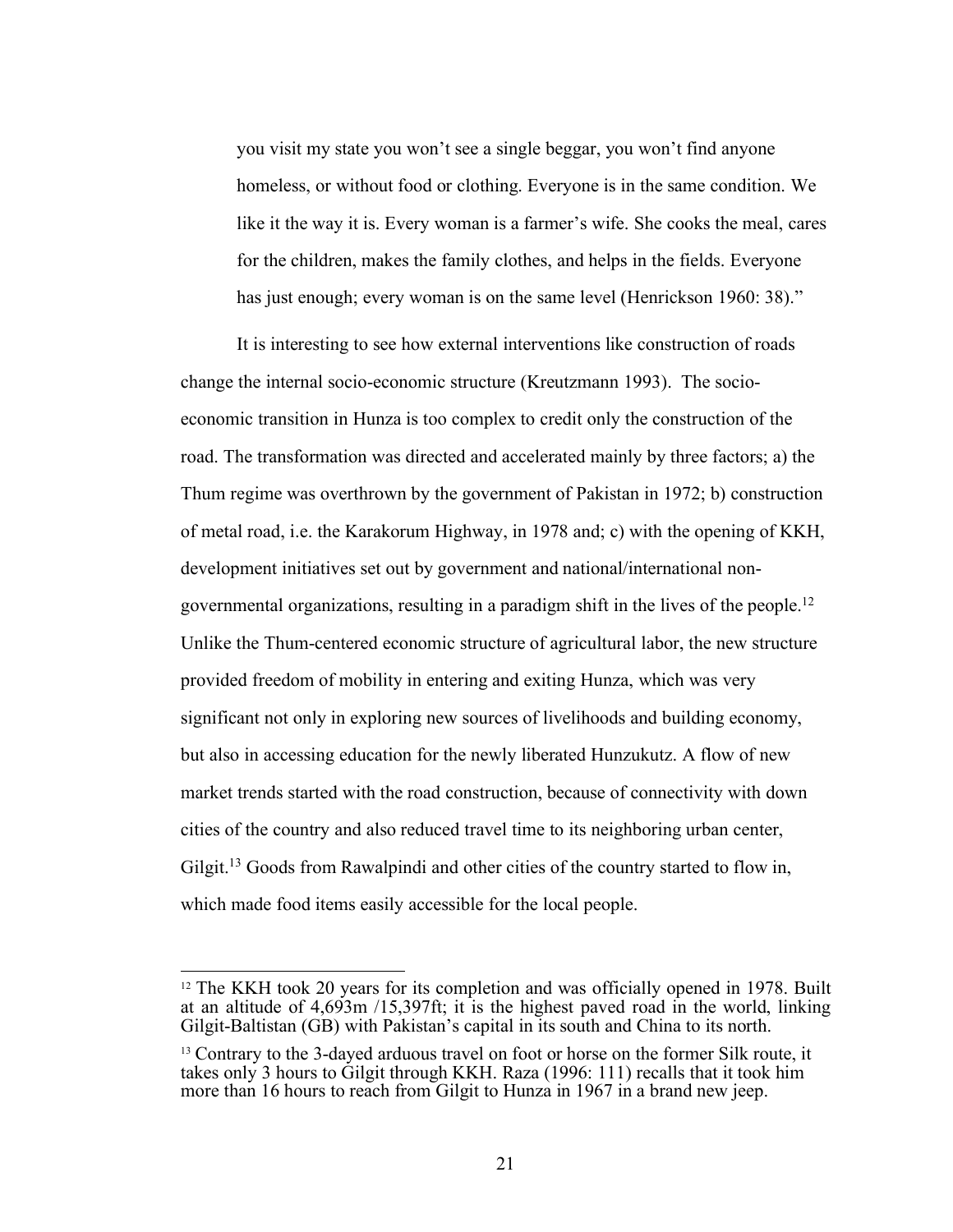#### <span id="page-26-0"></span> **3.1.1 Agriculture and Economy**

 With enhanced linkages with market-oriented parts of the country, Hunzukutz gradually shifted from agriculture, as their primary source of income, to other non- agrarian sources of economy. The dependency on off-farm household income has been rising ever since the road construction. For instance, household incomes coming from off-farm employment increased from 43 percent in 1994 to 63 percent in 2005 in Gilgit-Baltistan (WB 2010). According to Malik et al., in Karimabad per capita cash incomes from primary non-farm occupations alone were estimated at Rs 10,891, while the corresponding figure for agriculture was a paltry Rs 738 in 2001 (2006: 361). Agriculture has been intensified by reducing the practice of leaving land fallow; switching to high yielding varieties of crops; and the use of fertilizers (Nitrogenous and Phosphatic) to increase productivity (Hemani and Warrington 1995). It has become highly market oriented, which led to increased production of cash crops and fruits. Potato became a major cash crop, and cherries, apple and apricots became the most commercially grown fruits.

 Hemani and Warrington found that in Hunza several households no longer grow any cereal crops and grow only potatoes (1995). AKRSP's NAC Integrated Household Survey found that Hunzukutz are purchasing more grain from outside sources than producing. Their estimate showed that 87 percent of the total households in Hunza were facing deficit grain production, compared to only 13 percent who produce enough for the given year. Moreover, 96 percent of those having deficit reported purchasing grain from the market with money from off-farm earnings and sale of cash crops (NACIHS 2003). According to a local resident, "we have changed from growing wheat to growing potatoes because if we grow wheat in one field we will harvest 2 sacks of grain, but if we grow potatoes in the same field we can sell these and buy 5-6 sacks of flour (Hemani and Warrington 1995: 7)."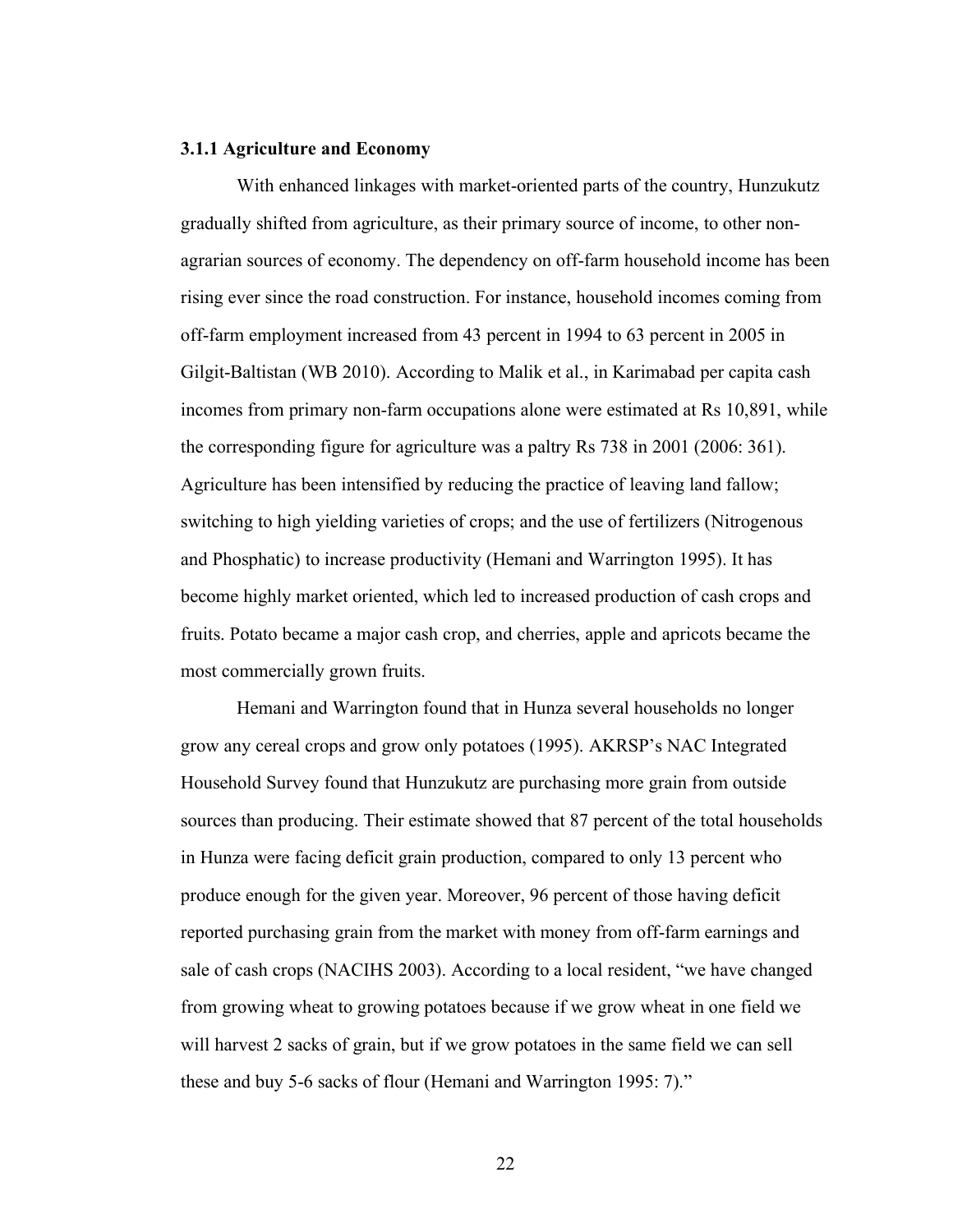

 *Fig. Growth in per capita income in Hunza* 

 *Data Source: Malik and Piracha (2006)* 

#### **Figure 4: Growth in per capita income in Hunza**

 Sidky found that agricultural work is as time consuming and laborious as it was in the past (1994). As they are becoming increasingly dependent on staple food items purchased from outside, there is an increasing need for cash. A whole new world of non-farm activities has attracted Hunzukutz men. One of the sectors that flourished after KKH in Hunza is tourism, as there is a huge flow of tourists in summers especially from European countries. A lot of men avail the opportunity and get into small private business, hotel management and set up shops with traditional handicrafts, embroidery, jewelry, gems and stones. These shops are mostly seen in Karimabad, which, being the hub of Hunzukutz culture and traditions from the times of Thum, has become a tourist destination. Many men are also involved in trading, as the road to China is now open. Some men are permanently employed outside their villages and some leave seasonally. Because Gilgit is the administrative and trade center of GB, many Hunzukutz have migrated to Gilgit to avail themselves of new business opportunities. There is an influx of migrants in Gilgit from other parts of GB,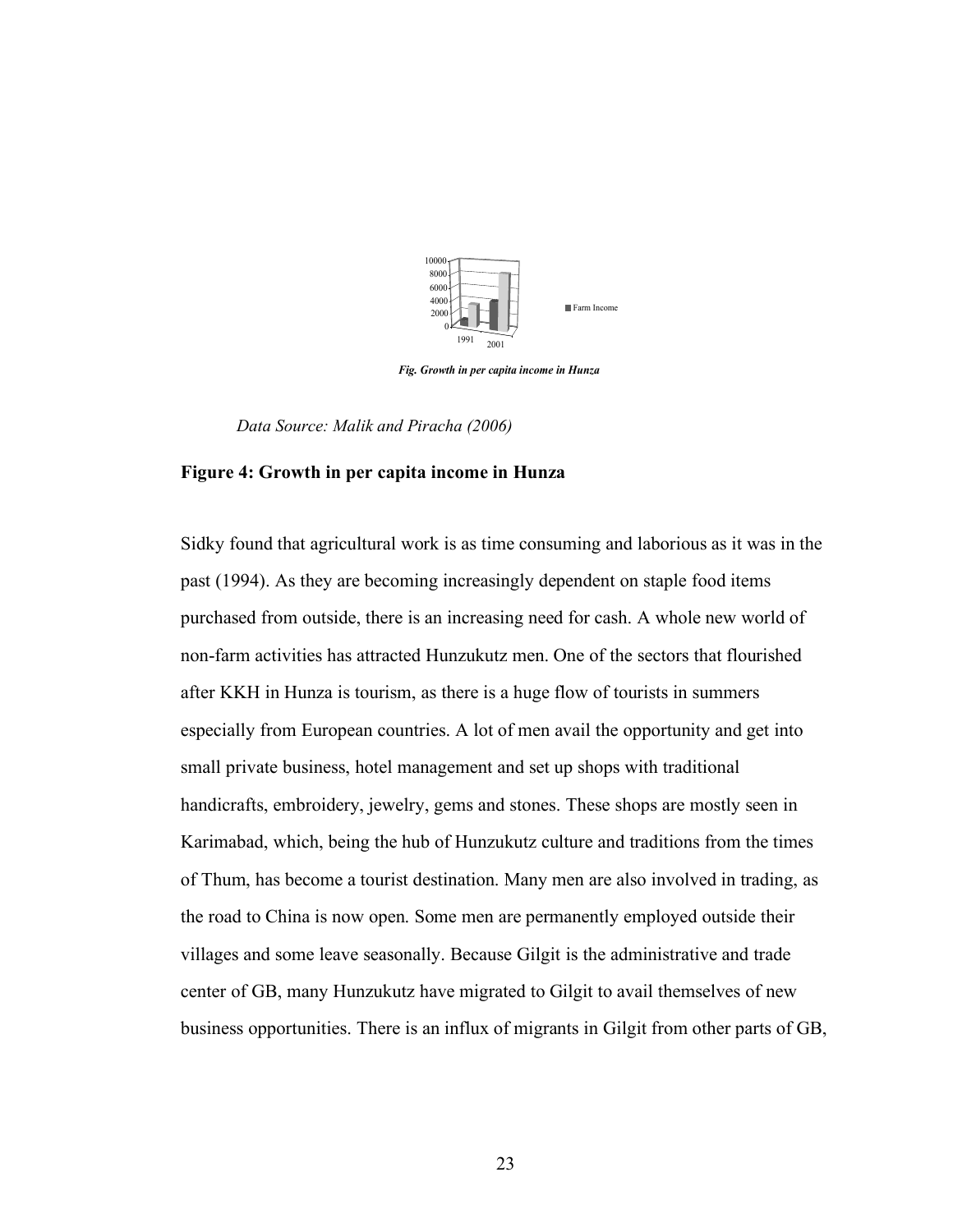<span id="page-28-0"></span> including Hunza to occupy jobs in civil and military and in the newly formed trade and business vogue.

#### **3.1.2 Social Sector Development**

1

 The turning point in the history of Hunza is when His Highness Prince Karim Aga Khan visited for the first time in 1960 (Beg 2003). Under the leadership of the Aga Khan, religious institutions were set up to address health, education, economic, and religious issues in the Ismaili community. Education and health were two inaccessible and unaffordable segments of development for the Hunzukutz before the transition.<sup>14</sup> Education started in the form of community-based literacy centers in the late 1940s in GB, known as Diamond Jubilee schools, under the guidance of the Aga Khan III (AKES 2004). There was less awareness and fewer opportunities for girls to access education in the *Shon* era.*<sup>15</sup>*The first community-based girls' primary literacy center was initiated in Hyderabad in late 1950s. Boy-graduates of affordable families would be sent to Gilgit and then down cities for higher education but girls did not have that opportunity. After the establishment of Aga Khan Education Service (AKESP) in 1986, there was a rising awareness for girls' education as it set up a series of primary and secondary schools for both boys and girls. The Aga Khan Higher Secondary School for Girls, Karimabad was the first residential school of its kind in the region, established in 1986.<sup>16</sup> According to the WB (2010), the ratio of female to male secondary enrollment is 63 for GB for the year 2005. The literacy ratio for both girls

<sup>&</sup>lt;sup>14</sup> Unaffordable because due to inaccesbility they had to travel down country to access health and education facilities, which due to poverty was not affordable for poor Hunzukutz.

 <sup>15</sup>*Shon* era is derived from Burushaski phrase '*Shon Mulk* ', which literally means 'blind country', used by Hunzukutz referring to old times of poverty and ignorance prior to 'development'. *Shon,* in this phrase, is used for lack of awareness and ignorance. ignorance.<br><sup>16</sup> The school was formerly named as Aga Khan Academy. Hunzukutz still call it

academy today. academy today.<br>
24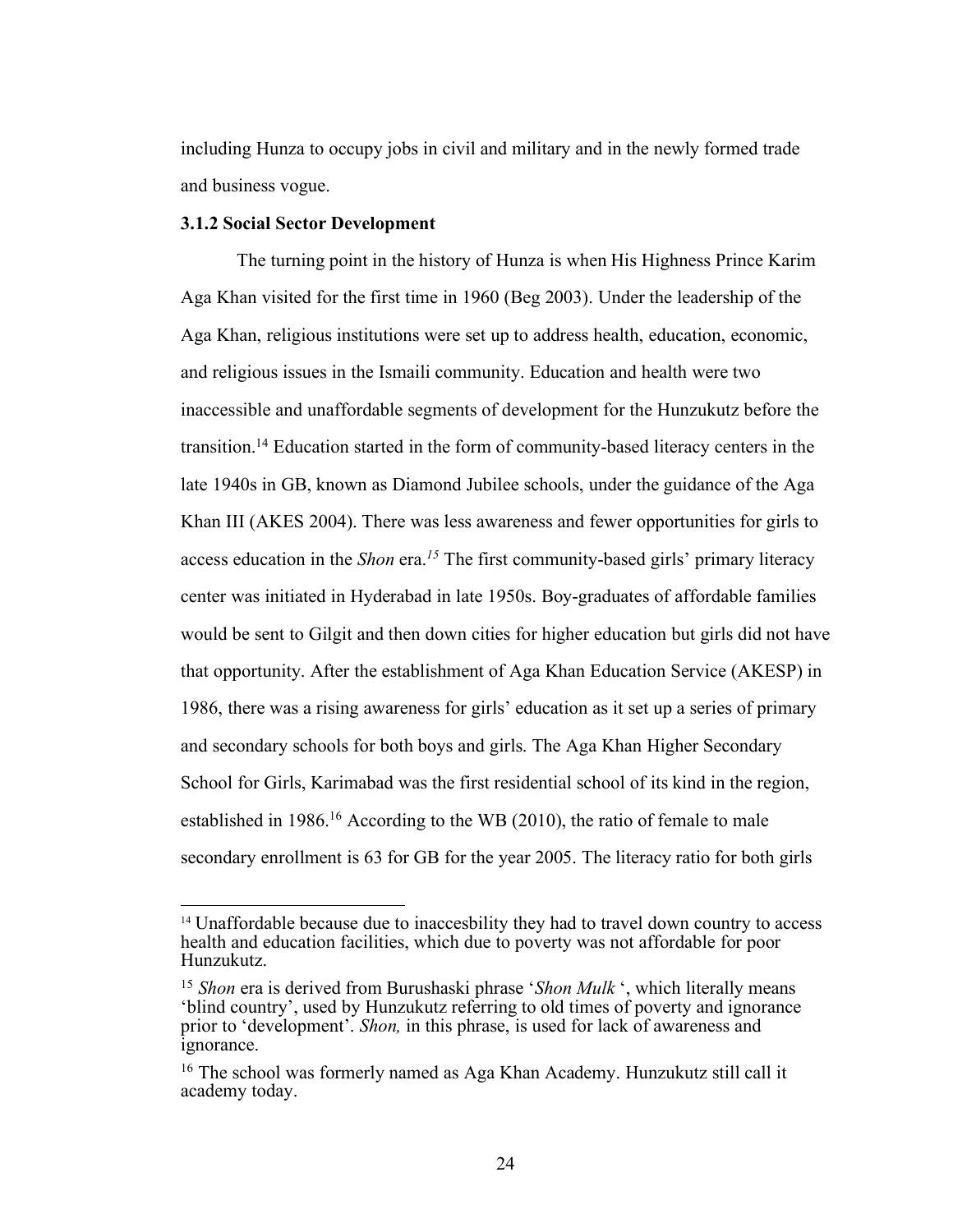<span id="page-29-0"></span> and boys is comparatively better in Hunza than other regions. Hunzukutz girls and boys who are educated are more inclined towards finding office jobs often in down cities of the country. There is a huge number of young Hunzukutz seeking education or working in down cities. Considering the literacy rate in Hunza nowadays, which is considerably high, it is a question of great concern as to who will take care of the farm land, if development does not further exploit all the cultivable land and turn it into an industry or a market place.

#### **3.2 Gender Roles in Transition**

 The new economic system introduced a diversified set of income-generating activities in the off-farm sector to increase incomes hence improving the socio- economic conditions from that of old times, which Miller explains as a journey from "darkness to light"; a journey from hunger and food scarcity to prosperity (2001, 2004). But the whole system also perpetuated changes in household structure and gender roles; and social hierarchies based on class and gender differences are being widened and strengthened.

#### **3.2.1 Changes in Household Structure**

 The new household structure is characterized by dependency on the non- agricultural economy. Money has become the main actor in household consumption, which is used not only to purchase staple food but also to avail education and health services. Men control the monetary system in the household and in the market. With an increase in market dependency and women's cultural and structural segregation from the market economy, women's dependency on men to access resources has increased. Woman's previous role as household food manager *ruli gus* the only legitimate power she had within the household, is no longer valued.

 Although some of the Hunzukutz are still living in joint family units, the household structure is changing gradually. With the one-room traditional ha, extra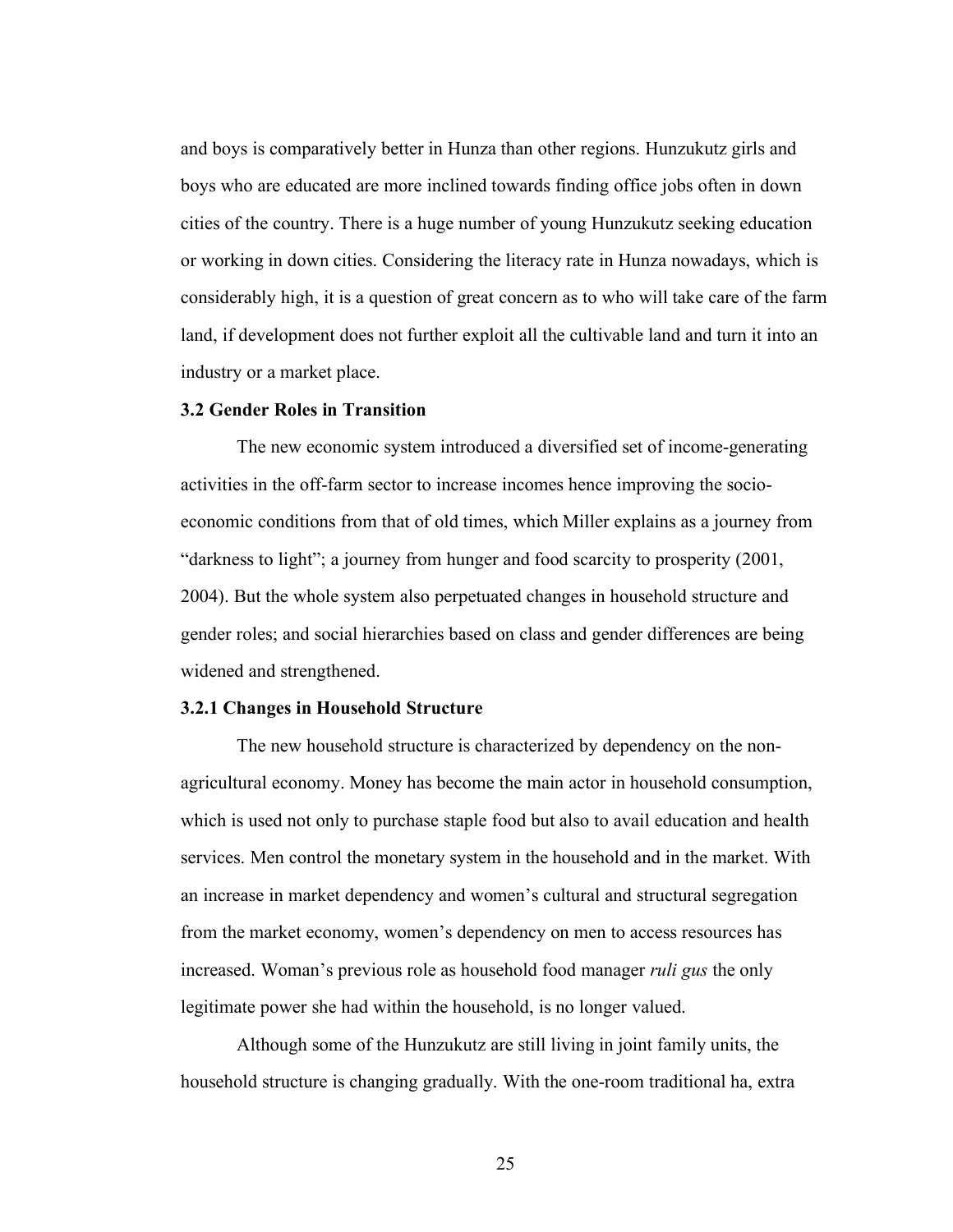rooms have been attached for each son and his family (Felmy 1995). Nuclear family set-up is becoming popular as people are becoming economically secure enough to build their own houses. This in turn has changed the pattern of allocation of tasks in a single-family unit; some women feel somewhat relieved from the psychological work pressure they were under in traditional extended families.

 "It was when we made a separate house and divided the family land. This was a happy day for me... Now I have no worries. I have freedom. I have done family planning. When my children are older they will do all of the work for me (Halvorson 2002: 269)."

 In the case of nuclear family units where the husband migrates for off-farm employment, the unit becomes primarily the woman's responsibility and she takes decisions on behalf of her husband for her family, although not entirely independently but in consultation with her husband (Halvorson 2002). It is not easy for a woman to take outside responsibilities due to social restrictions connected to mobility and interactions with outside men. As women now recognize the importance of money in their lives, they value men's off-farm work. Consequently "work" has been redefined and restricted to those activities that add to the household capital. It is not uncommon if a Hunzukutz housewife is asked what she does, she would say, "I do not do anything, I am a housewife." She values the work of her husband even when she is working longer hours than he is. The saying "*eti k hir gosham*" (lit. do it and I will call you a man) has now stronger grounds as men master the capital and public domain and women's access to that domain is through men. Many educated Hunzukutz women are now working for local NGOs and some are teaching in local schools. Considering the male dominant social structure, working in the male-dominant sphere brings a lot of constraints but their work is valued within the household as it adds to household income. Some Hunzukutz women are running business to earn extra income. Tailoring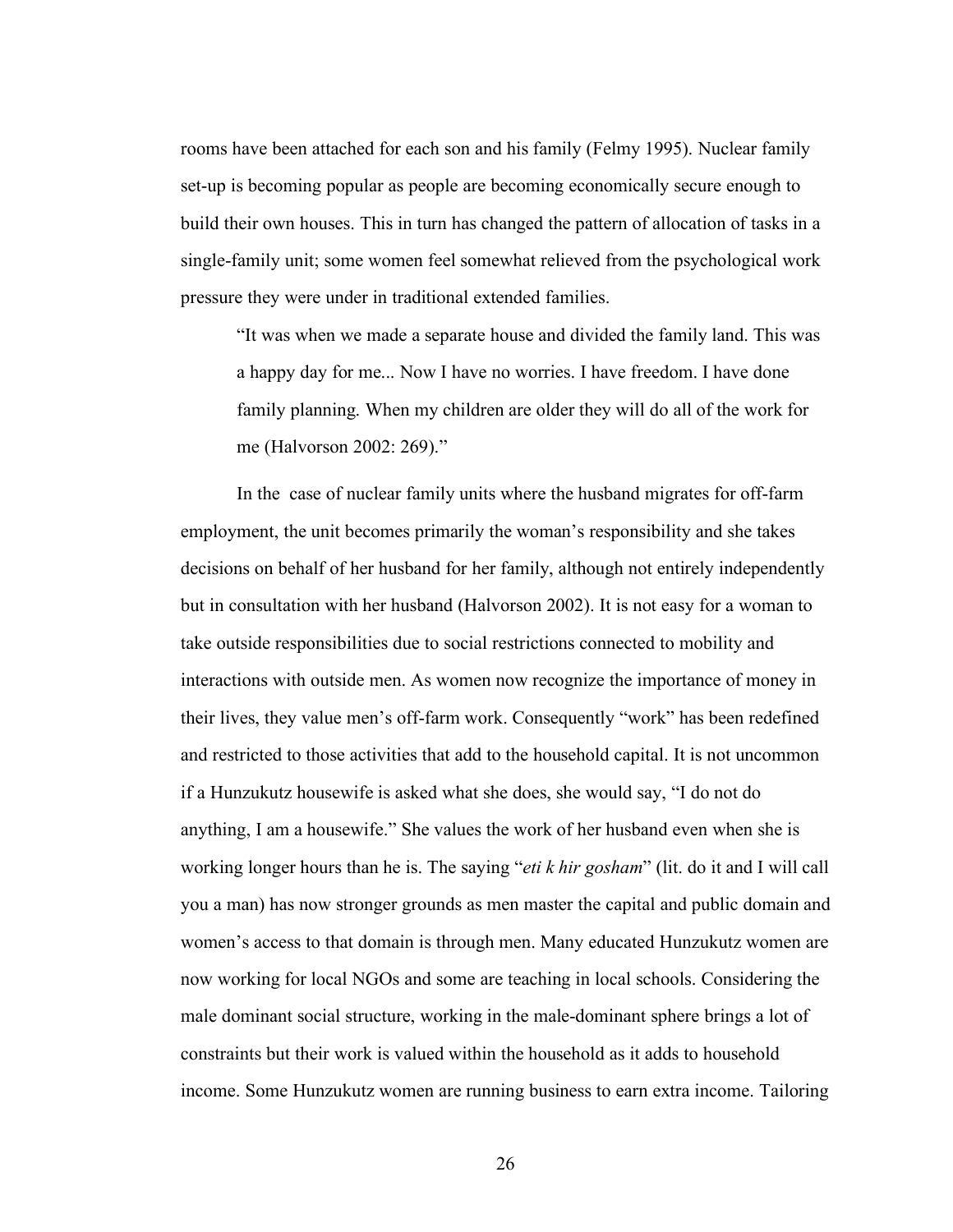<span id="page-31-0"></span> has become one such popular business among women in Aliabad, however women having young children and elderly dependents to attend at home cannot spare time for such income generating activities (Dawar, 2018). Their primary responsibility remains home and outside work remains secondary.

 Certain old practices, such as wool production, have vanished. During their research Hemani and Warrington (1995) found no families that make wool; most women said that wool production is an activity of the past, and now that they can buy things from the markets, they do not have to make it. Embroidery which was a recreational part time activity in the past, is now become another source of income generation. KADO, a local embroidery brand, is selling out embroidery products by local women in Hunza.<sup>17</sup> It epitomizes the evolution of a traditional activity that used to be carried out by women for themselves in a subsistent agrarian society, now being carried out for the company, centered around the concept of generating cash to make their ends meet.

#### **3.2.2 Feminization of Agricultural and other tasks**

 Male-out migration is the primary cause of women doing more agricultural work now compared to the past. According to Halvorson, about 80 percent of male household members over the age of fifteen were involved in off-farm employment (2002).

 The number of Hunzukuts who live in Gilgit Town and its surroundings for long periods has been estimated at 14,000 persons, which is half the resident population of Hunza…Overall, for every 100 women there are 164 men which is typical for a migration target town where only men find occupations. They normally leave their families behind (Kreutzmann 1993).

<u>.</u>

<sup>17</sup> [http://kado.org.pk/filters/embroidery/](http://kado.org.pk/filters/embroidery)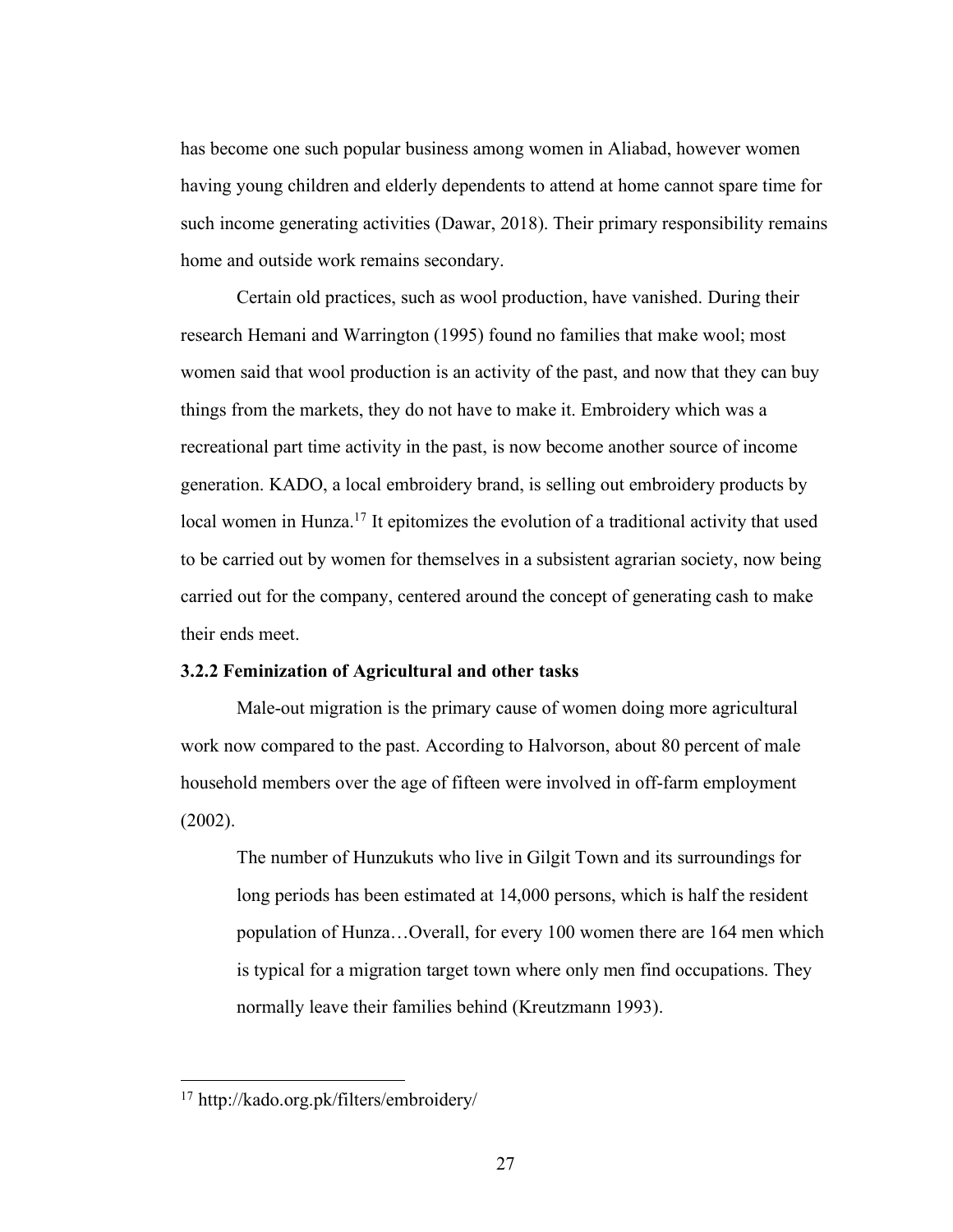Because of such high rates of male-out migration, and absence of young and adult male members of the family to contribute in farming, the work is left on women. With increase in household income, women's workload has increased significantly (Felmy 1995). Age is another determinant in the labor pattern. Young men are increasingly employed in off-farm cash economy while older men remain in the village with women and help in farming.

 Women are involved in work both inside and outside their homes including paying electricity bills and ensuring fuelwood supply to the household, so much so that a woman in Aliabad mentioned women in their area have become men and vice versa, indicating that men do not work as much as women do and that women do their part of work as well as do all the work men do outside home (Dawar 2018).

 As children are in schools, women get less help in agriculture and other chores now. In many households children still provide significant labor contributions to their households. After school, girls help their mothers in domestic and other farming tasks while boys may also be asked to help but not as frequently (Hemani and Warrington 1995). Households often hire labor on contract seasonally to meet the labor shortage. Women also work collectively to address this labor shortage in harvest seasons. They take turns to work in each other's fields. Neighbor women, relatives as well as married daughters gather to work collectively. However these trends are not homogeneous. Some of the factors that significantly count and cause variations within households are: extent of off-farm income; distance from the main road and local markets; amount of land and agriculture owned; and availability of labor (Hemani and Warrington 1995).

 Women's responsibility of domestic work confine them to certain labor pattern that is in certain proximity to their homes. However, collecting wood and water is women's job and at times they have to spend hours on these tasks. Women in upper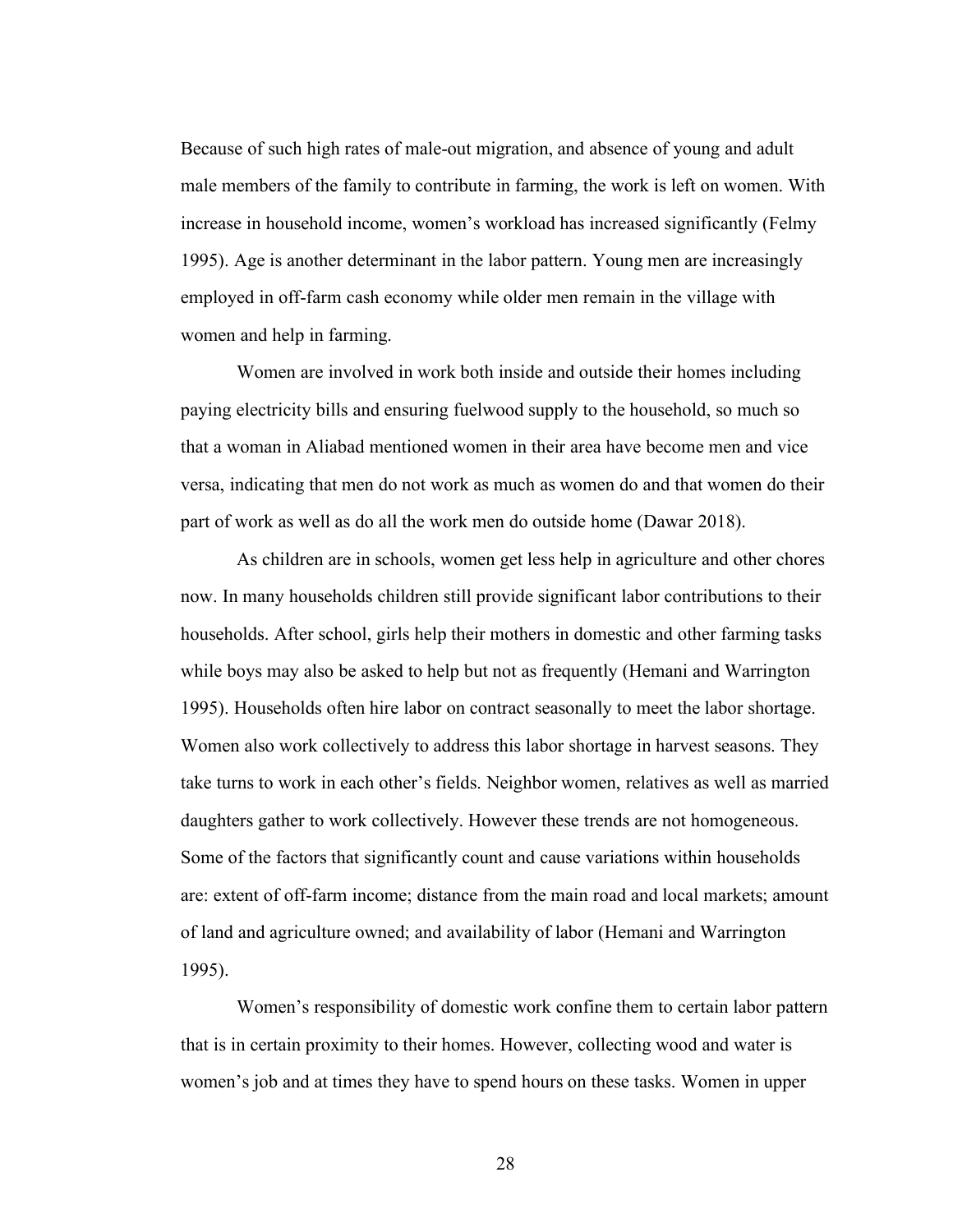Hunza collect sea buckthorn bushes for cooking and heating, they travel to the nearby glacier an hour away to collect the bushes, spending at least three hours in the task (Dawar 2018). Weeding is still a women-only task. Use of fertilizers have increased the growth of weeds and increased their workload. Hemani and Warrington found that due to high levels of fertilizers in potato fields, women reported increased weeding in these fields as compared to other crops (1995). Weeding is only not carried out to ensure crop growth but also because it is used as fresh fodder to feed livestock. Feeding the family as well as the livestock is women's job.

 With the advent of capital oriented agriculture, women have become involved in the production of cash crops such as potatoes, new varieties of wheat and maize and vegetable and fruit processing. Technological innovations such as tractors and threshers have become a part of the modern agricultural system. Although technology has replaced cattle for plowing and threshing, women's work is still labor intensive. Plowing and threshing is carried out by men with the help of machines whereas the cleaning part after threshing is done by women which is still as time-consuming as before.<sup>18</sup> Hemani and Warrington found that if the plowing is done with the help of animals women are more likely to help in terms of controlling animals but if the tractor is being used, women are less likely to be involved as the tractor driver could be a male stranger (1995).

 Technology in agriculture is controlled by men whereas women have no control over it; it has reduced the workload only for men (Malik 2003). A study by AKRSP in 1987 (as cited by Felmy 1995: 204-5) showed in a valley in central Hunza that in peak season women work for 14-15 hours everyday in August and September (harvest season), whereas men work for eight hours in August and November (in land

<sup>&</sup>lt;sup>18</sup> Some still use animals for threshing because their fields are inaccessible for the threshing machines. threshing machines.<br>
29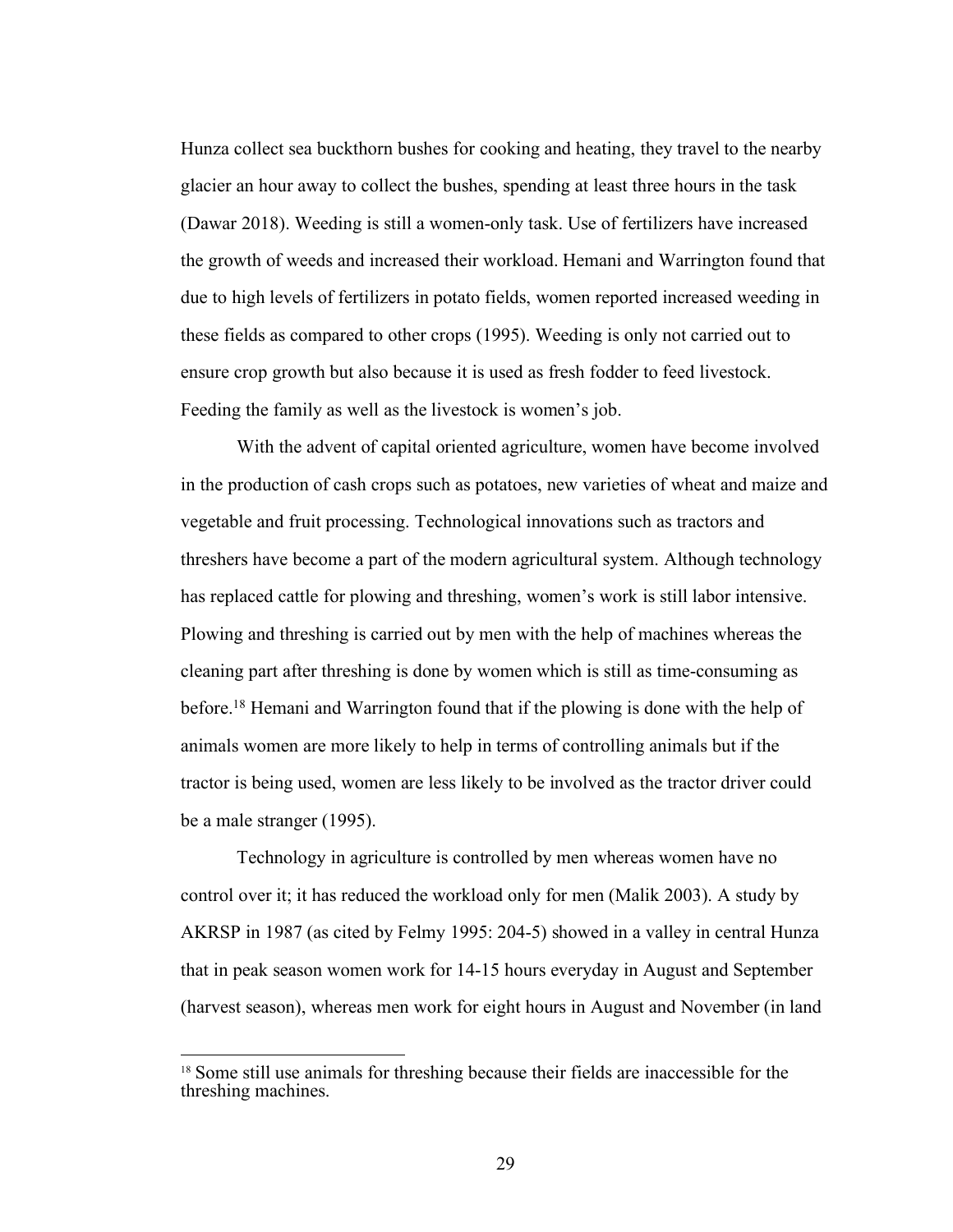preparation and plowing). Provision of technology by the development organizations aim domestic related technology at women and farming technology at men (Hewitt 1989). Women are also losing control over resources because of lack of information. Men purchase and apply fertilizers, women neither have the knowledge to apply nor access to the market to buy it. Due to lack of market-related knowledge, women are not listened to in household decision-making. Following is an example from Salmanabad, Hunza:

 "Last year we sold 20 sacks of potatoes and kept five sacks for the home and five for seed. My husband wants to sell more potatoes to get money and I want to keep more for my children and the men have more power… but what happened was that we ate six sacks so we had less for seed and had to buy one sack for seed which was very expensive Rs 1200. At the time of selling potatoes we get Rs 600-700 per sack but at this time in the year to buy them cost Rs 1200 per sack. It was his fault that we faced this problem and so this year I will not listen to him… (Hemani and Warrington 1995: 25)."

 Farm wheelbarrows are now being used to carry manure instead of *giran*, the task is now carried out by hiring labor (Felmy 1995).<sup>19</sup> Although it still remains women's task to carry fodder, fruit, and wood, wheelbarrows are never handled by women. Carrying manure (*dilk*) by women today is considered disgraceful. Low status is associated with *giran*, which is evident in the fact that it is considered shameful for better off families if their women or girls carry manure *giran*. This ideology is also apparent in day-to-day language. Elder women in the family, usually the mothers, advise young girls to educate themselves so that they do not have to carry *giran*; "*da be giran goyayabana*", in other words, if they do not educate themselves now, they

<sup>&</sup>lt;sup>19</sup> In her study, Cameron also found that in Nepal carrying manure in high-caste women was prohibited and women from low-caste were hired for the task (1995).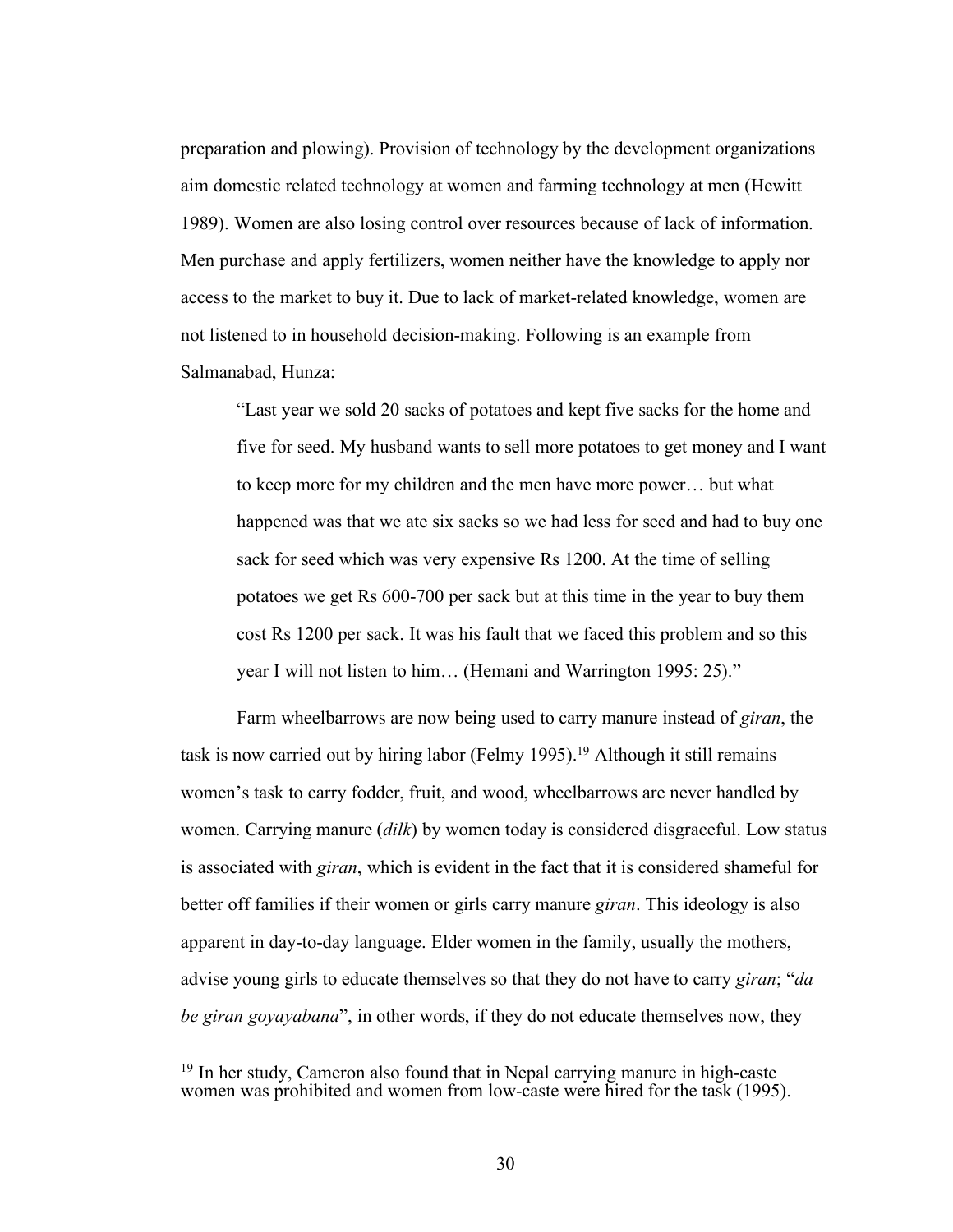<span id="page-35-0"></span>will have to carry *giran* in future.<sup>20</sup> *Giran* is connected with past suffering, poverty, and women's subordinate position in Hunzukutz society.

#### **3.2.3 Religio-cultural Changes**

1

 Practice of women's seclusion during menstruation and childbirth have long been forgotten. However, with the inflow of migrant workers from down cities, the orthodox Islamic concept of *purdah* (veiling) has started seeping in (Seeley & Gloekler 2003; Miller 2004). Having many outsiders in the area, women do not feel secure going out without *doun*, (a piece of cloth wrapped around head and bosoms), a concept unknown to the Hunzukutz women in the past. This concept of *purdah* has arrived along with southern men whose women observe strict *purdah* and Hunzukutz women feel uncomfortable with their "male gaze" (Miller 2004). Their male counterparts are also sensitive to the issue and they "feel that they should protect their women from outsiders (Seeley & Gloekler 2003: 127)." Hunza is not only influenced by outside migrants but also by its surrounding area Shia and Sunni communities who practice Orthodox Islam. Ghulam Rasul, a local man from Baltistan expresses his views of gender equality: "It is in the Quran that all men are equal. So women are inferior. Men are men (Beg, Beg & AKRSP 2002: 04:20)."

 Among Ismaili women, "there is a growing sense of self-consciousness about their dress, mobility, and social interactions as a result of the politicization of Islam and sectarian tensions (Halvorson 2002: 275)." In her study, Halvorson has included a photo of graffiti in Urdu that says 'Women without purdah are agents of Satan' written in Gilgit (2002: 274). These external forces have repressed women's mobility and secluded them from the public place and particularly from the market domain because

 20 Lit. meaning 'do you want us to make you carry *giran*!', it is more like an elders. exclamation that the parents or elders would have to do something they are not supposed to in case the young girls do not study, their lives would be the same as their elders.<br>31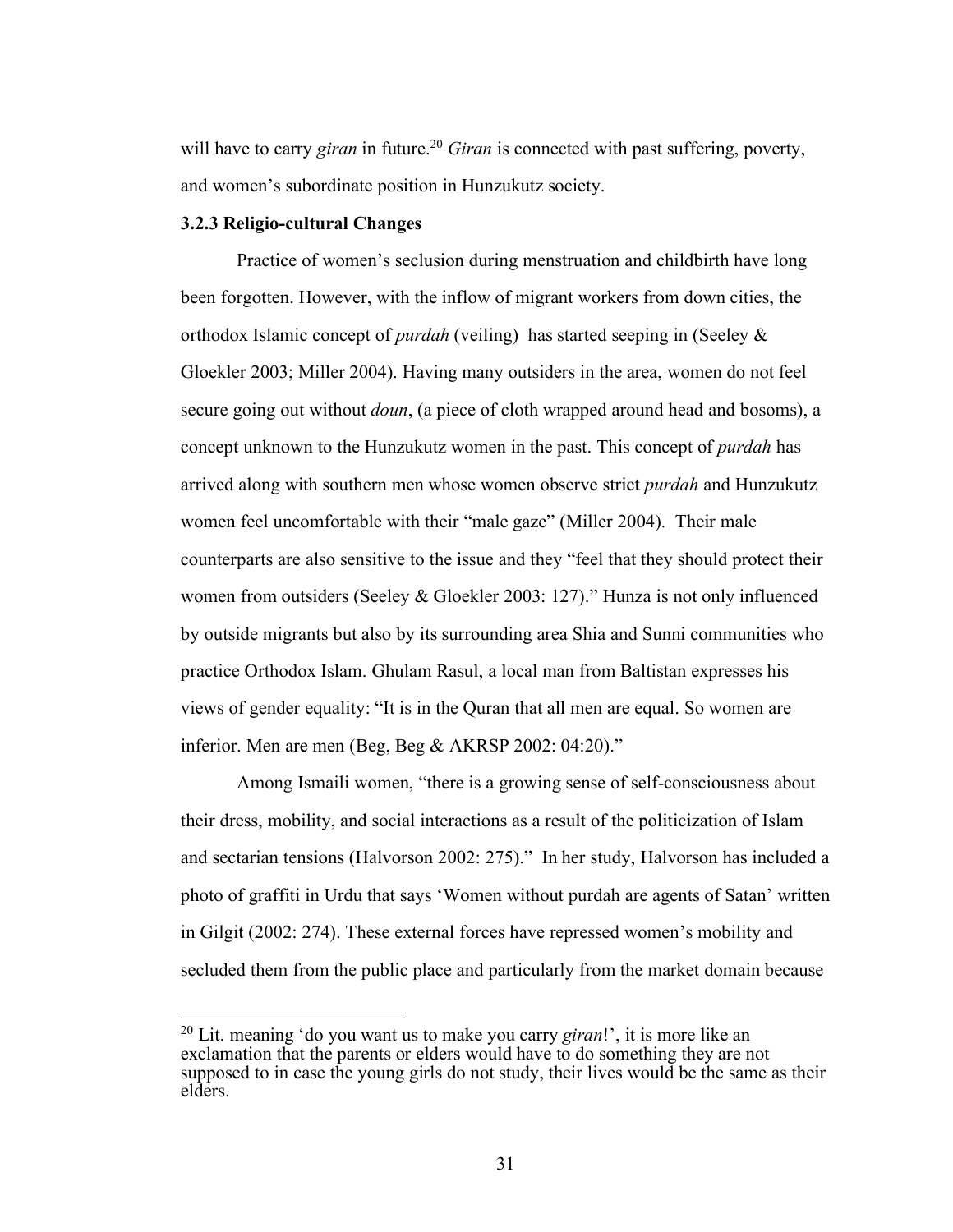of the high concentration of outsiders in the markets. An old man in Aliabad talks about this issue: "in the old times, people in Hunza were like one family. Women were free to move around. Now because of outsiders in our area, women stay in their homes and don't go around (Miller 2001: 87)."

 'My father and elder brothers do not like it when I go to the Aliabad market, 'it is crowded with all kinds of outsiders', they say, but since most of the everyday goods are not available in my village, me and many other women from my village have to travel when male members are not available. If we don't do it who else will?' (Dawar 2018: 06)

 New social values have been attached to girls and women such as girls/women who go to the market with a male member of the household are considered respectable. According to a Hunzukutz woman: "Before, women worked alongside men and there was no problem. These days if a man and woman should sit together, people will make assumptions" (Miller 2001: 86). Such norms and social values are becoming a part of Hunzukutz society. Girls and women being influenced by such side effects of development are under psychological pressure. These newly emerged religio-cultural restrictions are the primary reason behind the growing number of suicide cases among young girls and married women in Hunza. Muller has mentioned ten suicide cases in Hunza, out of which five cases are of men (1979), but now it is only [women.](https://women.21)21 Suicide cases are also noticeable in other parts of GB, particularly in Ghizer district, where the rates among young well-educated girls are on the rise.

<sup>&</sup>lt;sup>21</sup> One major reason behind suicides among young girls is that girls are not allowed to make decision regarding marriage choices (<https://herald.dawn.com/news/1398672>). Muller has also given this reason for married women that those women who do not like their husbands jump into the river (1979).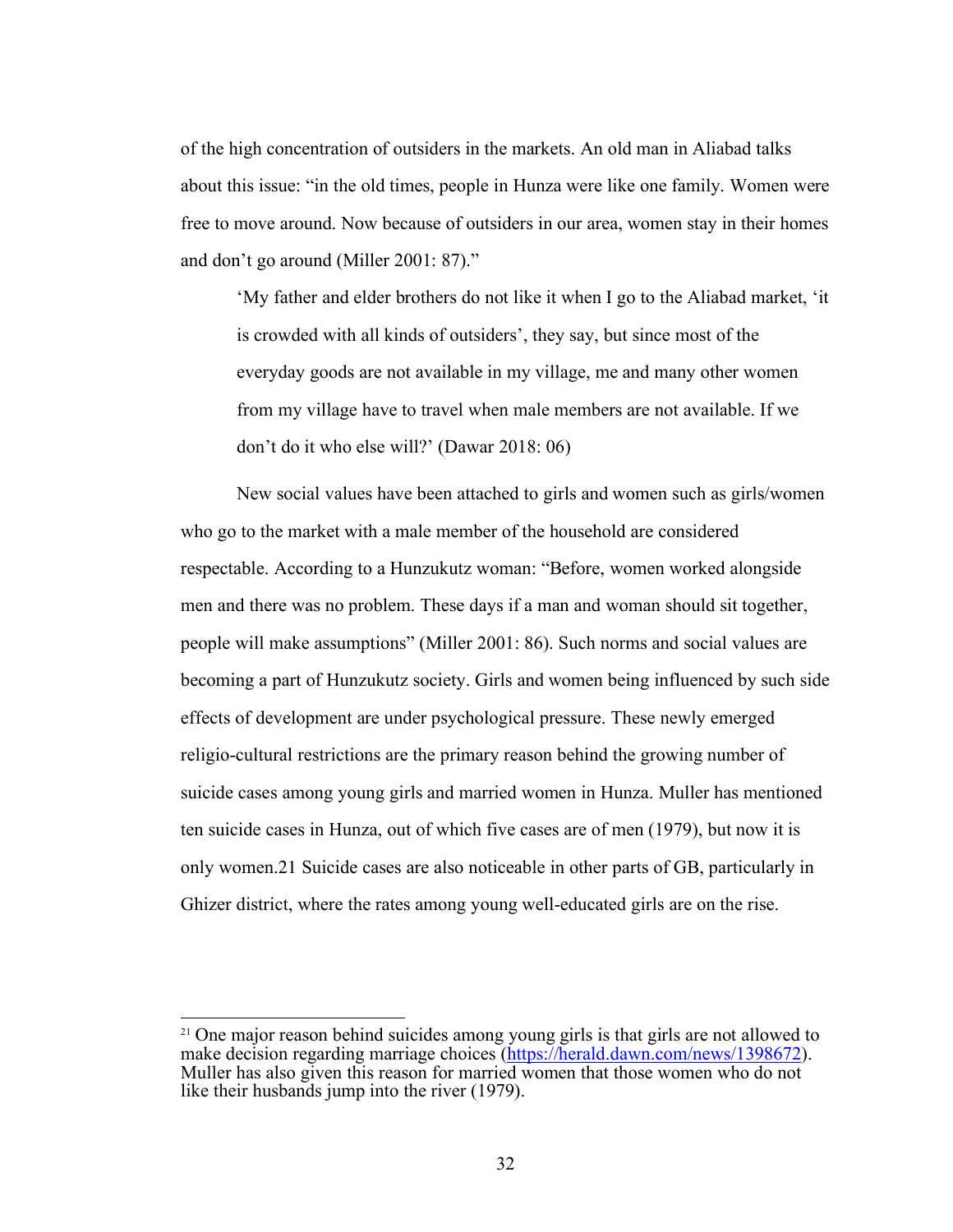Considering the socio-cultural conservative environment of GB, the situation in Hunza is comparatively flexible for women. They still have fewer restrictions compared to women of other sects. Hewitt also observed the same during her study in Nager.

 About 200 years ago, their kin to the northwest, in Hunza, were converted to the Ismaili faith and became followers of the Aga Khan. There, women are more emancipated; they not only go to school (opened in all hunza villages on the occasion of the Diamond Jubilee of the former Aga Khan) but also appear before men, modestly, with covered heads. Some hunza women have become teachers and nurses (1989: 350).

 Unlike in other sects where women do not go to mosques, Ismaili women go to *jamat khana* (Ismaili mosque) and pray alongside men. There are other opportunities under the Ismaili council where women serve as volunteers and work for the community in different capacities, thus *jamat khana* also serves as a socializing and training place for women. They prefer education for both boys and girls as being emphasized by their spiritual leader His Highness the Aga Khan

 We are looking at a correct position for women in society, and education clearly is part of that positioning of women within society and yes we certainly are very concerned about the moral context in which that education is given and I think that is often an issue which is not very well understood outside the Islamic world, but the respect that is due to women is very important factor in the Islamic world and the history of Islam and the faith itself and my interpretation is that the better educated the woman is the more respect she is going to get in modern civil society (Aga Khan ).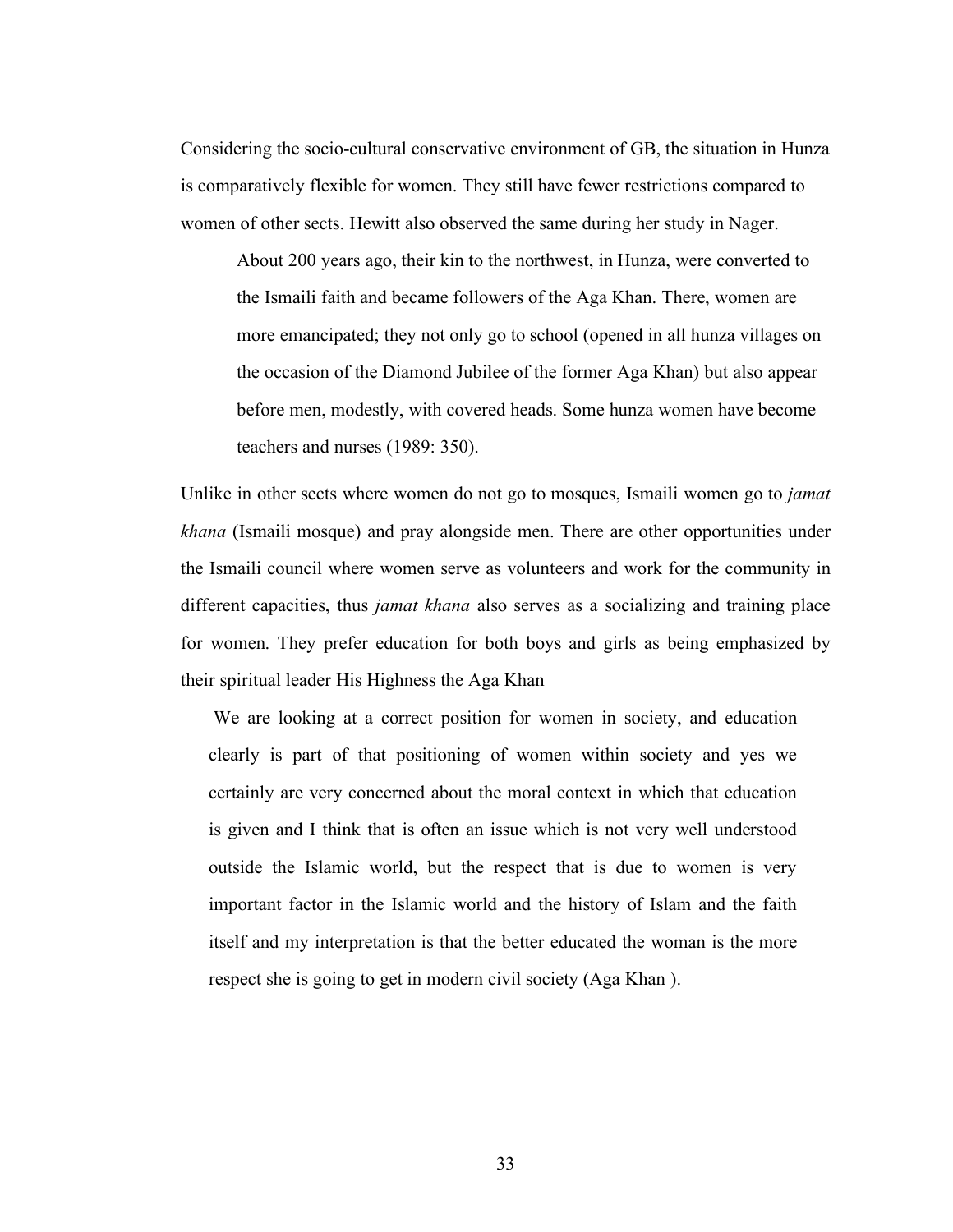#### **CHAPTER 4: GENDER AND DEVELOPMENT**

<span id="page-38-0"></span> This chapter critically views the development programs aimed to uplift the lives of Hunzukutz. Aga Khan Development Network (AKDN) has been the main development player in Gilgit-Baltistan after the road construction. Emphasis has been given to its gender equality programs in Hunza.

#### **4.1 Development Discourse**

 The fairytale land of Hunza was a traditional closed society dominated by agriculture. Learning from the early visitors to Hunza from the west, development has been introduced as a foreign element from the west. John Clark was the first American who came to Hunza with an aim to bring westernized ideology of development in 1940s. He collected about \$7000 funds in US through his private foundation – Central Research Foundation - and brought Hunza medical equipment for a dispensary (Beg 2003). His work was appreciated in Hunza. His writings reveal an ideology of development allied with Rostow's ideology of western style modernization. In the Cold War era, modernization meant anticommunism and acceptance of western values of modernity and capitalism.

 More important, I would endeavor to teach the people of Hunza that within their own efforts lay their hope of the future, that they could (with a little guidance at first) lift themselves as high as they wished, and that they did not need Communism in order to do so. I knew, of course, that one man could not stop Communism in Asia, but I also knew that one properly managed project like mine could free several thousand Asians from its menace, and could act as a sort of pilot model for larger efforts (1956: 3).

 Every American who has worked in Asia knows that if you take intelligent but unschooled young fellows who have not been too set in their own cultural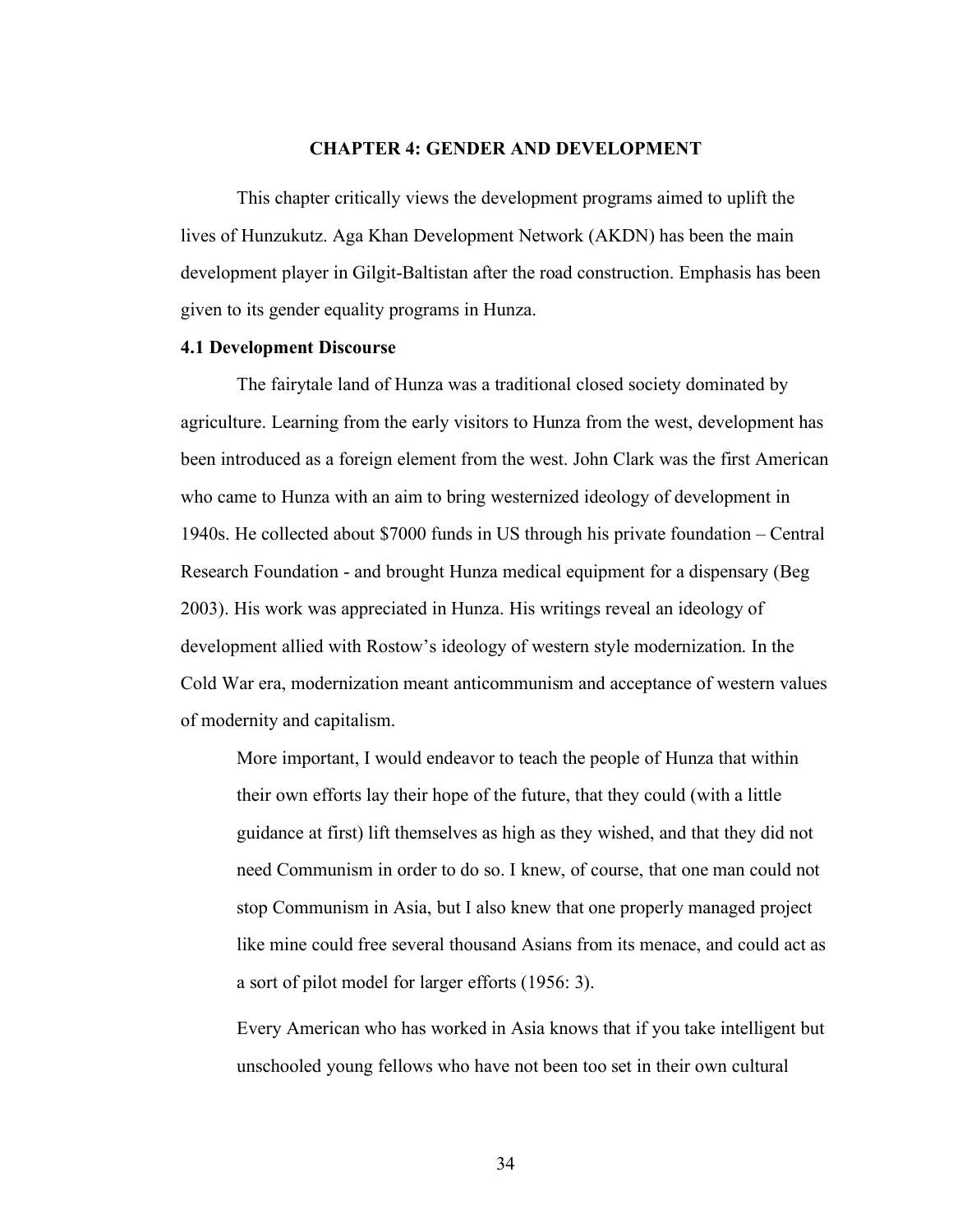mold and raise them in a Western cultural environment, you produce nice average young Westerners who are usually rejected by their own people. On the other hand, an Eastern boy with a purely Eastern education all too frequently becomes a reactionary religio-political leader who complicates rather than clarifies the situation (1956:169).

 Clark also thought that Hunza should "be transformed from an indolent, undifferentiated, uncleanly mass lacking appetite, hierarchy, taste, and cash, into wage labor and a market for metropolitan consumer goods" (1956:155).

 He perceived Hunzukutz as traditional classless people who are uncivilized and practiced subsistence agriculture, unlike the 'developed' and 'civilized' West with social hierarchies, class (taste), and capital (cash, wage labor). Writings of many earlier visitors reveal similar ideologies of development. Western culture is set as a standard developed culture that the third world should follow in order to get civilized. Just like 'gender (defined by Epstein),' west - as a development model to be replicated elsewhere - has also been internalized and reinforced through socio-political and global forces and their impact on cognitive learning processes. Rodale is inspired by Hunzukutz' "perfection of physique and great physical endurance" but thinks that what they eat is "unsophisticated foods of nature: milk, eggs, grains, fruits and vegetables" and is unlike the western sophisticated food "salmon, chocolate, patent infant food, sugar" (1948: 18-19), and the thought that a perfect civilized community has to have Christianity as their religion

 We could not refrain from wishing at this grave that instead of chanting from Koran and prayer toward Mecca, there would have been reading from the Holy Scriptures, telling of the "blessed hope" of our Lord's return and of the hope of the resurrection (Henrickson 1960: 91).<sup>22</sup>

<u>.</u>

 $22$  The author expressed such wishes after having attended a funeral in Hunza.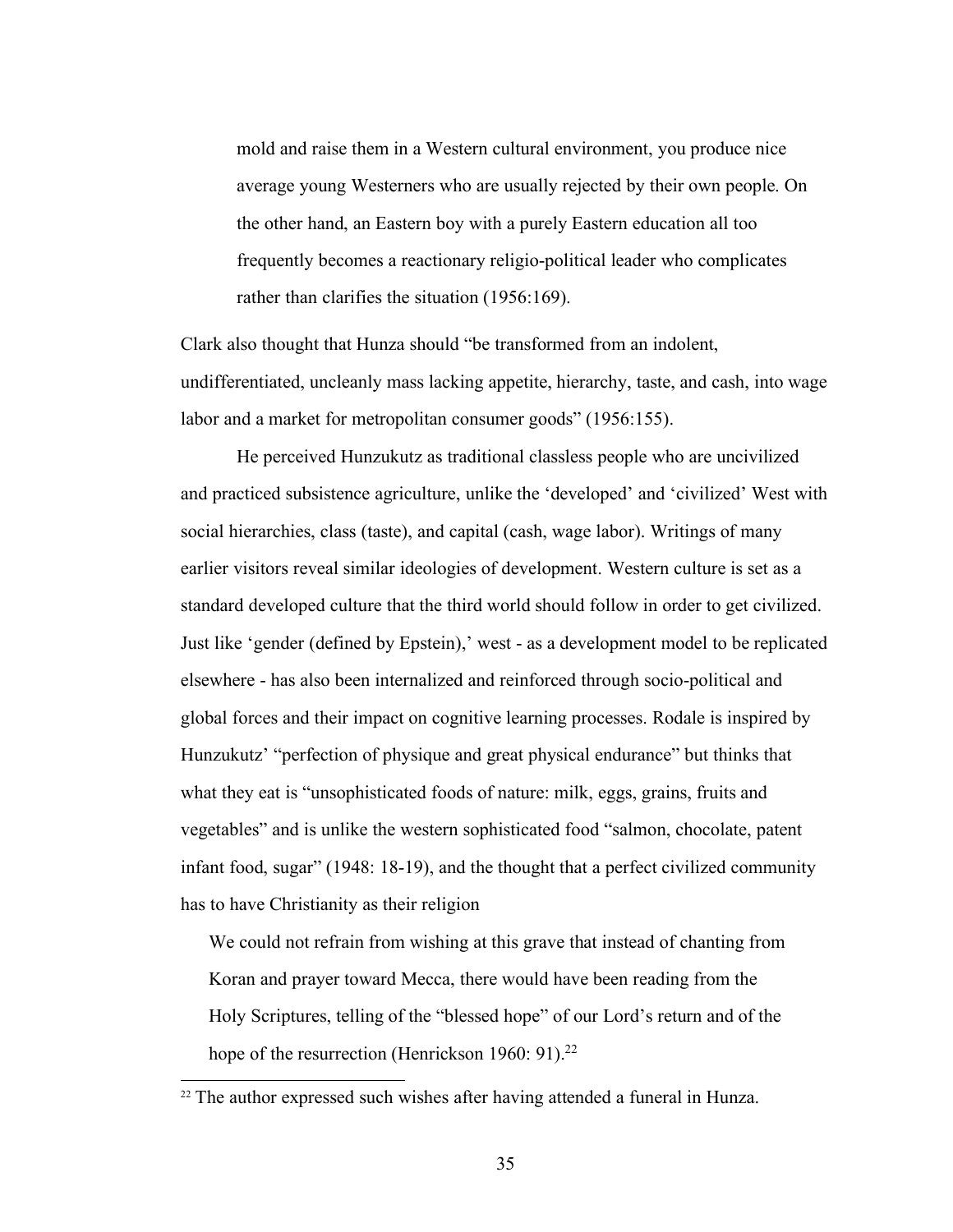In colonial times, when western people perceived Hunza exactly like the Shangri-La of James Hilton's *Lost Horizon* (Michael 1983), they tried to discover the secret of Hunzukutz "health and longevity" amidst (so called) poverty (Rodale 1948; Taylor 1960). Eventually, they took Hunzukutz' tiny secrets such as "they do not scrape off the skin of their potatoes as we generally do" (Rodale 1948: 174). Today, many western people do not peel off the skin of potatoes but the Hunzukutz do. They no longer practice organic farming but follow the global practice of intensive cash production accelerated by harmful chemical fertilizers. As expressed by local residents about loss of traditional food and dependency on food available in the market:"We ate roasted kernels and apricot juice, which were pure foods. Now everywhere is chai chai chai [tea, tea, tea]!...we never sold our crops, vegetables, or other things… Now people sell their crops and apricot kernel oil and purchase Dalda [oil]. In other words, we sell the good things and purchase diseases" (Halvorson 2002: 275).

 Women's loss of freedom is another effect of this "modern reflexivity" (Miller 2001: 88). Rigidity is being imposed by external as well as internal factors. All the blessings of modernity are gendered. Hunzukutz boys and men feel proud to walk in public wearing western outfits whereas girls and women cannot even imagine that for themselves. In fact, it is this fear of "westernization of women" that all the social sanctions of purdah have emerged and are being imposed on girls and women and is growing stronger as other western values of development are seeping in.

 Hunzukutz realize that with more development coming in they are also losing the good aspects of their traditional, cultural, and moral values. "Hunza is not the same since the KKH invaded our quiet lives, before, no one even locked their doors. Theft was unheard of (Michael 1983: 33)." Facing and fighting with these side effects of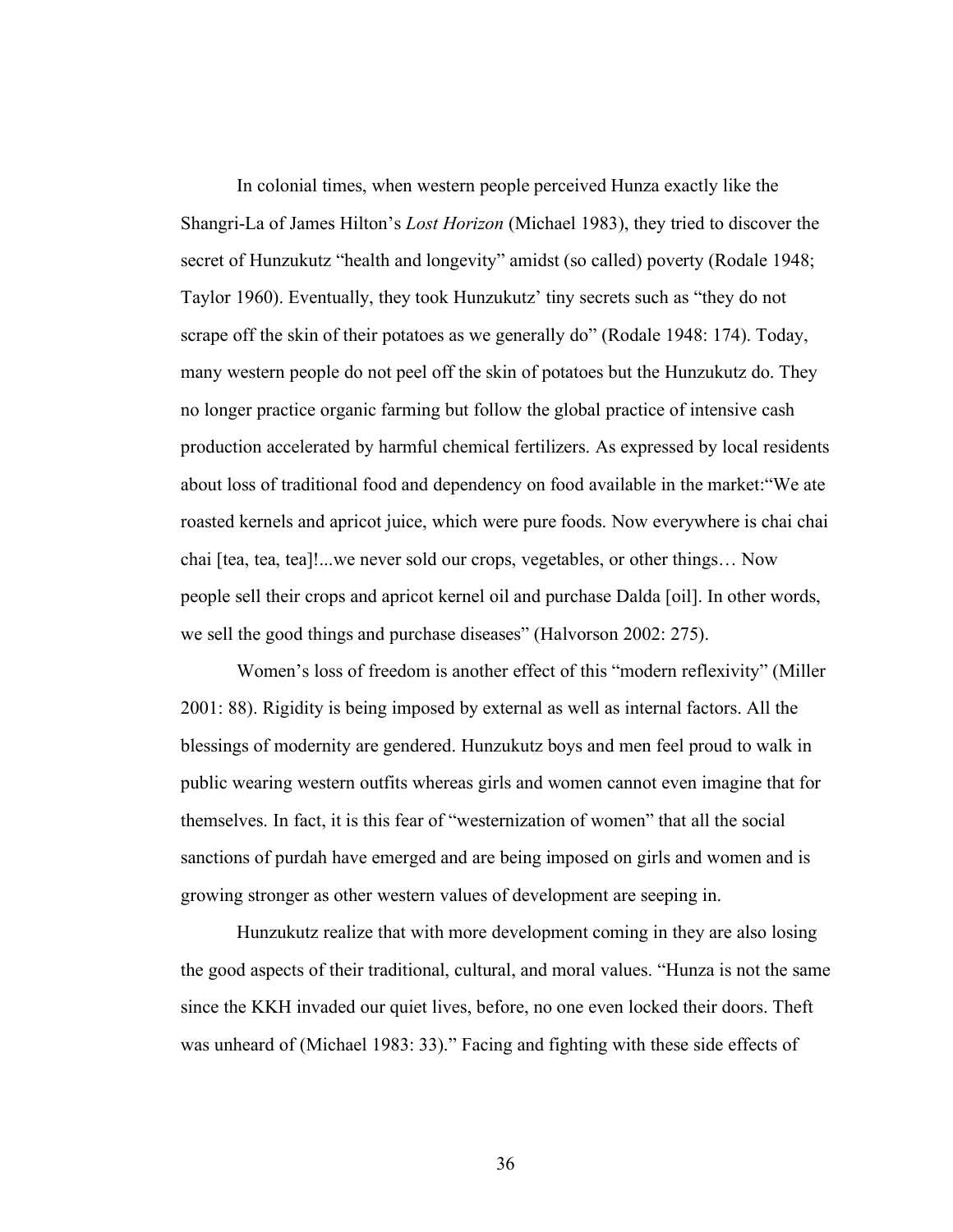development, the Hunzukutz are still hopeful that with more education they would find a solution for these issues. In words of a Hunzukutz man:

 I fear a little for Hunza culture. No one speaks in their mother tongue today, but everyone speaks English and Urdu… other aspects of our culture could be lost, with the influence of Indian television… people need to be educated to choose what is good and what is bad in outside our culture. They must be educated and told what needs to be done for the preservation of our culture (Miller 2001: 60).

 Furthermore, an economy that grew from the influence of the wealthy is hardly a "model for equality" (Wolfgang 2006: 36). The experiences of western development through industrialization might not be equally helpful to alleviate poverty in the rest of the world specially when being planned *by* the west (Ferguson 1994). After years of failure to eradicate poverty, the beneficiaries were finally considered as partners in development practice (Bhasin 2003). Some projects that emerged from the developing world, planned, implemented, and managed by the poor communities proved to be highly successful participatory rural development models such as Orangi Pilot Project (OPP) in Pakistan, BRAC in Bangladesh and SEWA in India (Krishna, Uphoff and Esman 1997). Community-driven development emerged as a new model so that the poor communities can plan development projects for themselves. However, since the aid for the development projects comes from the developed countries, development is mainly driven by the donor and their sanctioned road map. As White mentions that development agencies "build up an approach – to the extent that it is virtually a requirement that a country have such a program in order to receive aid…(1999:111 cited in Mansuri and Rao 2004: 6)." The donor-driven ideology is a sophisticated form of John Clark's western inspired notions of development.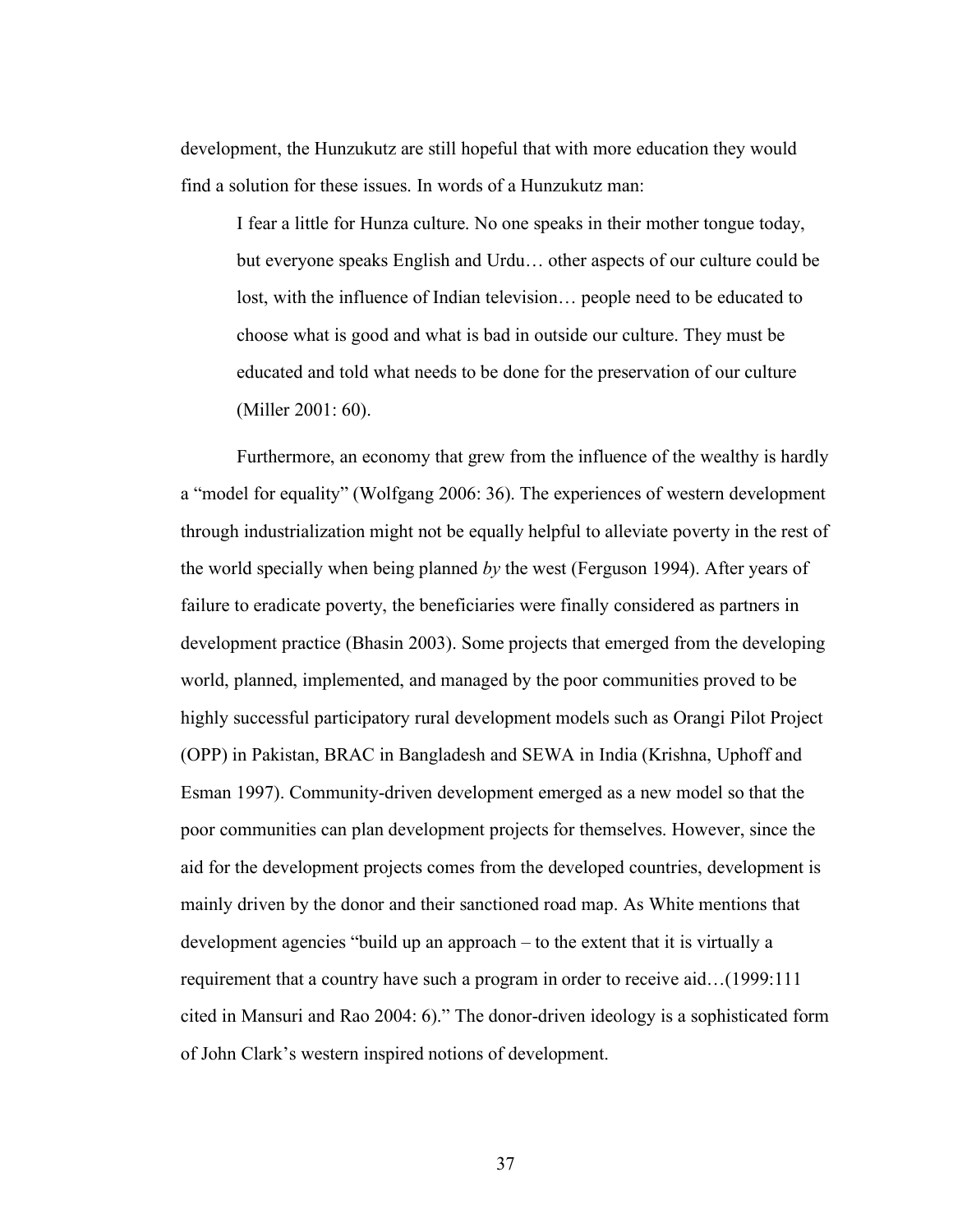<span id="page-42-0"></span> Nevertheless, the community-driven development model is laden with many contextual concepts such as, social capital, empowerment, participation," sustainability, self-reliance, and gender equality, which are poorly defined. Their "naïve application" in projects result in poor design and planning (Mansuri and Rao 2004).

 These terms trickle down from the west through donor agencies to development organizations in poor countries and through hierarchies within the organization reach down to the field staff who actually interact with the poor communities. Since the language of 'development' is English, these terms are used in English by the staff in development organizations with or without conceptual clarity. These terms are widely used by these development organizations not only to make an impact on the poor communities but also in order to fulfill the expectations of their donor agencies for continuation of funds. No doubt these terms fill the organizations' progress reports and impress the beneficiaries but to what extent they are applicable on practical grounds is a different story.

#### **4.2 Role of AKRSP in Development**

<u>.</u>

 AKRSP was initially established in Gilgit in 1982, and later it progressively expanded its interventions through a process of action research and learning, currently it is working in 11 districts of Gilgit-Baltistan, and Chitral district of Khyber-Pakhtoonkhwan.<sup>23</sup> It started off with a very simple mandate: a) double the per capita income, b) develop a replicable model, c) and create sustainable local institutional mechanism. The World Bank's evaluation of AKRSP says it has contributed to a more

<sup>&</sup>lt;sup>23</sup> AKRSP has been receiving funding from various donors including Aga Khan Foundation -AKF, Canadian International Development Agency –CIDA, World Bank –WB, Norwegian Development Agency – NORAD, UK Department for International Development – DFID.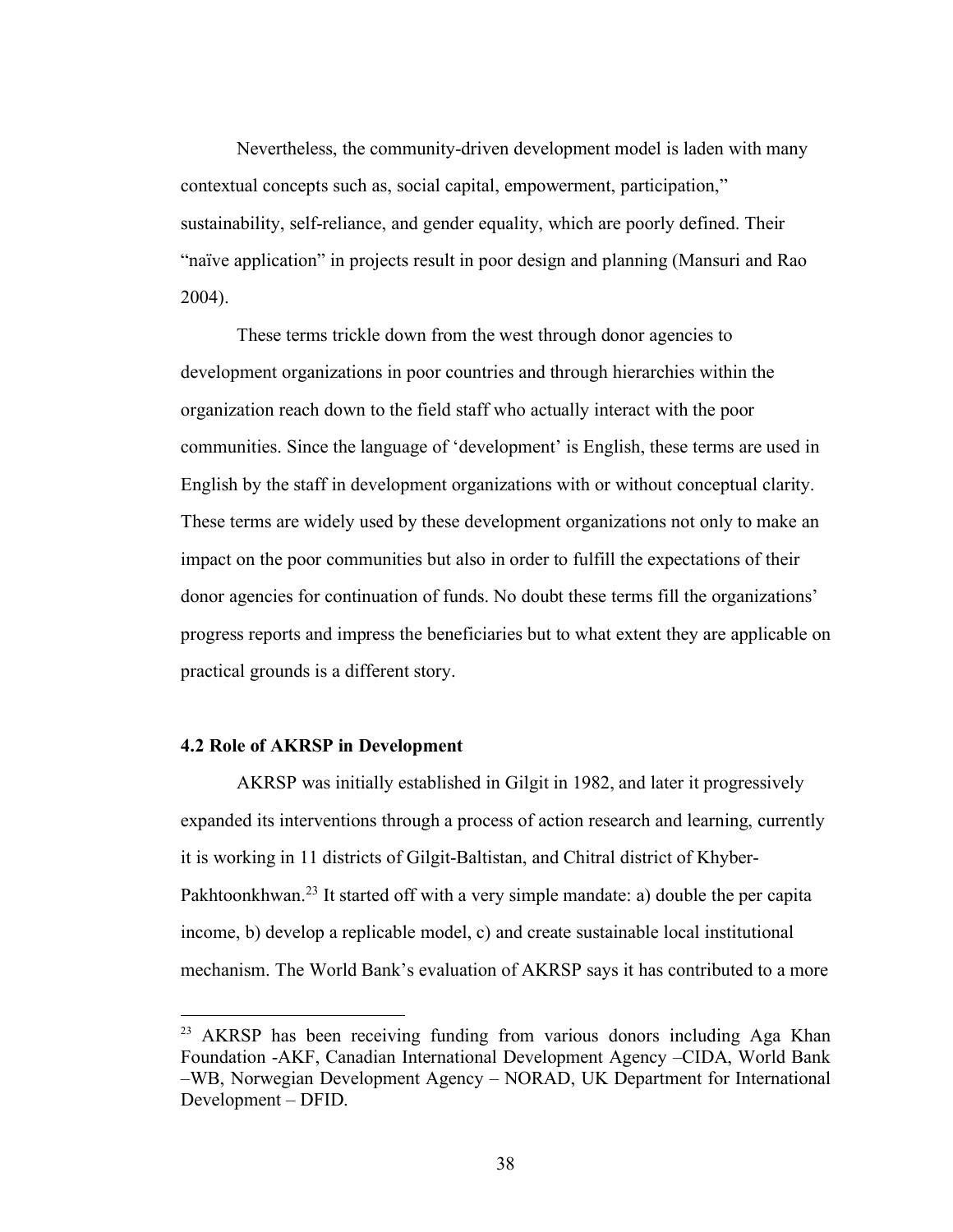than doubling of per capita income in program villages (World Bank, 2002), and AKRSP as a model in integrated rural development has now been replicated by a number of rural support programs (RSPs) within the country and elsewhere.<sup>24</sup> The impact of AKRSP's projects on the economic development of the area described by Qudratullah, Hunzukutz from Aliabad:

 "Ever since we have started working on these projects we have been transformed from helpless creatures into human beings. We were in pain. There was no link road. Today we have changed as from darkness to light (AKRSP 2002: 4:58)."

 AKRSP's core strength of its overall programs is its local institutions, a network of community organizations, established through social mobilization. It has an outreach of nearly 85 per cent of the households in its program area, which it has mobilized and organized into Village Organizations (VOs)- village men forum, Women organizations (WOs)- village women forum, and Local Support Organizations (LSOs) – joint networks of VOs and WOs on union council level. Initially VOs were formed as a joint platform for both men and women. In 1984 women members of a VO in Gilgit demanded a separate platform for themselves and formed a WO, realizing their disadvantaged position in the VO (Malik and Kalleder 1996). Most of the development organizations working in the area channel their projects through these local organizations. local organizations. Although development initiatives brought significant improvements in all

 regions of Gilgit-Baltistan, "Hunza is exceptional because an early initiation of socio- economic change created an advance in development which exceeded that of surrounding regions (Nusser and Clemens 1996: 121)." Nusser and Clemens further

 $^{24}$  A Network of 10 RSPs –RSPN- has been established, it is the most widespread organization working in 105 of 138 districts in the country.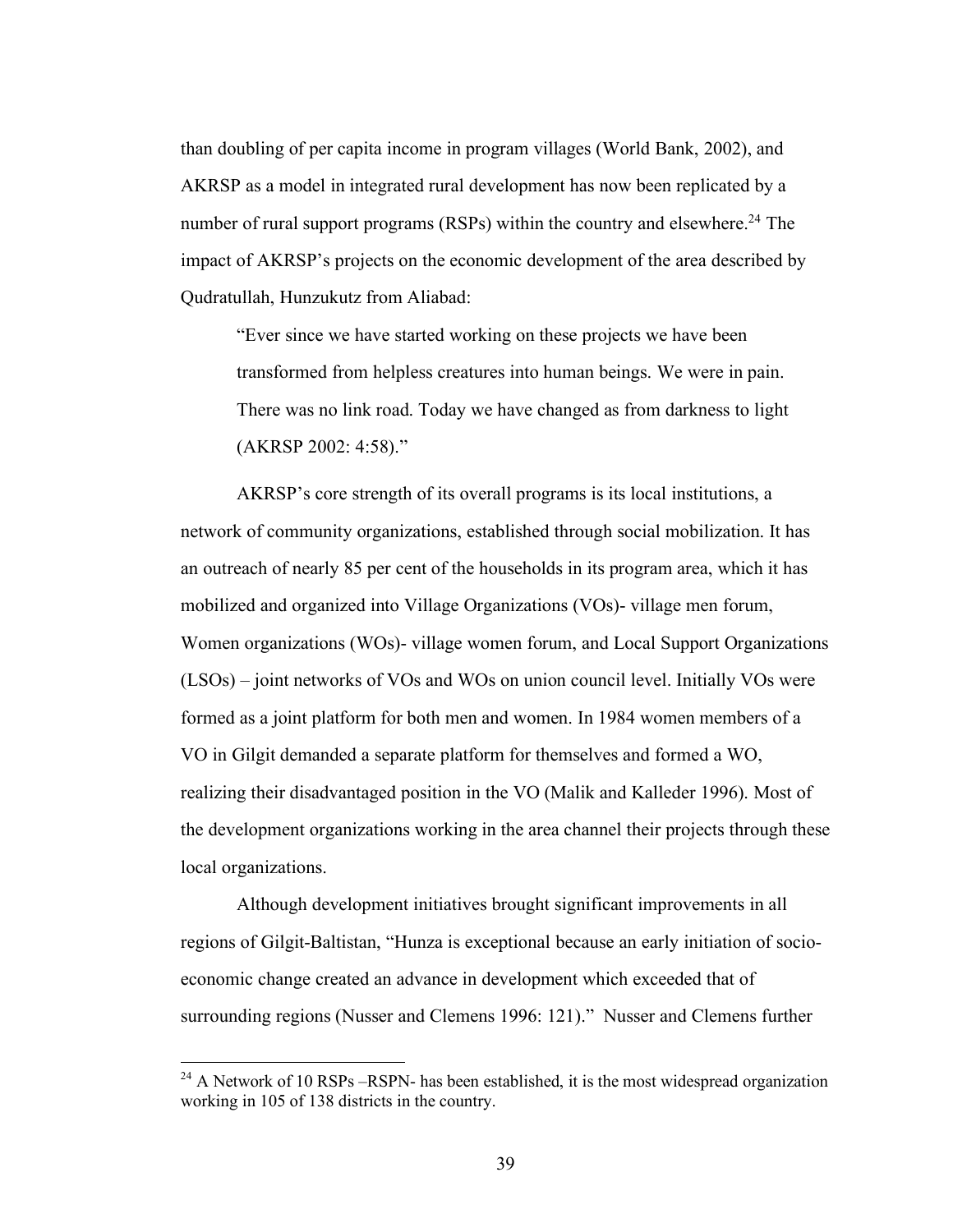explain that it is due to the "intra-regional disparities" like "lack of infrastructure and spatial distribution of resources (1996: 121)." However another element that highly counts is lack of internal collective will to accept and implement *development,* which was perceived initially as an external threat –mainly as a western agenda being imposed- upon the vigilant local people. AKRSP's development program was best received in Hunza not only because of the locals' religious affiliations with the Aga Khan and his institutions but also because of favorable social conditions compared to other regions such as social flexibility and women's participation. It would not be wrong to say Hunzukutz are socio-culturally more liberal than Ismailis in other parts of Gilgit-Baltistan, although Ismailis in other parts are liberal compared to other sects in the area. Similarly, there was a lot of opposition from religious leaders of other sects in other regions when AKRSP started, preaching in mosques that it is un-Islamic, anticultural and a political plot to *westernize* local people (AKRSP 1984).

 Although AKRSP's methodology to carry out development activities with the local people was a unique experiment in participatory rural development by mobilizing local people for collective action and ensuring their participation in implementation, management and sometimes also in planning of the projects, its strategy was influenced and shaped by the global trends in development which were also its donors' interests. Traditionally its focus has been economic development so it started work focusing large-scale profitable agricultural production and labeled 'valuable' to food products that subsequently add to capital. Hunzukutz were being prepared to survive the new monetary system that had already taken place in Gilgit with opening of KKH; cash crops, fertilizers, high-yield wheat and maize hybrid varieties were introduced; villagers were trained in food processing techniques to produce export-quality products. According to Farm Household Income Expenditure Survey (FHIES) 1991, per household farm incomes in the area have increased almost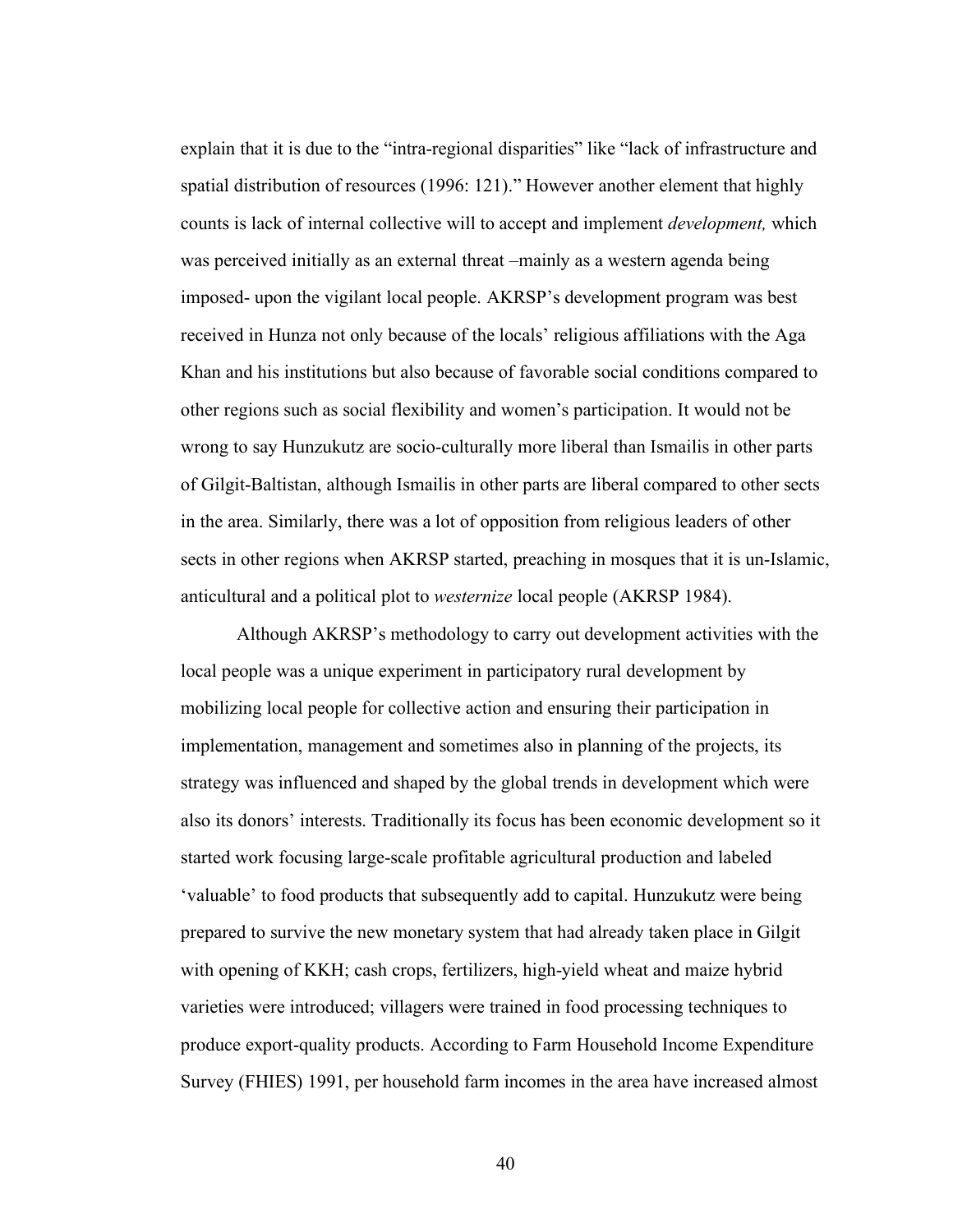<span id="page-45-0"></span> by 10 fold (Wood, Malik, S. 2006). The new agricultural system introduced is characterized by increased production of cash crops; increased varieties of crops such as wheat and maize up to 400 metric tons (World Bank 2002); and growth in vegetables, fruits, and livestock which visibly contributed to increased farm income.

#### **4.2.1 AKRSP's Gender Program**

 Gender initiatives of AKRSP aimed at integrating, intersecting and catalyzing the equality perspective by giving due attention to women's interests and their participation in all aspects and at every level of its work. Conscious efforts are being made to match social and economic empowerment with gender equality to attain transformation in gender roles and relations. (AKRSP 2003: 1)

 AKRSP has been striving to provide women economic and social opportunities for their empowerment to reduce the gap of gender roles that emerged as an aftermath of socio-economic transition. It emphasized the significance of economic interventions and mainly carried out activities that could add to household capital. Realizing the cultural sensitivity of the area, it introduced income-generating activities that well fit women's socio-cultural and traditional role in agriculture. Some of the programs became exclusively popular among women, such as, the vegetable packages, fruit orchards, fruit nurseries, honeybee keeping, and poultry package. Poultry specialists, a total of 3,634, trained between 1984-2001, were almost exclusively female (Wood, Malik, Sagheer 2006). All of these packages have contributed to the economic empowerment of women through sale of eggs, birds, vegetables and fruits within their traditionally defined roles. However, more recently, apart from introducing new income generating activities in agriculture, AKRSP is also supporting women in business opportunities. About 29 women's-only markets and several individual shops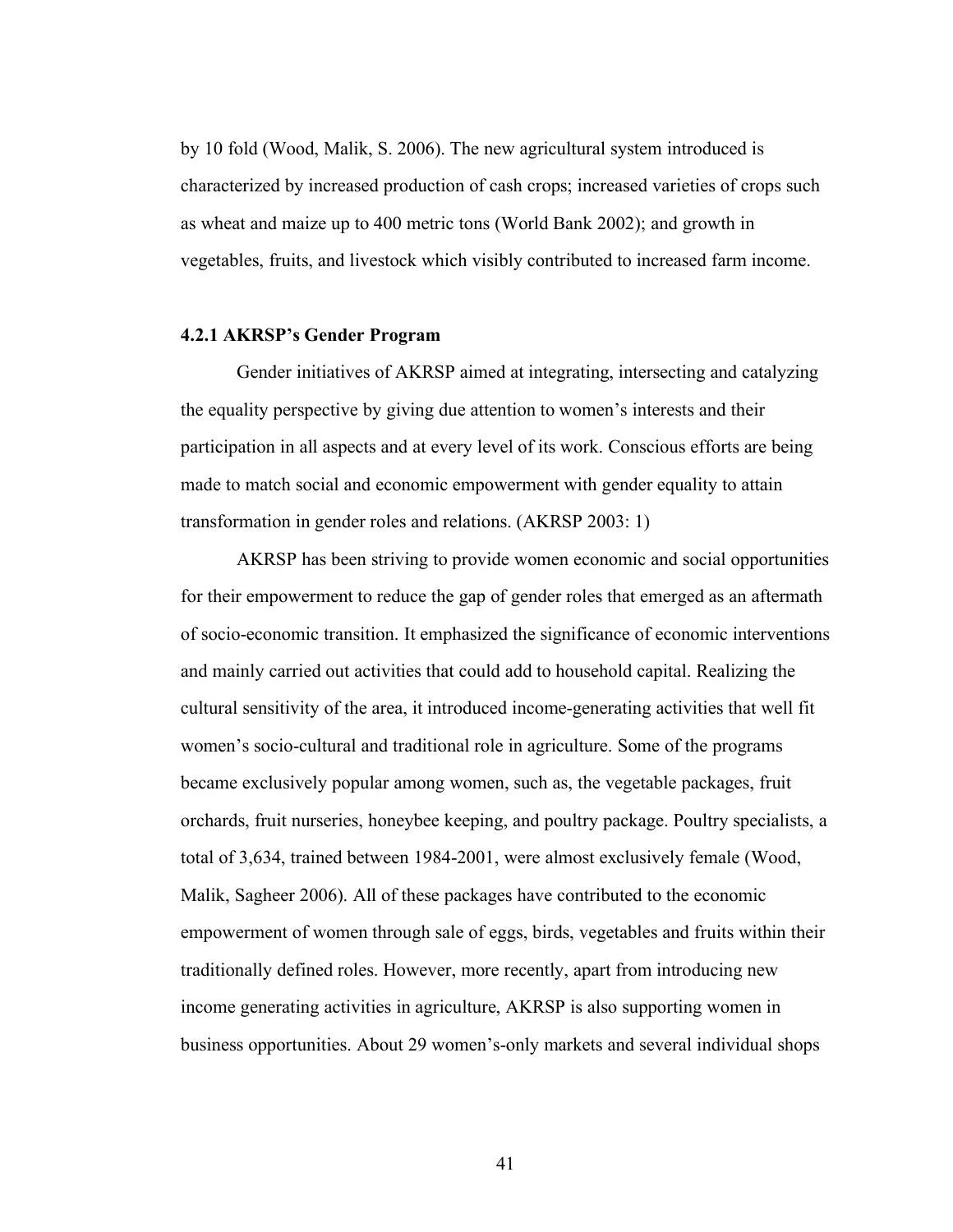<span id="page-46-0"></span>have been established in GB including Hunza (Butt 2009).<sup>25</sup> Although such business opportunity provide income for women, in the long run it only keeps them in seclusion from mainstream market economy. Vocational training centers have been established for women where besides traditional skills non-conventional fields are being introduced but the utilization of such trainings is low. Many projects have been established for women, which are now working as independent entities: such projects include Jafakash Aurat, Agribusiness Support Fund, Mountain fruit Project, Regional Women Empowerment Project, Silsila Gems and Jewellery project, KADO embroidery project, CIQAM wood works project.

#### **4.2.2 The Gender Predicament in AKRSP**

1

 At the time it started working on 'Women in development' in 1983, AKRSP lacked knowledge and tools to address gender dimensions of development (Hunzai 2006). As the globalized development shifted its interest from 'Women in Development (WID)' to 'Gender and Development (GAD)' in the 1990s, AKRSP also started integrating gender into its course of development planning. Although, AKRSP has been making tremendous efforts to promote women's status in the region, the desired outcome could not be achieved, mainly because AKRSP's focus has been improvement in women's condition through economic empowerment within the existing gender roles. Real change is resisted by focusing only on women's practical needs to fulfill their roles and responsibilities already defined (Kabeer 1991). The shift from WID to GAD could not be achieved in the real sense and women's development program remained in seclusion. Staff's capacity limitations in doing gender remained one major hurdle in transformation of gender relations. Capacity building of staff and

<sup>&</sup>lt;sup>25</sup> These markets are run and managed by women groups trained by AKRSP. Customers are also only women.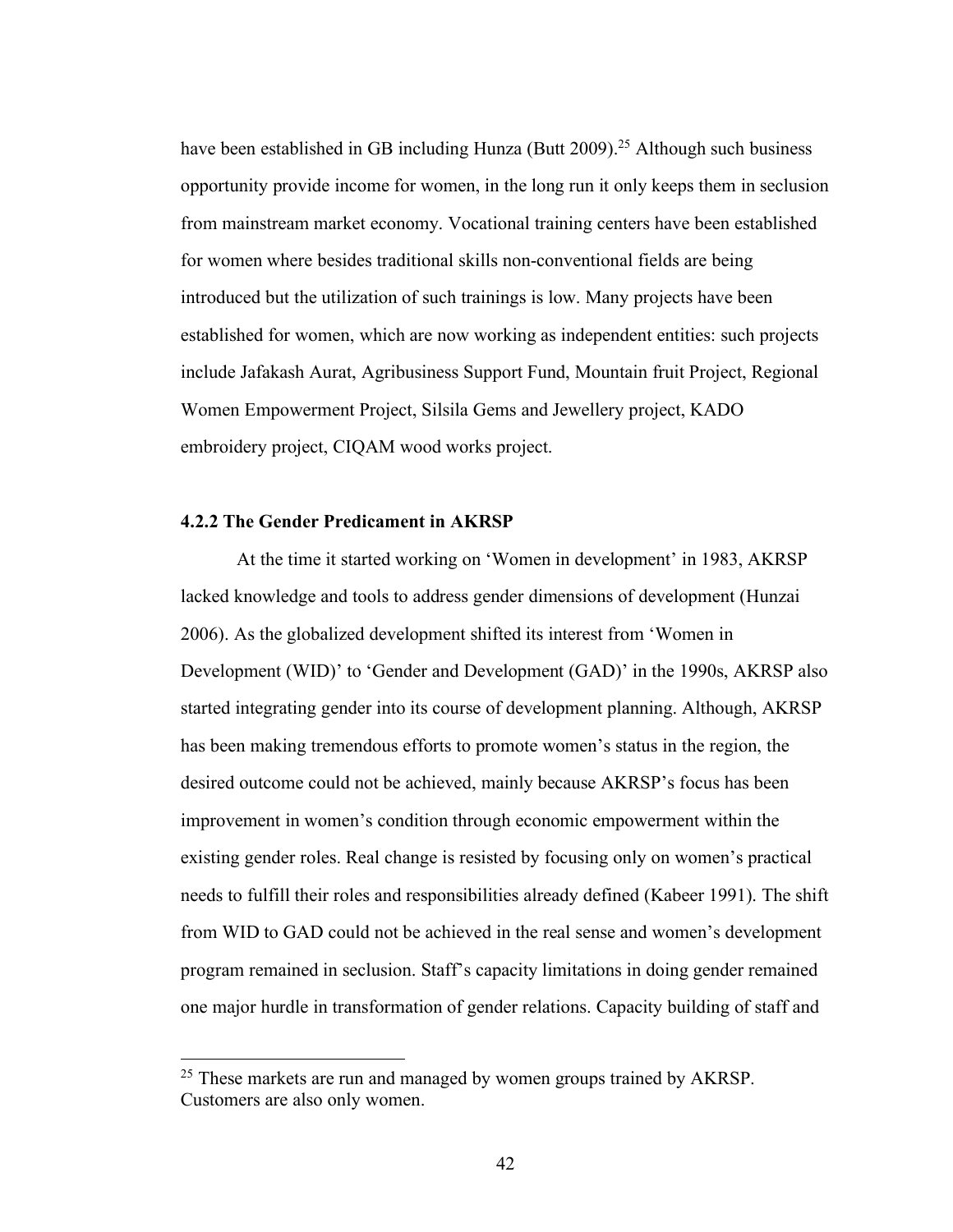learning on gender concepts and the 'how to' of gender analysis and gender planning have generally been done on an ad-hoc basis (AKRSP 2005). In 1996, Shakil and Usman found that AKRSP "staff is still confused about the definition and direction of gender" and that "ownership of gender policy has not been achieved (1996: 11)". Ten years later, in a gender-analysis study it was still found that "gender concept is not clear" among more than 60 percent of staff and that there is a lack of understanding among staff majority that gender is a crosscutting issue (Dawar 2006: 14). Despite of a bulk of gender sensitivity trainings, clarity of 'gender' as a concept has always been an issue in AKRSP.<sup>26</sup> The majority of the staff including the middle management take 'gender' as a women-issue (Dawar 2006).

 AKRSP formulated its gender policy in 2000. However, it was felt that the policy is not being implemented in its true spirit. As a result, in 2002 Gender Focus Committees (GFCs) were established in each area office to ensure effective implementation of the policy and to monitor gender issues in the organization. The role assigned to GFCs is significant in gender policy implementation but they are not functional.<sup>27</sup> There is a lack of commitment from the management side to 'do gender' in AKRSP (Gloekler and Seeley 2006). The reason is because there is a gender imbalance on the decision-making level. Staff composition patterns show that the percent of women in middle-management is very low, 20 percent in grade 5 and 10 percent in grade 6, and there is no female staff in senior management, i.e. grade 7 and 8 (Dawar 2006).<sup>28</sup> The general perception is that 'to do gender' means women

<u>.</u>

 $26$  It was also found that the senior/middle/lower management staff usually get more trainings opportunities than the professional (field) staff.

 $27$  72 percent staff mentioned that the GFCs are not working (Dawar 2006).

 $28$  Grade 7 includes regional area managers and grade 8 is for CEO.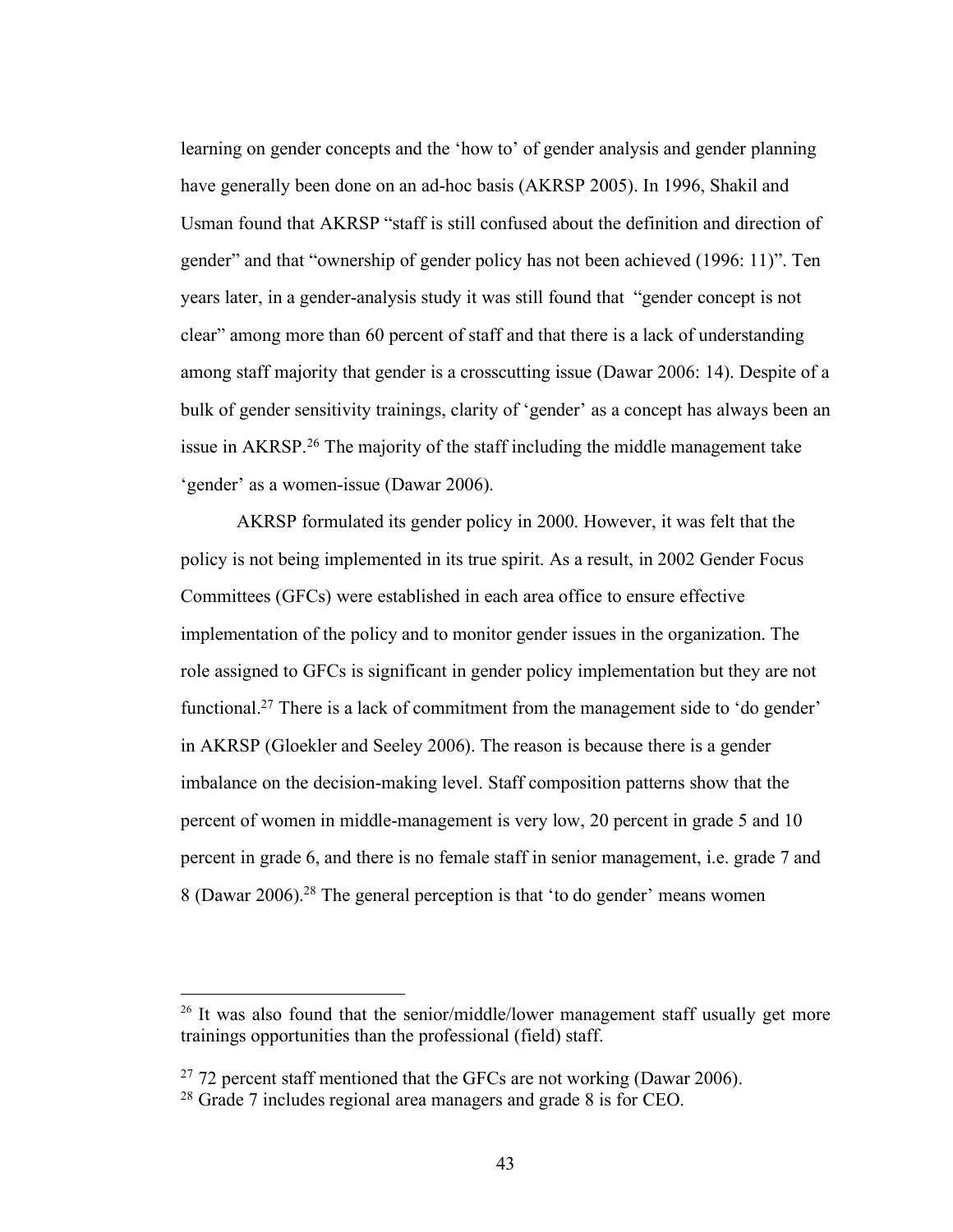empowerment and the decision-makers – all men – are already empowered so there is a lack of interest and commitment.

 Like in many other development organizations, gender as a concept, remains like an unsolved puzzle in AKRSP. One of the reasons is language. Both the policy and strategy is written in English- as it is the international as well as the donors' language- and the staffs' unfamiliarity with how to translate it further to the communities in the local terms is an issue. The gender sensitizing trainings includes western theories of sex and gender, make it sound like a new controversial concept being adapted from the west but has no roots in the program area. So 'gender' becomes more like a western phenomenon being imposed by the donors exclusively for women to liberate them just like the western women. With a shift to GAD, there is a need to move beyond distinguishing 'sex and gender' to develop a theory of social relations that enables us to see how our gender identities are rooted in physical bodies and in our historic context (El-Bushra 2000). There is a probability that if the gender sensitization training manuals are written in local languages with day to day examples from their lives, the staff as well as community people will be able to relate and eventually own the 'gender' phenomenon, as a clear understanding of the concept by the staff within the organization is crucial to do 'gender' rightly.

 My experience of this 'gender' dilemma is not limited to my experience with AKRSP. I found the situation similar in some other development organizations that I am familiar with. During my internship with Sungi Development Foundation in Muzaffarabad, I often heard men Social Organizers (field staff) pronouncing 'gender' as 'danger', referring to something that does not make much sense to them, but still crucial to the development program as it is demanded by the donors. Women staff on the other hand feel offended and defend the term out of desperation for change and liberation that the term echoes.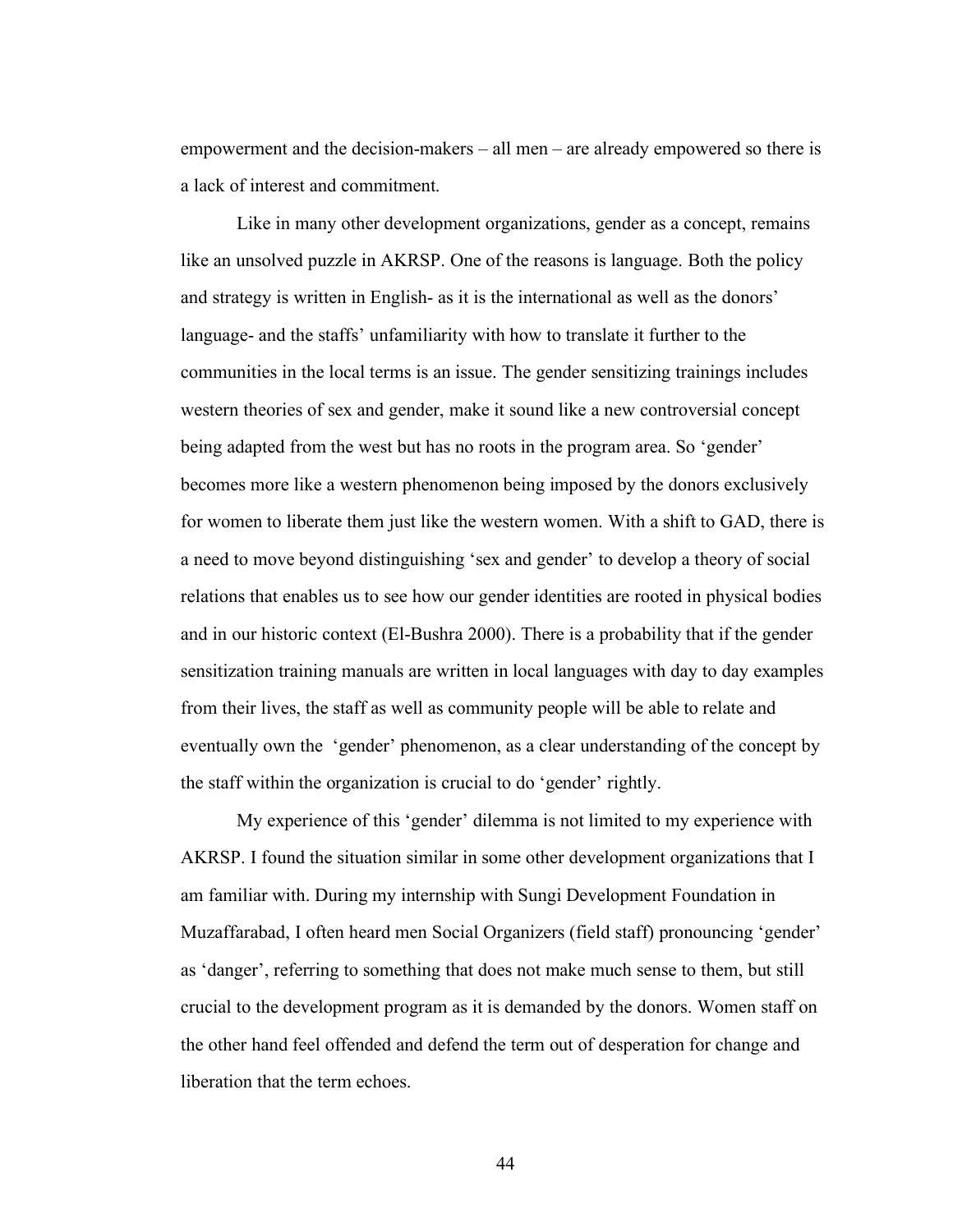#### **CHAPTER 5: CONCLUSION**

<span id="page-49-0"></span> The historical journey of socio-economic change in Hunza shows that 'development' being tickle down from the west mainly encompasses economic development and capital formation. After emerging out of poverty, Hunzukutz are busy in cash building and accumulating wealth, free from the laborious agricultural work of their ancestors. But development has its side effects. The fairytale land of a unique cultural treasure has been lost, the notions of *uyamkux*, lit. connectivity, love, and happiness, is not as strong as it was felt in the lap of poverty. Hunzukutz no longer have the same reputation they felt pride in in older times.

 Like in many other parts of the world, the development process that took place in the area overlooked Hunzukutz women. Due to which the gender gap between men and women has widened over the course of the process. Besides, migration issues burdening women with workload, loss of freedom of mobility and purdah is a concern for Hunzukutz women, due to infiltration of orthodox religious practices from its surrounding regions. Such "conceptual and cultural walls" have limited them to progress equally like their male counterparts(Epstein 2007). On historical grounds, Hunzukutz society has the potential to take the lead in empowering its women compared to other parts of the region.

 The development policies provide no solution to the increasing gender gaps in accessing resources and availing opportunities. The main focus in development organizations still remains women's economic development, whereas the socio- culturally embedded cause of their subordinate position is not addressed. Although development organizations, including AKRSP, are working hard to overcome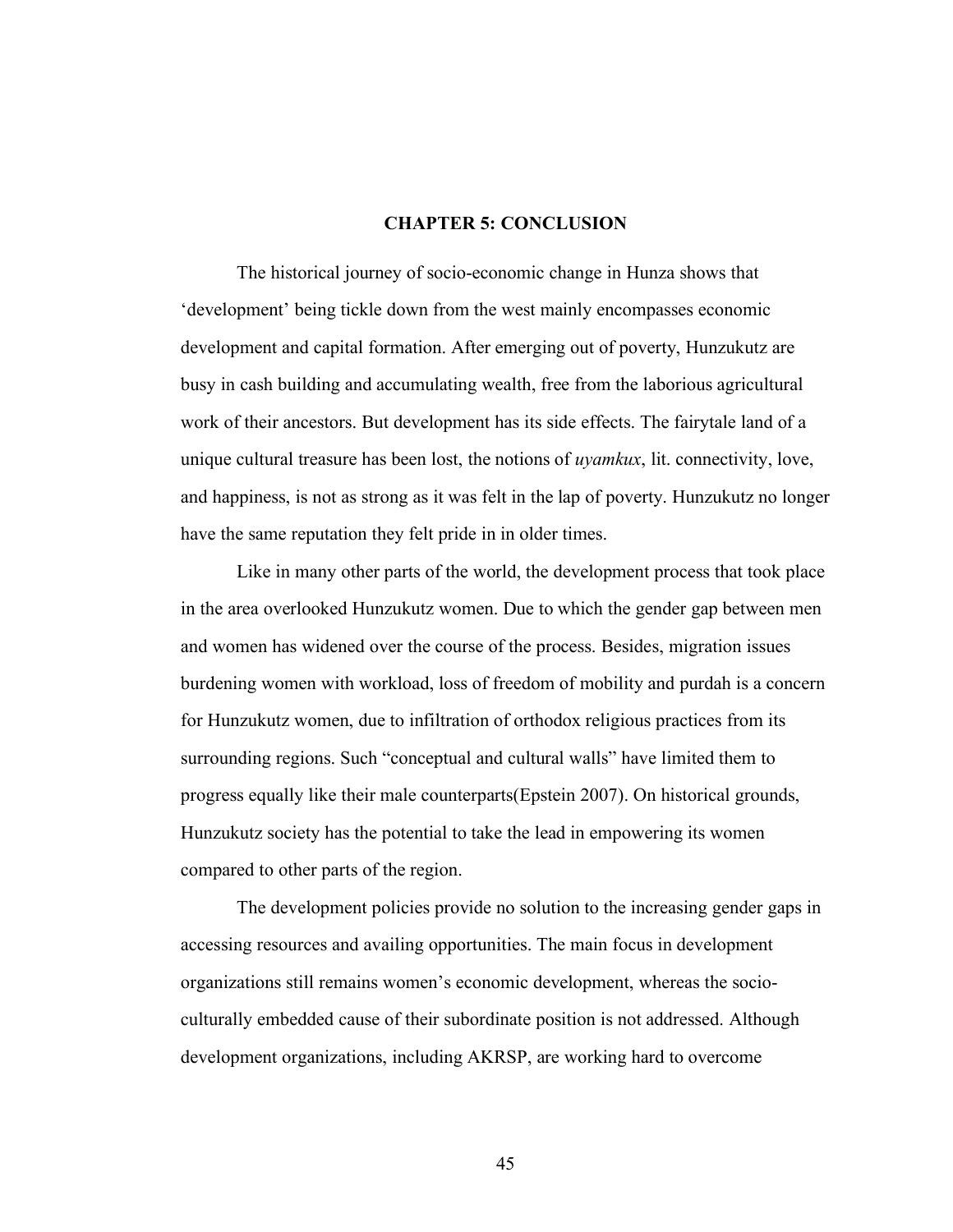women's marginalization in mainstream development but gender remains as a foreign agenda and its contextualization and localization of a strategy to-do-gender is lacking.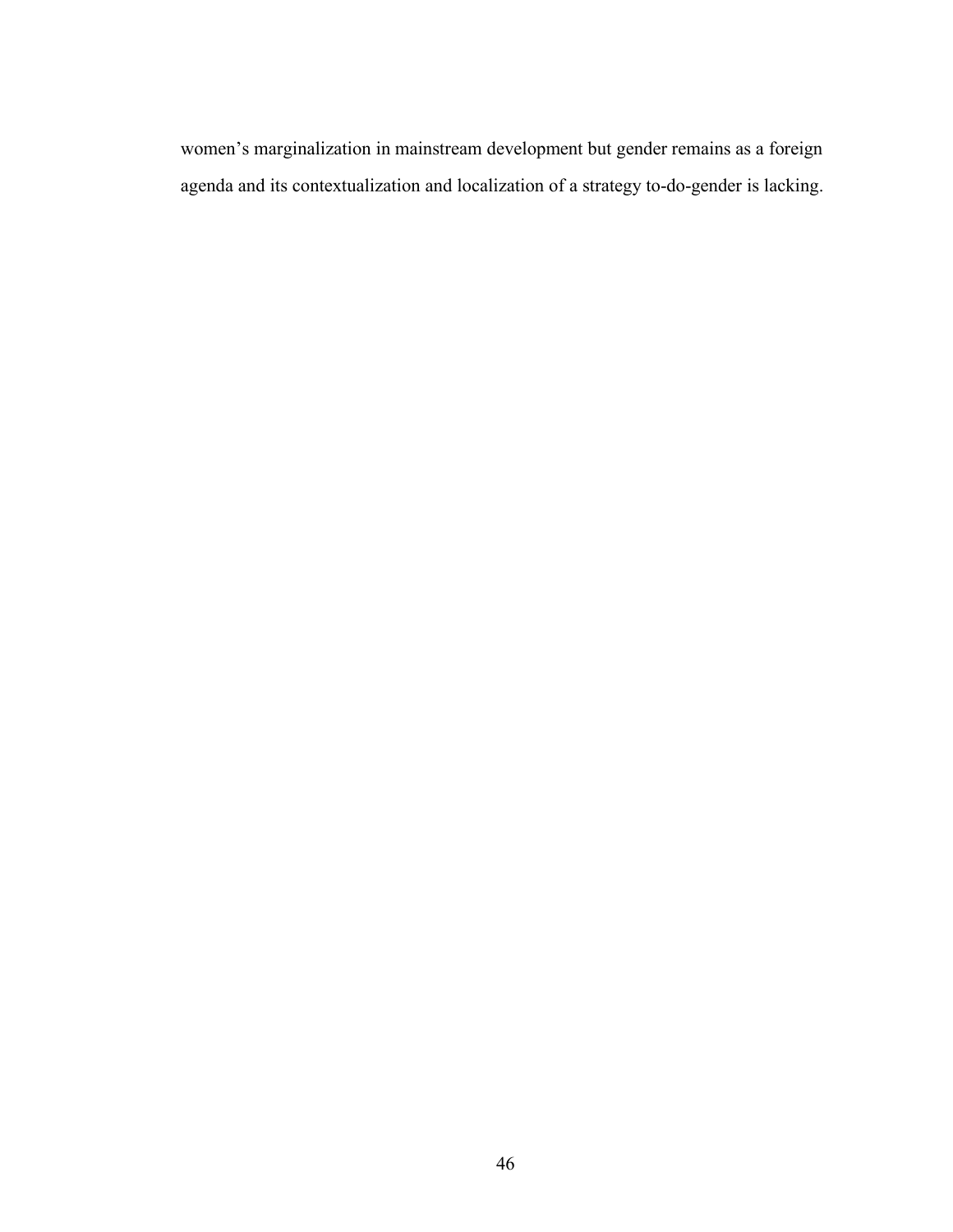#### **REFERENCES**

- <span id="page-51-0"></span> Acharya, Meena. (1993). The Household Economy and Women's Work in Nepal. In S. Raju and D. Bagchi (Eds.), *Women and Work in South Asia: Regional Patterns and Perspectives* (pp. 121-136). London and New York: Routledge.
- Ahmad, S. (2010). *Pakistani Women: Multiple Locations and Competing Narratives*. Oxford New York: Oxford University Press.
- AKRSP (2005). *Gender Audit Report, 2005*. Islamabad: AKRSP (unpublished report).
- AKRSP (2006). *IDPR Gender and Development Progress Report: April 2005 June 2006.*  Gender and Development Section. Islamabad: AKRSP (unpublished report).
- AKRSP (Producer), & Eyebee Filmfolkus (Director). (2002). *Harnessing the Elements: A Film on Impact of Mountain Infrastructure and Engineering [VCD].* Islamabad: AKRSP.
- Ali, T. (1983). *The Burusho of Hunza: Social Structure and Household Viability in a Mountain Desert Kingdom* (Doctorial dissertation), The University of Rochester, United States, New York. Retrieved online November 14, 2010, from ProQuest Dissertations & Theses Database. (Publication No. AAT 8311485).
- Allan, N. J. R. (1990). Household Food Supply in Hunza Valley, Pakistan. *Geographical Review*, 80(4), 399-415.
- AusAID (2002). *Gender and Development Development: GAD Lessons and Challenges for the Australian Aid Program*. Australia: AusAID.
- Azhar-Hewitt, f. (1999). Women of the high pastures and the global economy: Reflections on the impacts of modernization in the Hushe valley of the Karakorum, Northern Pakistan. *Mountain Research and Development*, 19(2), 141.
- Bangash, Y. K. (2010). Three forgotten accessions: Gilgit, Hunza and Nagar. *Journal of Imperial and Commonwealth History,* 38(1), 117-143.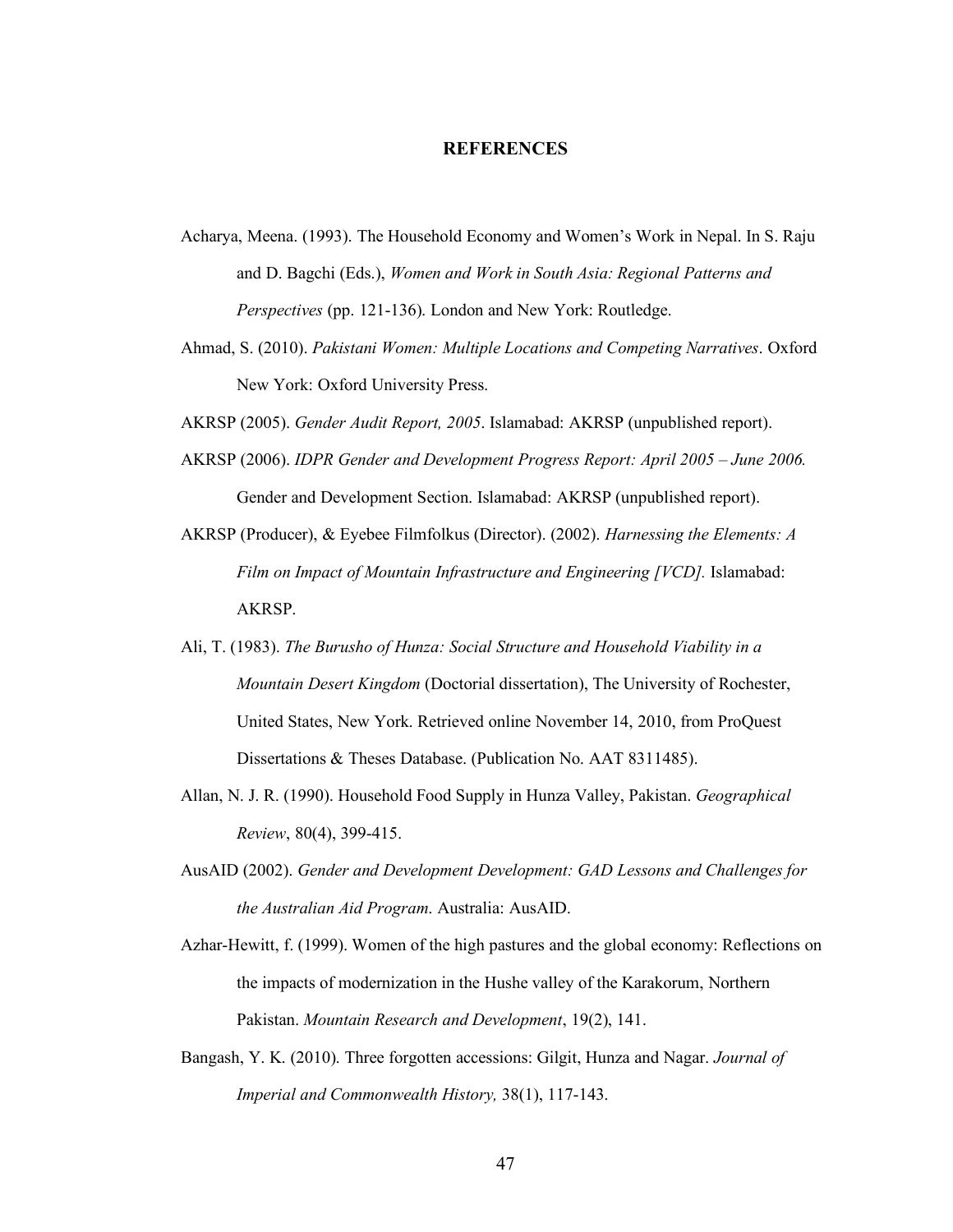- Banik, A. E., & Taylor, R. (1960). *Hunza land; The fabulous health and youth wonderland of the world.* Long Beach, California: Whitehorn.
- Baig, Qudratullah, (1980). *Tarikh-e-Ehd Atiq Riyasat Hunza,* S.T. Publishers Rawalpindi. Retrieved English translation online on June 14, 2020. [<https://hisamullah.wordpress.com/2012/04/29/tarikh-e-ehd-e-ateeq-e-riasat-e-hunza](https://hisamullah.wordpress.com/2012/04/29/tarikh-e-ehd-e-ateeq-e-riasat-e-hunza)english-translation/>
- Beg, F., Beg, H. M., *Taller than mountains.* Aga Khan Rural Support Programme (Pakistan) and Serendip Productions (Pvt) Ltd. (Directors). (2002).[Video/DVD] Islamabad: Serendip Productions.

Serendip Productions. Beg, R. (2003). *Vadi-i hunzah: Tarikh ke aine men*. Hunzah: s.n.

- Brown, Judith K. (1970). A Note on the Division of Labor by Sex. *American Anthropologist,*  72(5), 1073-1078.
- Burton, M. L., & White, D. R. (1984). Sexual division of labor in agriculture. *American*  Anthropologist, 86(3). *Anthropologist,* 86(3). Butt, Masooma (2009). *Gender Equality Analysis of Development in the NAC*. Islamabad:
- AKRSP (unpublished paper). AKRSP (unpublished paper). Cameron, Mary M., (1995). Transformation of Gender and Caste Divisions of Labor in Rural
- Nepal: Land, Hierarchy, and the Caste of Untouchable Women. *Journal of Anthropological Research,* 51(3), 215-246.
- Chaudhry, Lubna N. (2010). Women and Poverty: Salient Findings from a Gendered Analysis of a Quasi-Anthropological Study in Rural Punjab and Sindh. In S. Ahmad (Ed.)  *Pakistani women: Multiple locations and competing narratives*. Oxford, New York: Oxford University Press.
- Oxford University Press. Clark, J. (1956). *Hunza, lost kingdom of the Himalayas.* New York: Funk & Wagnalls.
- Clark, J. (1970). *Hunza in the Himalayas storied Shangri-la undergoes scrutiny*. New Haven, Conn.: Human Relations Area Files.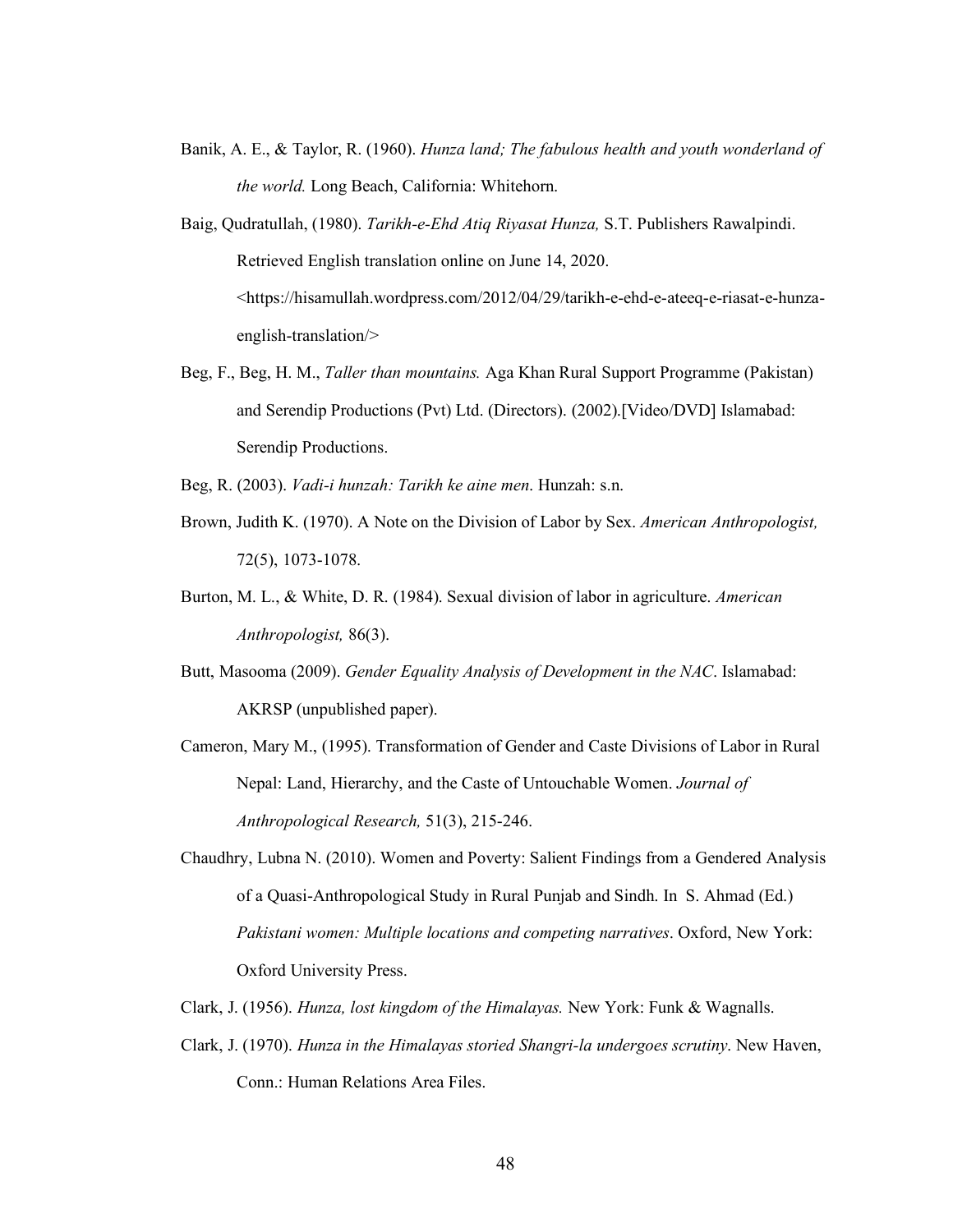Cotula, L., & FAO. (2002). *Gender and law: Women's rights in agriculture*. Rome: Food and Agriculture Organization of the United Nations.

Dawar, Salma. (2006). *AKRSP Gender Assessment*. AKRSP (unpublished report).

- Dawar, Salma. (2018). *Women, Energy, and Economic Empowerment: Findings from Focus Group Discussions*. AKRSP (unpublished report).
- D. L. R. Lorimer, 1991. A Burushaski Text from Hunza**.** *Bulletin of the School of Oriental Studies, University of London*, 4(3), 505-531.
- Dixon-Mueller, R. (1978). *Rural women at work: Strategies for development in South Asia*. Baltimore: Published for Resources for the Future by the Johns Hopkins Press.
- Du, Shanshan, 2000. Husband and Wife Do It Together: Sex/Gender Allocation of Labor among the Qhawqhat Lahu of Lancang, Southwest China. *American Anthropologist*, 102(3), 520-537.
- Eberhardt, E. (2004). Plant life of the Karakorum: The vegetation of the upper Hunza catchment (Northern Areas, Pakistan) diversity, syntaxonomy, distribution.: J. Cramer.
- Environmentalist, 20, 23–39.
- Epstein, C. F. (2007). Great divides: The cultural, cognitive, and social bases of the global subordination of women. *American Sociological Review,* 72(1), 1-22.
- Escobar, Arturo (1995) *Encountering Development: The Making and Unmaking of the Third World.* Princeton, New York: Princeton University Press.
- Ferguson, James (1994). The Anti-Politics Machine: Development and Bureaucratic Power in Lesotho. *The Ecologist*, 24(5), 176-181.
- Freeman, Carla. (2001). Is Local: Global as Feminine: Masculine? Rethinking the Gender of  Globalization. *Signs: Journal of Women in Culture and Society,* 26(4), 1007-1037.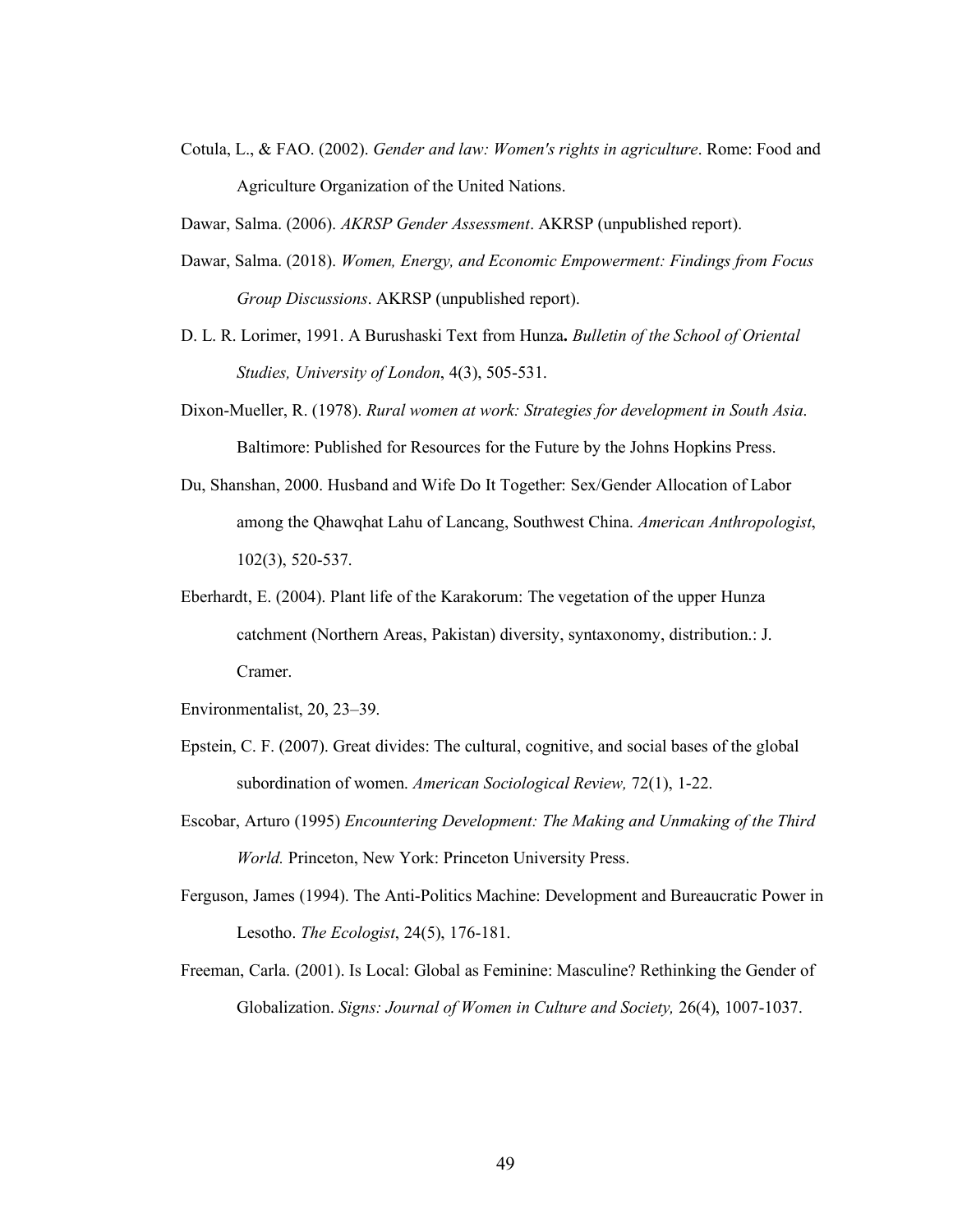- Habib, N. (1996). *Invisible farmers in Pakistan: A study on the role of women in agriculture, Lahore, Pakistan*. Penang, Malaysia: Khoj Research and Publication Centre ; Pesticide Action Network (PAN), Asia and the Pacific.
- Halvorson, Sarah J. (2002). Environmental Health Risks and Gender in Karakoram-Himalaya, Northern Pakistan. *The Geographical Review*, 92(2), 257-281.
- Halvorson, Sarah J. (2003). "Placing" Health Risks in Karakoram: Local Perceptions of Disease, Dependency, and Social Change in Northern Pakistan. *Mountain Research and Development*, 23(3), 271-277.
- Hartmann, H. I. and Markusen, Ann R. (1980). Contemporary Marxist Theory and Practice: A Feminist Critique. *Review of Political Economics,* 12, 87-94.
- Hemani, Tasleem and Warrington, Siobhan (1995). Gender Roles in Farming Systems in the Gilgit Region. Gilgit: AKRSP (unpublished report).
- Hewitt, F. (1989). Woman's work, woman's place: The gendered life-world of a high mountain community in northern Pakistan. *Mountain Research and Development,* 9(4), 335- 352.
- 352. Heyzer, N., & Asian and Pacific Development Centre. (1987). *Women farmers and rural change in Asia: Towards equal access and participation*. Kuala Lumpur: Asian and Pacific Development Centre.
- Holzwarth, Wolfgang (2006). Sources of Gilgit, Hunza and Nager History (1500-1800) and Comments on the Oral Roots of Local Historiography. In Hermann Kreutzmann (Ed.), Karakoram in Transition: Culture, development, and ecology in the Hunza valley (pp. 171-190). Karachi: Oxford University Press.
- Jamie, K. (1992). *The golden peak: Travels in northern Pakistan*. London: Virago.
- Jaquette, J. S., & Summerfield, G. (Ed.s). (2006). *Women and gender equity in development theory and practice: Institutions, resources, and mobilization*. Durham, N.C.: Duke University Press. University Press.<br>
50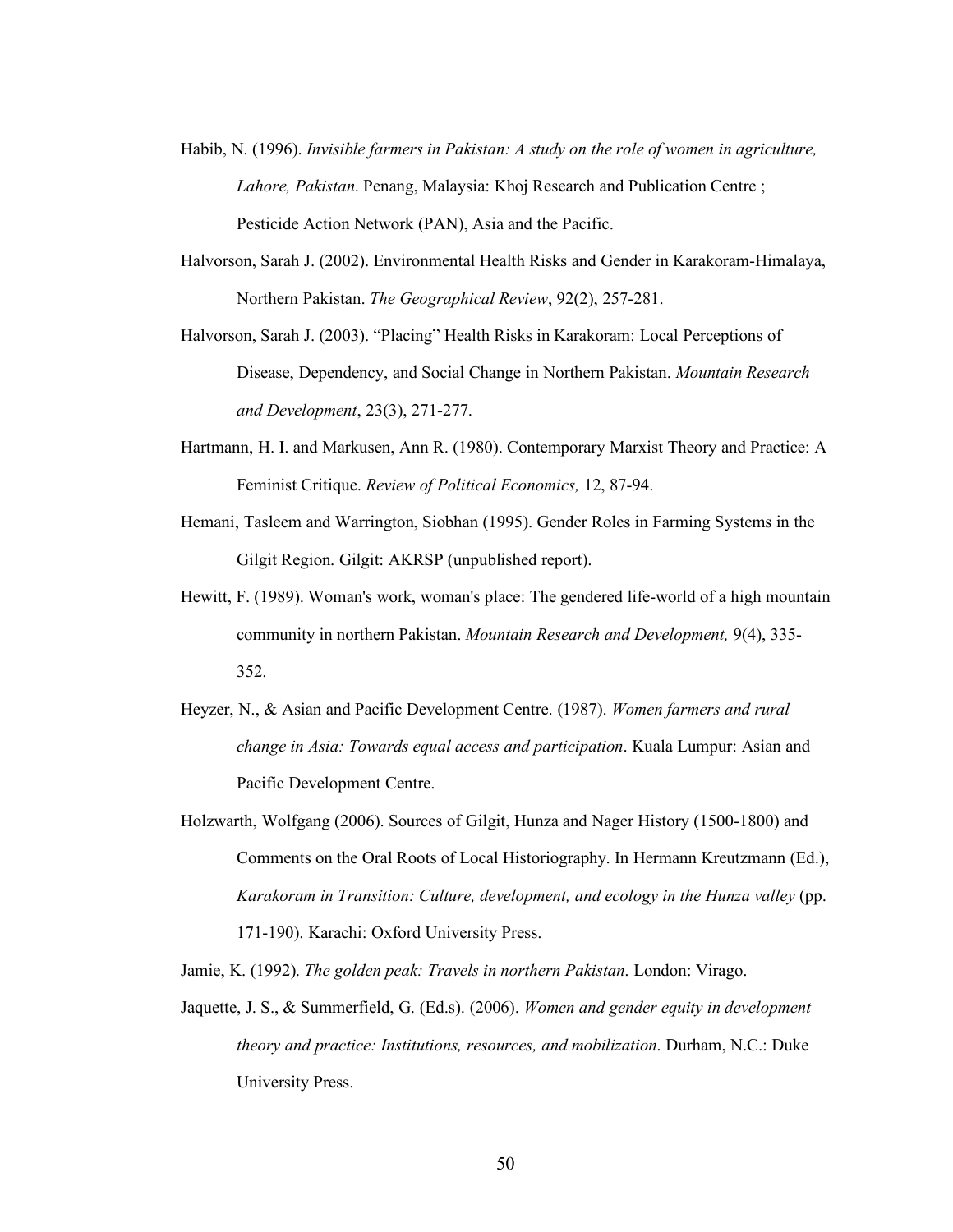Joekes, S. (1995). Gender and livelihoods in northern pakistan. *IDS Bulletin,* 26(1), 66-74.

- Kabeer, N. 1994. Reversed Realities: Gender Hierarchies in Development Thought. London and New York: Verso.
- Kreutzmann, H. (1991). The Karakoram highway: The impact of road construction on mountain societies. *Modern Asian Studies,* 25(4), 711-736.
- Kreutzmann, H. (1993). Challenge and response in the Karakoram: Socioeconomic transformation in hunza, northern areas, Pakistan. *Mountain Research and Development,* 13(1), 19-39.
- Kreutzmann, H. (1995). Globalization, spatial integration, and sustainable development in northern Pakistan. *Mountain Research and Development,* 15(3), 213-227.
- Kreutzmann, H. (2001). Development indicators for mountain regions. *Mountain Research and Development*, 21(2), 132-139.
- Kreutzmann, H. (Ed.). (2006). *Karakoram in transition: Culture, development, and ecology in the Hunza valley*. Oxford: Oxford University Press.
- Kruetzmann, H. (2006). High Mountain Agriculture and its Transformation in a Changing Socio-economic Environment. Karakoram in Transition. In Ed. Hermann Kreutzmann  (Ed.), *Karakoram in transition: Culture, development, and ecology in the Hunza valley* (pp. 329-358). Karachi: Oxford University Press.
- Krishna, A., Uphoff, N. T., & Esman, M. J. (1997). *Reasons for hope: Instructive experiences in rural development*. West Hartford, Conn.: Kumarian Press.
- Kumar, S. (2000). *Farm women and community*. New Delhi: Phoenix Pub. House.
- Lastra, j. (2010). Gendered homegardens: A study in three mountain areas of the Iberian  Peninsula. *Economic Botany,* 64(3), 235-247.
- Leitner, G. W. (1978). *Dardistan in 1866, 1886 and 1893: Being an account of the history, religions, customs, legends, fables and songs of Gilgit, Chilas, Kandia (Gabrial)*. New Delhi: Manjusri Pub. House.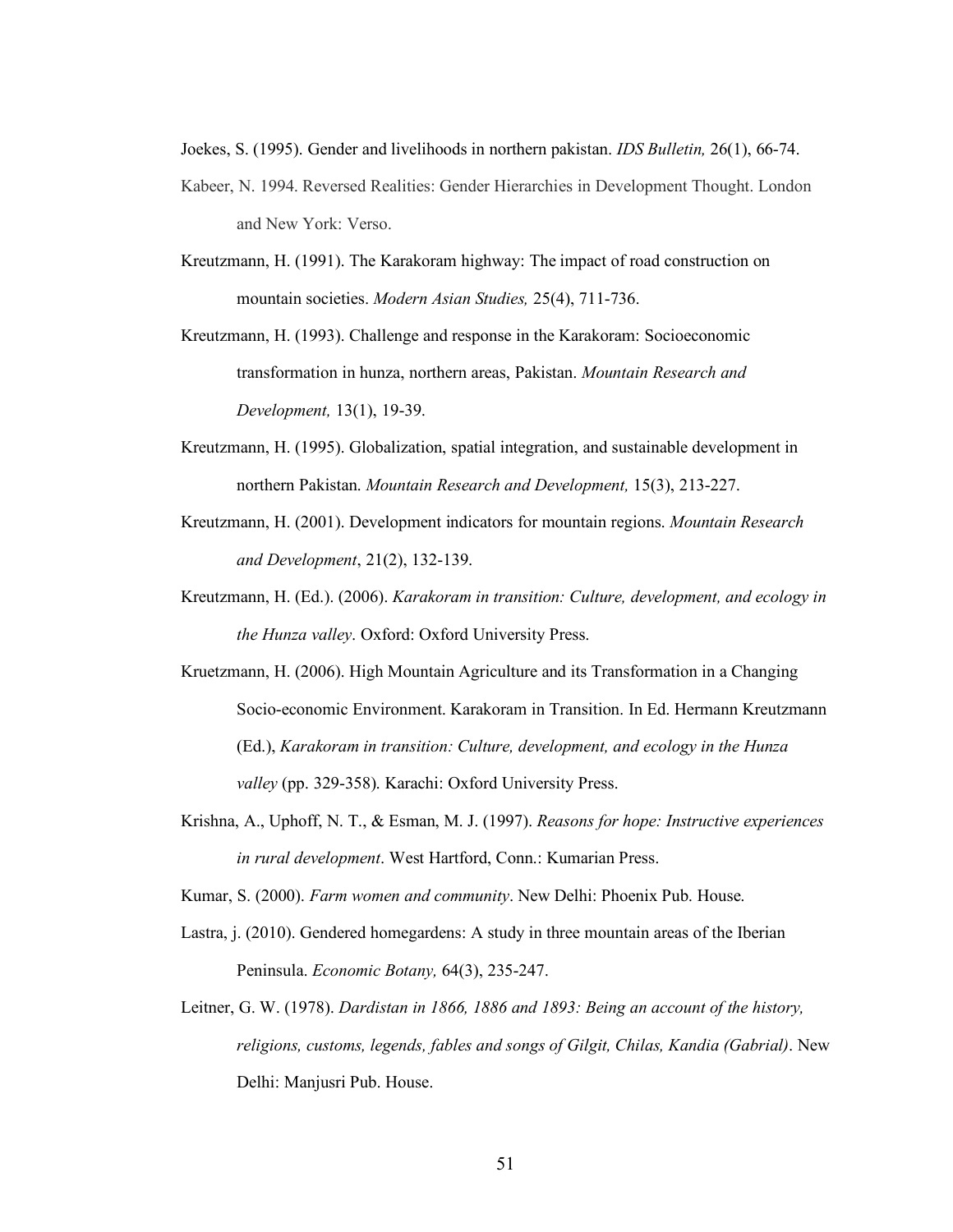- Leitner, G. W. (1891). On the Ethnographical Basis of Language, with Special Reference to the Customs Language of Hunza. *The Journal of the Anthropological Institute of Great Britain and Ireland*, 20, 204-210.
- Lorimer, D. L. R. (1931). An oral version of the kesar saga from hunza. *Folklore,* 42(2), 105- 140. 140. Lorimer, D. L. R. (1939). *Dumaki language: Outlines of the speech of the doma or Bericho, of*
- *Hunza.* Nijmegen: Dekker & van der Vegt.
- Lorimer, E. O. (1939). *Language hunting in the Karakoram,*. London: G. Allen & Unwin, Ltd.
- Malik, A. and Piracha, M. (2006). Economic Transition in Hunza and Nager Valleys. In Hermann Kreutzmann (Ed.), *Karakoram in transition: Culture, development, and ecology in the Hunza valley* (pp. 359-369). Karachi: Oxford University Press.
- Malik, Abinta and Kalleder, S. (1996). Gathering the Second Harvest: Aga Khan Rural Support Program in Northern Pakistan. In Marilyn Carr, Martha C. and Renana J  (Eds.), *Speaking Out: Women's Economic Empowerment in South Asia* (pp. 21-43). London: IT Publications.
- Malik, S. B. (2003). *Gender bias in agricultural technology and its effect on women's productivity in the rain-fed Punjab, Pakistan* (Doctorial dissertation). Cornell University, May 2003.
- Mansuri, G. and Rao, V. (2004). Community-Based and –Driven Development: A Critical Review. World Bank Policy Research Working Paper. Retrieved online March 19, 2010. *[<http://econ.worldbank.org>](http://econ.worldbank.org)*
- Marston, R. (2008). Land, life, and environmental change in mountains. *Annals of the Association of American Geographers,* 98(3), 507-520.
- Mehta, M. (1994). *The Transformation of Subsistence Agriculture and Gender Inequalities in a Central Himalayan Valley, Uttar Pradesh, India* (Doctorial dissertation), Boston University.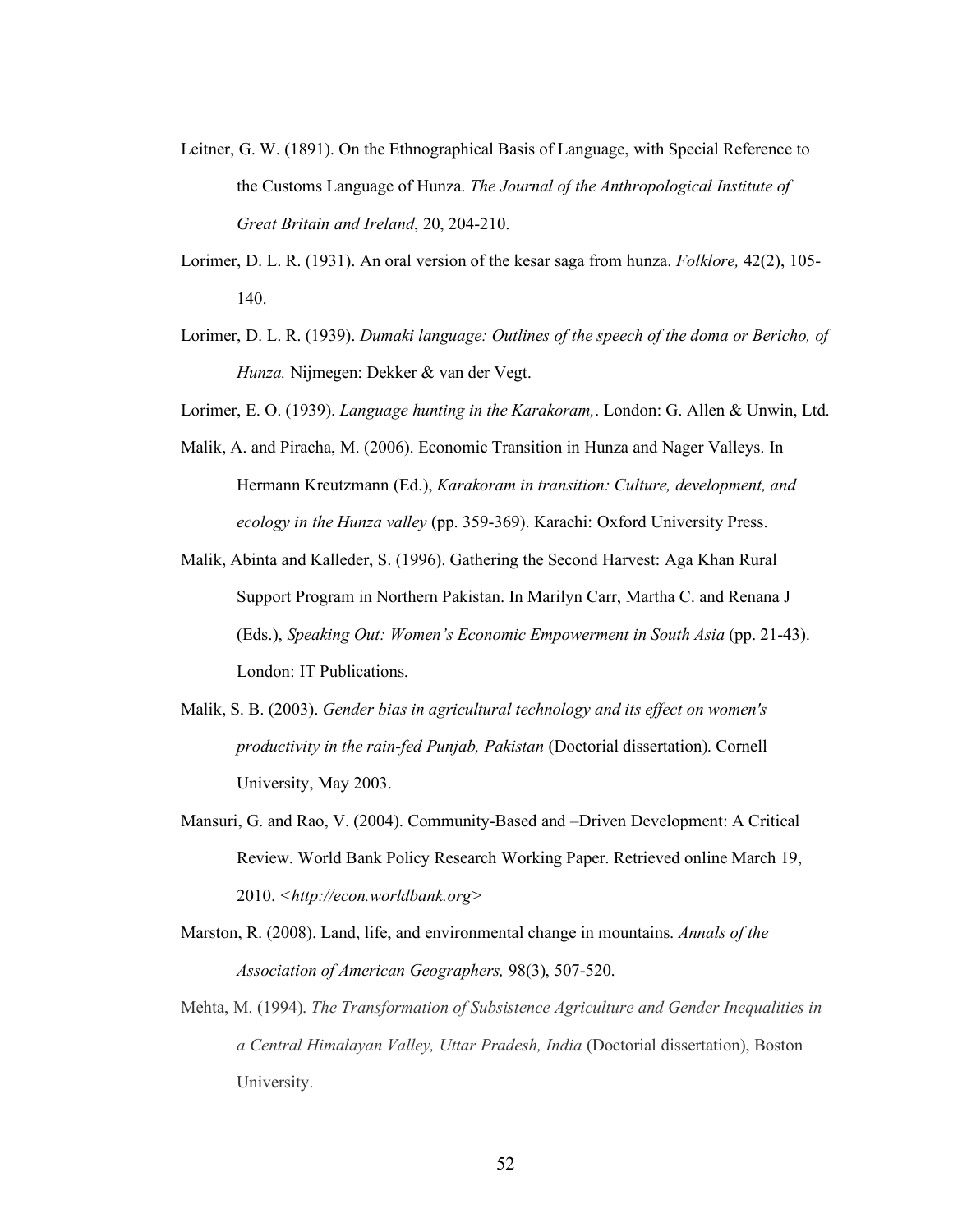- Mencher, John P. (1993). Women, Agriculture and the Sexual Division of Labour: A Three- state Comparison. In Saraswati Raju and Deipica Bagchi (Eds.), *Women and Work in South Asia: Regional Patterns and Perspectives* (pp. 99-117). London and New York: Routledge.
- Merry, Sally E. (2006). *Human Rights and Gender Violence: Translating International Law into Local Justice.* Chicago: University of Chicago Press.
- Michael, Winn (1983). Hunza: Shangri-La of Islam. *Aramco World Magazine*, 34, 34-40.
- Miller, K. J. (2004). *Discursive memory and cultural change in the Hunza valley* (M.A thesis). University of California, San Diego.
- Miller, K. J. L. (2001). *Speaking of development: Discourse, development, and community*building in the Hunza valley, north Pakistan (B.A Thesis). Reed College, Portland.
- Moser, C. O. N. (1993). *Gender Planning and Development: Theory, Practice, and Training.*  London and New York: Routledge.
- Mosse, David. (2005). *Cultivating Development: An Ethnography of Aid Policy and Practice*. London: Pluto Press.
- Neelis Jason (2006). Hunza-Haldeikish Revisited: Epigraphical Evidence for Trans-regional History. In Hermann Kreutzmann (Ed.), *Karakoram in transition: Culture, development, and ecology in the Hunza valley* (pp. 159-170). Karachi: Oxford University Press.
- Negi C. S. (2007). Changing face of polyculture in the Darma and Johaar valleys, Pithoragarh,  Kumaun Himalayas. *International Journal of Sustainable Development and World Ecology,* 14,1–9.
- Negi V. S., Maikhuri R.K., Rawat L.S., & Bahuguna A. (2009). Traditional agriculture in transition: A case of har-ki doon valley (govind pashu vihar sanctuary and national park) in central Himalaya. *International Journal of Sustainable Development and World Ecology,* 16(5), 313-321.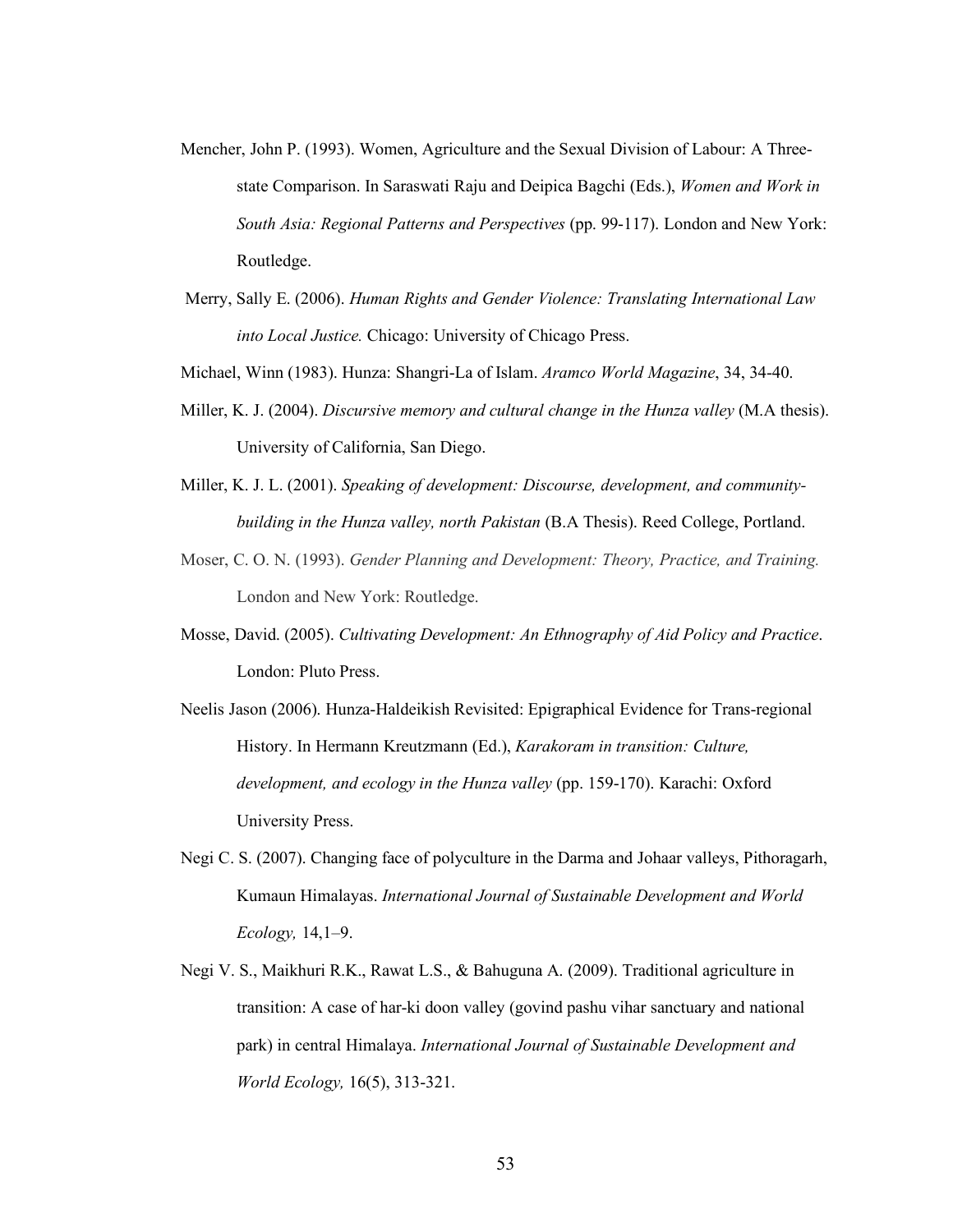- Nüsser, M., & Clemens, J. (1996). Impacts on mixed mountain agriculture in the Rupal valley, Nanga Parbat, northern Pakistan. *Mountain Research and Development,* 16(2), 117-  $133.$ 133. Page, Hugh R. A. Culture Summary: Burusho. New Haven, Conn.: HRAF (2009) Retrieved
- on October 5, 2010 from *eHRAF World Cultures,* Yale University. [<http://www.yale.edu/hraf/userguides.html](http://www.yale.edu/hraf/userguides.html)>
- Parkes, P., Kreutzmann, H., & Felmy, S. (1997). The voice of the nightingale: A personal account of the wakhi culture in Hunza, by Sabine Felmy. *Mountain Research and Development,* 17(3), 289-291.
- Perrone, K., Wright, S., & Jackson, Z. (2009). Traditional and nontraditional gender roles and work: Family interface for men and women. *Journal of Career Development*, 36(1), 8- 24.

24. Raza, M. H. (1996). *A souvenir of KKH, Gilgit, Hunza & Skardu*. Islamabad: Colorpix.

- Regional Conference on Gender Issues in Agriculture, Asian Development Bank., & United Nations Development Fund for Women. (1991). Gender issues in agriculture: Papers and proceedings of the regional conference on gender issues in agriculture, Manila, Philippines, 5-6 December 1990.
- Rodale, J. I. (1948). *The healthy Hunzas.* Emmaus, Pa.: Rodale Press.
- Rostow, Walter W. (1960) *The Stages of Economic Growth: A Non-Communistic Manifesto.*  Cambridge: Cambridge University Press.

Shahid Hamid, S. (1979). *Karakuram Hunza: The land of just enough*. Karachi: Ma'aref.

- Sheridan, M. J., (2002). An Irrigation Intake is Like a Uterus: Cultural and Agriculture in Precolonial North Pare, *Tanzania. American Anthropologist,* 104(1), 79-92.
- Sidky, H. (1995). *Hunza, an ethnographic outline*. Jaipur: Illustrated Book Publishers.
- Sidky, H. (1996). *Irrigation and state formation in Hunza: The anthropology of a hydraulic kingdom*. Lanham, Md.: University Press of America.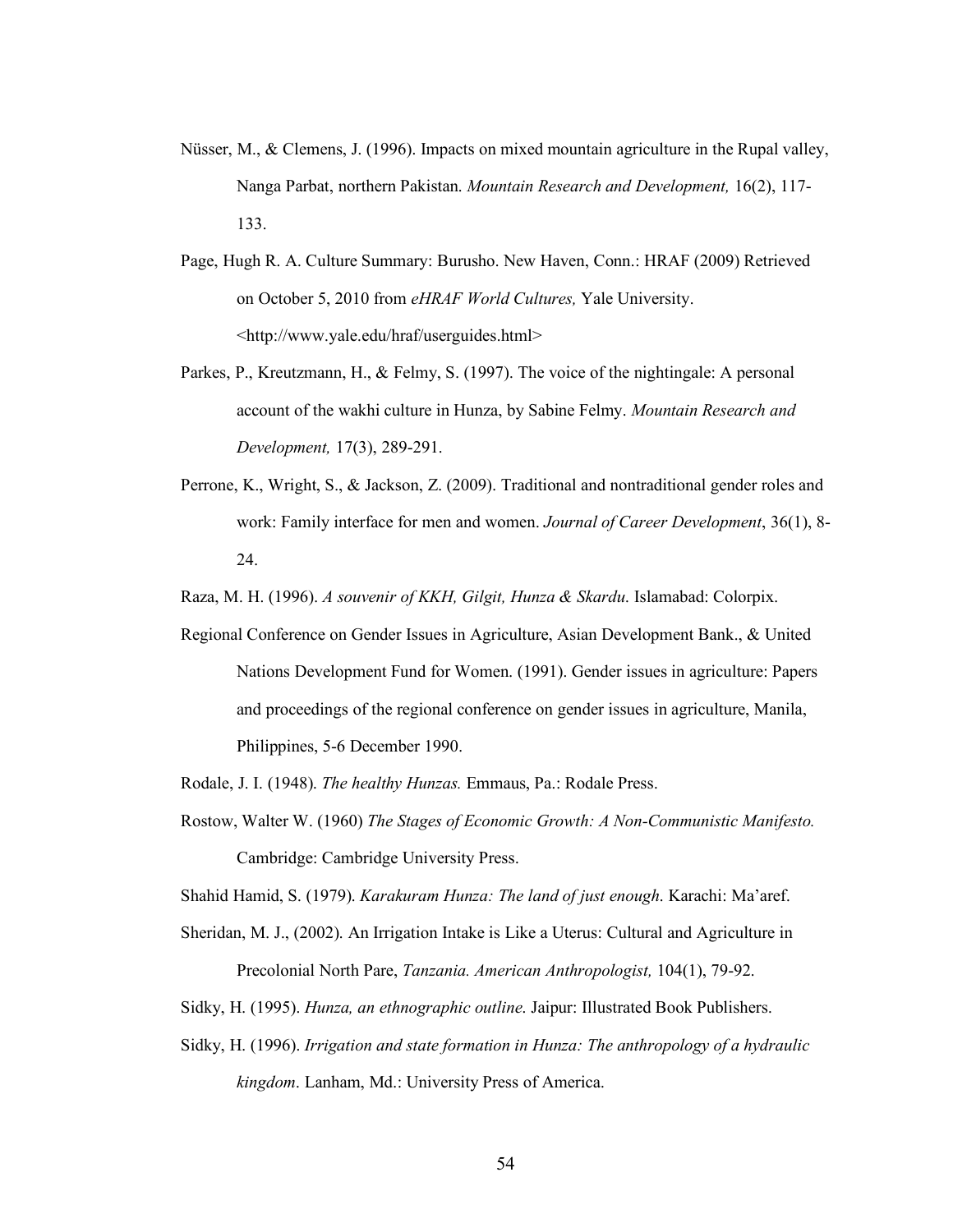Slim, Hugo (1995). What is Development? *Development in Practice,* 5(2), 143-148

- South Asia Partnership-Pakistan (SAP-PK) and Centre for Development Policy Alternatives. Ascertaining Impacts of Globalization on Rural Women in Pakistan. Retrieved online on September 23, 2010. <<http://www.sappk.org/publications>/ eng\_publications/Globalization\_Rural\_Women.pdf>
- Staley, J. (1969). Economy and society in the high mountains of northern Pakistan. *Modern Asian Studies,* 3(3), 225-243.
- Stone, M. P. et al., (1995). The Sexual Division of Labor in Kofyar Agriculture. *American Ethnologist,* 22(1), 165-186.

Sweetman, C., & Oxfam. (1999). *Women, land and agriculture*. Oxford: Oxfam.

- Taj, Sajida et al. (2009). Gender dimensions of labour participartion in vegetable farming system in district Attock of Punjab, Pakistan*. Journal of Agricultural Research* 47(1), 91-100. 91-100. Uddin, Muzaffar et al. (2010). Provision of Basic Services in Hunza Valley: Transition from
- Social Mobilization to Social Entrepreneurship. *Enterprise Development and Microfinance*, 21(3), 216-228.
- Uhlig, H., & Kreutzmann, H. (1995). Persistence and change in high mountain agricultural systems. *Mountain Research and Development,* 15(3), 199-212.
- United Nations. (2002). *Globalization and Development*. Brazil: UN CEPAL.
- White, D. R., Burton, M. L., & Dow, M. M. (1981). Sexual division of labor in African agriculture: A network autocorrelation analysis. *American Anthropologist,* 83(4), 824- 849. 849.<br>Willson, S. R., National Institute of Pakistan Studies., & Summer Institute of Linguistics
- (United Kingdom). (1999). *A look at hunza culture*. Islamabad; United Kingdom: National Institute of Pakistan Studies, Quaid-i-Azam University; Summer Institute of Linguistics. Linguistics.<br>
55